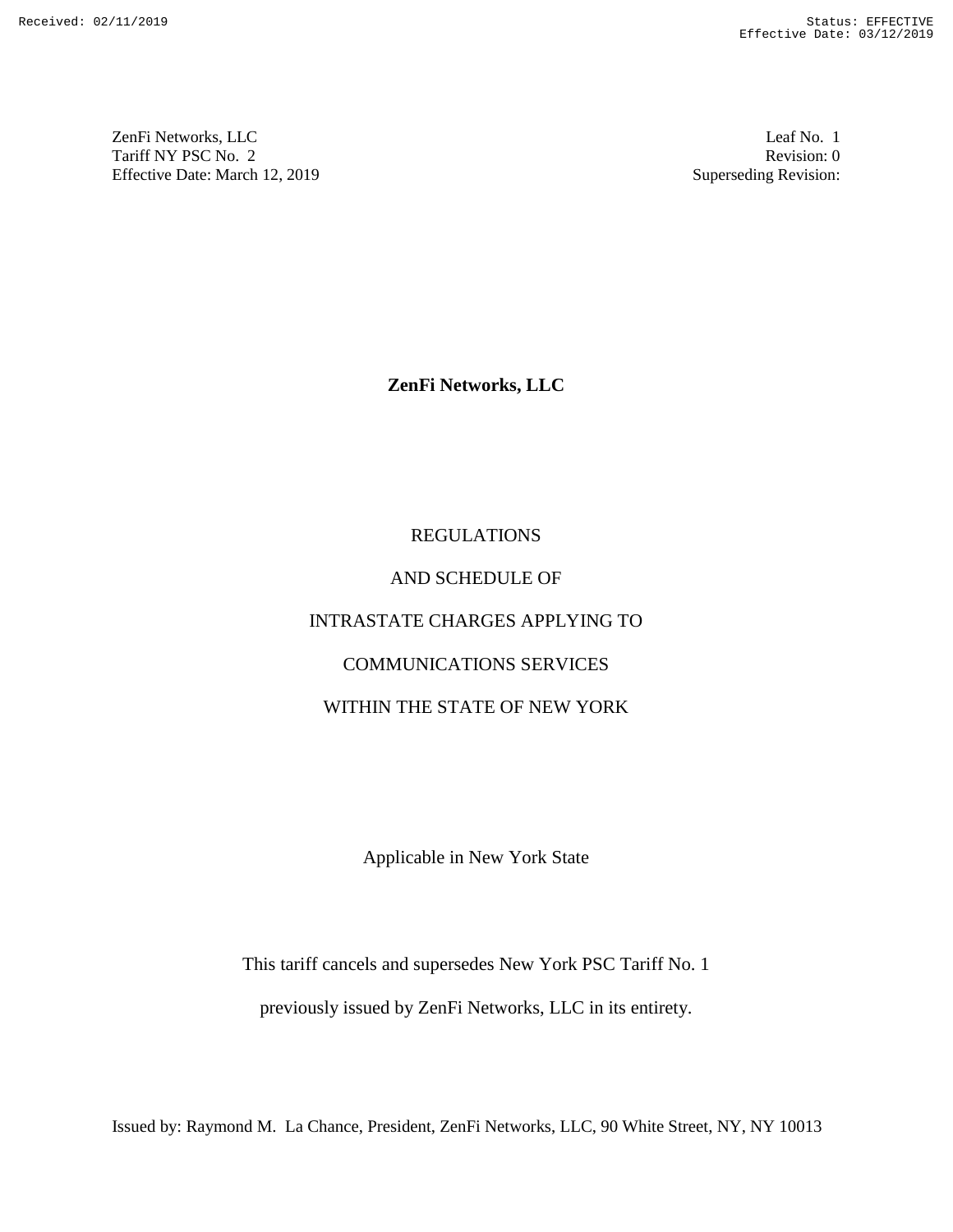ZenFi Networks, LLC Tariff NY PSC No. 2 Effective Date: March 12, 2019 ZenFi Networks, LLC Leaf No. 2<br>
Tariff NY PSC No. 2 Revision: 0<br>
Effective Date: March 12, 2019 Superseding Revision: 0

Leaf No. 2 Revision: 0 Superseding Revision:

# Section 1 - GENERAL RULES AND REGULATIONS

# EXPLANATION OF SYMBOLS

The following symbols shall be used in this tariff for the purpose indicated below:<br>
C To signify changed regulation.<br>
D To signify discontinued rate or regulation.

- C To signify changed regulation.
- D To signify discontinued rate or regulation.
- I To signify increased rate.
- I To signify increased rate.<br>
M To signify a move in the location of text.
- N To signify new rate or regulation.<br>R To signify reduced rate.
- R To signify reduced rate.
- T To signify a change in text but no change in rate or regulation.

# TARIFF FORMAT

- A. Leaf Numbering Page or leaf numbers appear in the upper right corner of the page. Each leaf is numbered sequentially. However, a new leaf is occasionally added to the Tariff. When a new leaf is added between those already in effect, a decimal is added. For example, a new leaf added between page 15 and page 16 would be page 15.1. TARIFF FORMAT<br>
TARIFF FORMAT<br>
A. Leaf Numbering – Page or leaf numbers appear in the upper right corner of the page.<br>
Each leaf is numbered sequentially. However, a new leaf is occasionally added to the<br>
Tariff. When a new For the UP (1971)/2019<br>
The Case of MC 2<br>
Tariff Networks, LTC 1<br>
1.6 The Case of MC 2<br>
Tariff Networks, LTC 1<br>
Tariff Networks, LTC 1<br>
Tariff Networks (LTC 1<br>
Tariff Networks Date (1971)<br>
Section 1 - GENNERAL RULLES AND
	- B. Leaf Revision Numbers Revision numbers also appear in the upper right corner of each page. These numbers are used to determine the most current page version on file with the New York Department of Public Services (`NYPSC'). For example, the 4th Revised Page 15 cancels the 3rd Revised Page 15. Section 1 - GENERAT, RIILES AND REGULATIONS<br>
	The following symbols shall be used in this tariff for the purpose indicated below:<br>
	C To signify discondinued rate or regulation.<br>
	D To signify discondinued rate or regulation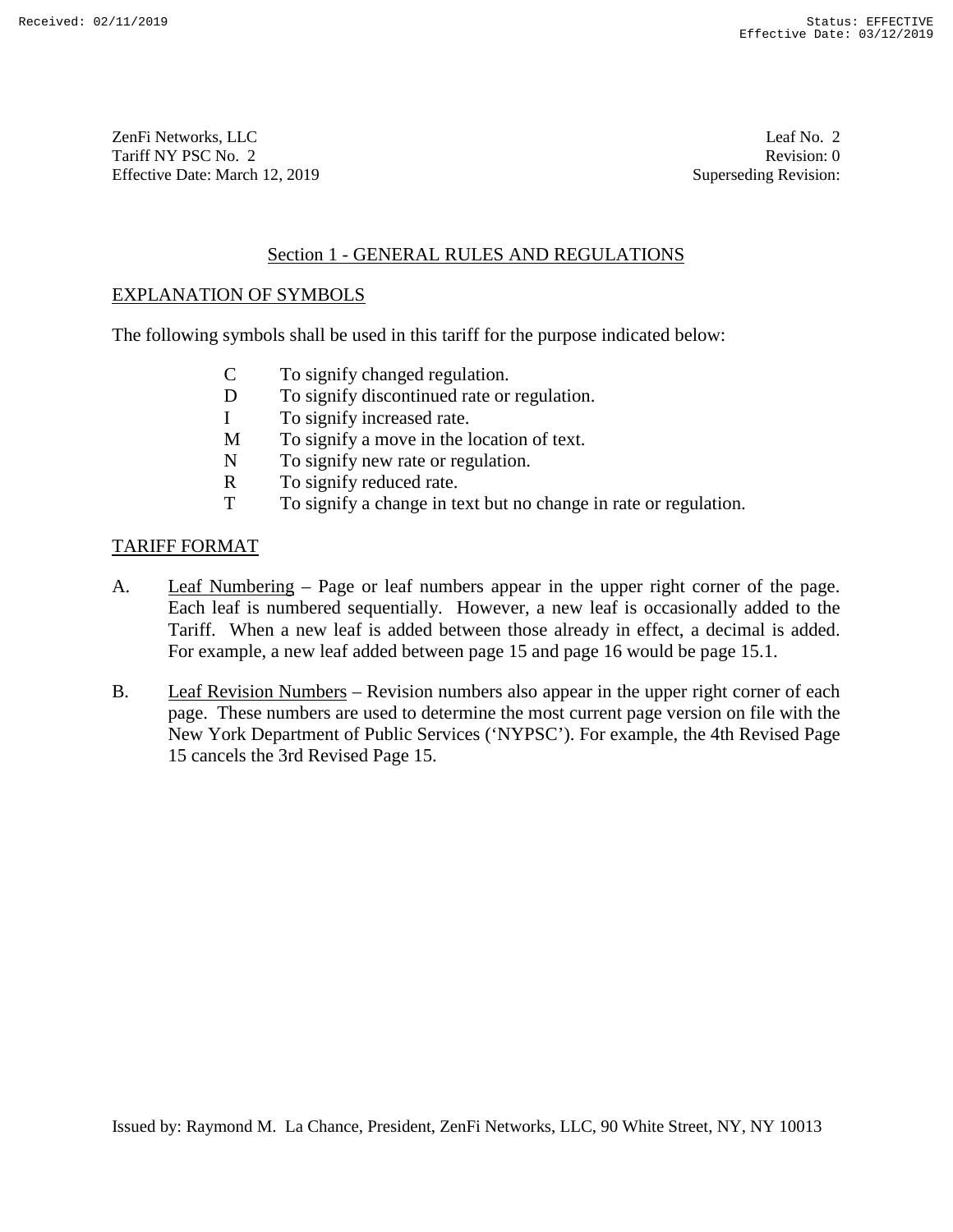ZenFi Networks, LLC ZenFi Networks, LLC Leaf No. 3 Tariff NY PSC No. 2 Tariff NY PSC No. 2 Revision: 0<br>
Effective Date: March 12, 2019 Superseding Revision: 0

Leaf No. 3 Revision: 0 Superseding Revision:

# PRELIMINARY STATEMENT

This tariff sets forth the rates, rules and regulations of ZenFi Networks, LLC (`Company') applicable to its provision of non-residential dedicated Point-to-Point Service(s) within the State of New York to Customers throughout the State.

The company seeks to provide wholesale access via the means of leasing "dark" fiber optic cabling. The Company's customers will lease point to point or ring fiber configurations and cabling. The Company's customers will lease point to point or ring fiber configurations and<br>install and maintain their own electronics. The Company will offer additional services, including but not limited to Ethernet Services, based upon customer demand on an individual case basis.

The Company does not have an obligation to furnish facilities or services beyond its "dark" Fiber but not limited to Ethernet Services, based upon customer demand on an individual case basis.<br>The Company does not have an obligation to furnish facilities or services beyond its "dark" Fiber<br>offering. The Company will see facilities and rights for the construction and maintenance of the necessary fiber backbone and co-facilities and rights for the construction and maintenance of the necessary fiber backbone and colocations. The Company will seek to secure and retain, without unreasonable expense, suitable space for its facilities on existing utility poles, or in conduits, rights of ways, and collocation points. **ERELIMINARY STATEMENT**<br>
This minit set from the meas, miles and regulations of ZenFi Networks, LLC (Company)<br>
This minit set for the meas, miles and regulations of ZenFi Networks, LLC (Company)<br>
applicable to its provisi locations. The Company will seek to secure and retain, without unreasonable expense, suitable<br>space for its facilities on existing utility poles, or in conduits, rights of ways, and collocation<br>points.<br>The Company reserves

The Company reserves the right to refuse an application for service made by a present or former customer who is indebted to the Company for service previously rendered pursuant to this Tariff customer who is indebted to the Company for service previously rendered pursuant to this Tariff until the indebtedness is satisfied.

The rates, rules and regulations contained herein are subject to change pursuant to the rules and regulations of the NYPSC.

### APPLICATION OF TARIFF

This tariff sets forth the service offerings, rates, terms, and conditions applicable to the furnishing of intrastate dedicated Point-to-Point Service(s) by ZenFi Networks, LLC to Customers within the State of New York. until the indebtedness is satisfied.<br>The rates, rules and regulations contained herein are subject to change pursuant to the rules and<br>regulations of the NYPSC.<br>APPLICATION OF TARIFF<br>This tariff sets forth the service offe

This tariff applies only for the use of the Company's Service(s) for communications between points within the State of New York; this includes the use of the Company's network to complete an end-to-end intrastate communication. The company will initially provide dark fiber services and may offer additional Lit Fiber Services at a future time be used for private line data Service(s). The Company does not plan to offer switched voice Service(s). an end-to-end intrastate communication. The company will initially provide dark fiber services<br>and may offer additional Lit Fiber Services at a future time be used for private line data<br>Service(s). The Company does not pla

In the event that terms and conditions of a Service Order shall be inconsistent with this Tariff, the terms and conditions of the individual case base ("ICB") arrangement set forth in the Service Order will control. Order will control.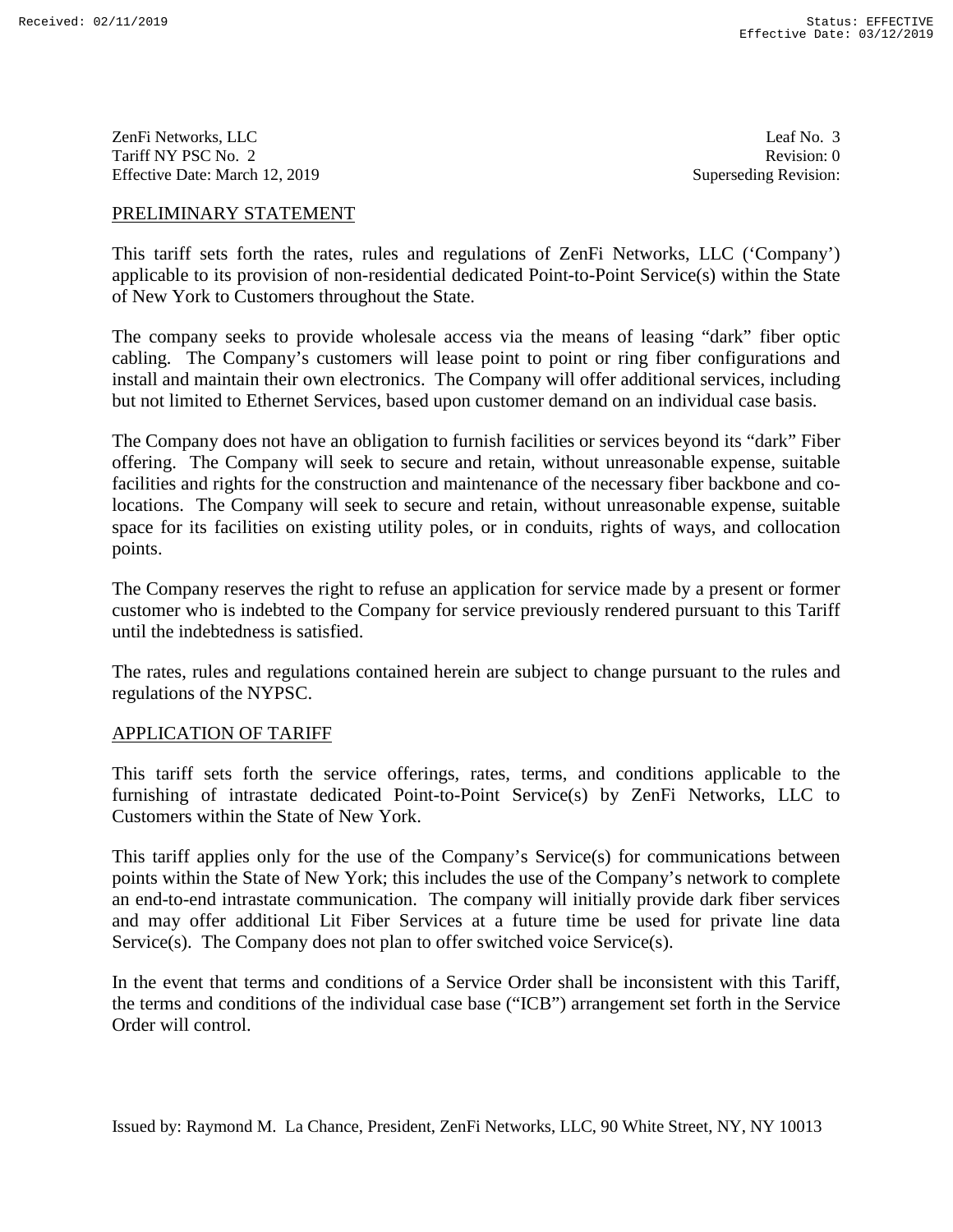ZenFi Networks, LLC Tariff NY PSC No. 2 Effective Date: March 12, 2019 ZenFi Networks, LLC Leaf No. 4 Leaf No. 4 Leaf No. 4 Revision: 0<br>
Tariff NY PSC No. 2 Revision: 0 Revision: 0 Revision: 0 Superseding Revision: 0

Leaf No. 4 Revision: 0 Superseding Revision:

# AVAILABILITY OF THE COMPANY'S TARIFF

A complete copy of the Company's current tariff is maintained at the Company's business<br>offices located at:<br>ZenFi Networks, LLC, 90 White Street, New York, NY 10013.<br>The tariff is also available for public inspection at th offices located at: AYAILABILITY OF THE COMPANY'S TARIFF.<br>
A complete copy of the Company's current thefit" is maintained at the Company's busine<br>
offices located at:<br>
ZenFi Networks, LLC, 90 White Street, New York, NY 10013.<br>
The tariff is a

ZenFi Networks, LLC, 90 White Street, New York, NY 10013.

The tariff is also available for public inspection at the NYPSC.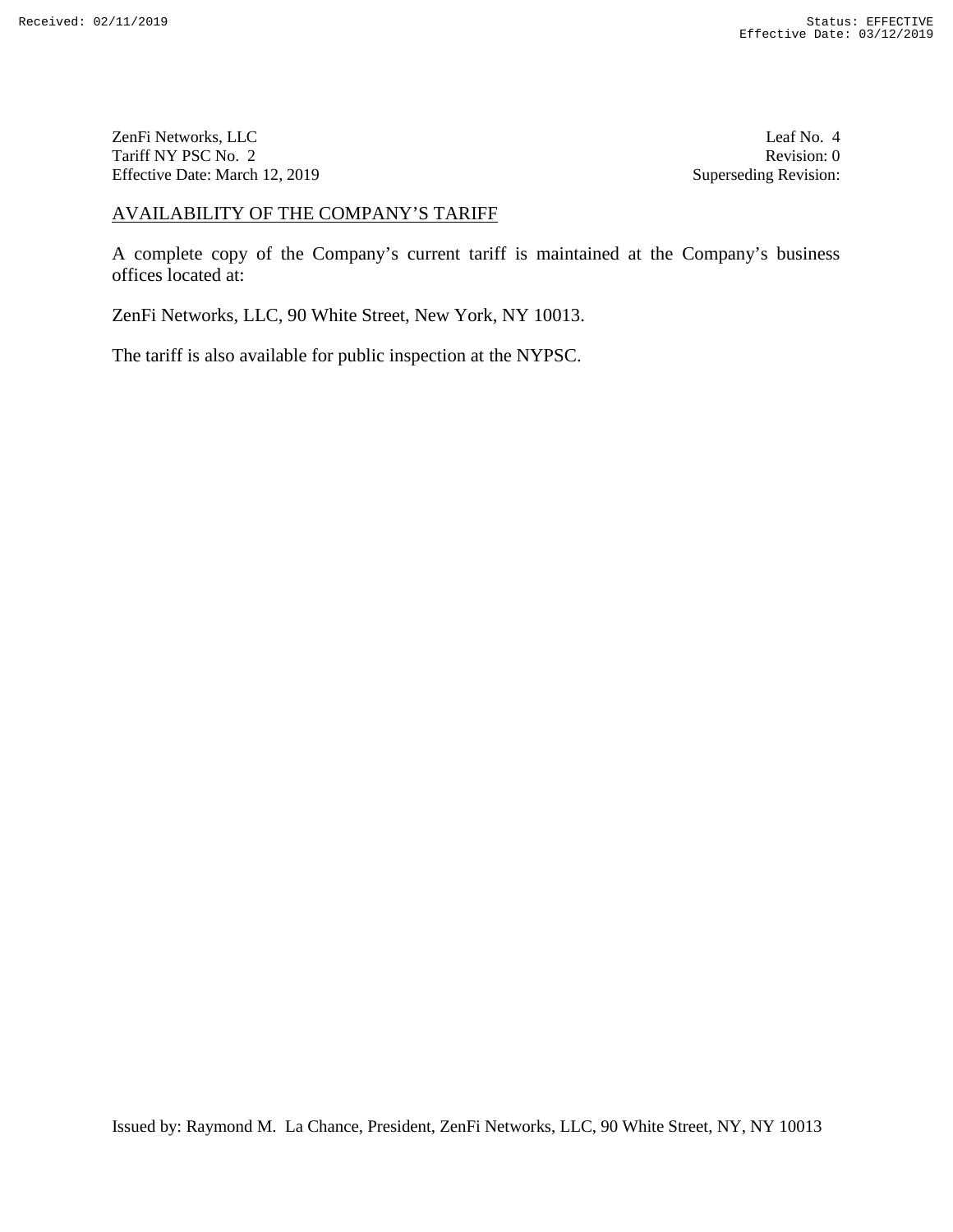ZenFi Networks, LLC ZenFi Networks, LLC Leaf No. 5 Tariff NY PSC No. 2 Tariff NY PSC No. 2 Revision: 0<br>
Effective Date: March 12, 2019 Superseding Revision: 0

Leaf No. 5 Revision: 0 Superseding Revision:

## DEFINITIONS

Customer: A person, firm or corporation authorized to utilize ZenFi Networks, LLC's Services provided under this Tariff.

Customer Fibers: The specific fiber optic strands owned and designated by the Company for use by the Customer.

Dark Fiber: End-to-end optical fiber strand(s) made available to Customer for the purpose of strand(s).

attaching optical equipment to light the fiber and provide telecommunications over leased fiber strand(s).<br> **Facilities:** Equipment, materials or other items used or utilized as part of or in connection with<br>
the Company's Facilities: Equipment, materials or other items used or utilized as part of or in connection with the Company's communications network.

LEC: An individual, firm or corporation engaged in providing communications within an exchange.

Party: Either ZenFi Networks, LLC or a Customer of ZenFi Networks, LLC or, if appropriate in the context, both ZenFi Networks, LLC and its Customers. **LEC:** An individual, firm or corporation engaged in providing communications within an exchange.<br> **Party:** Either ZenFi Networks, LLC or a Customer of ZenFi Networks, LLC or, if appropriate in the context, both ZenFi Netw

system.

Service Commencement Date: The first day following the date on which the Company notified the Customer that the requested Service(s) or facilities is or are available for use, unless extended by the Customer's refusal to accept a Service that does not conform to standards set forth in the Service Order or this Tariff, in which case the Service Commencement Date is the date of the Customer's acceptance. The Company and Customer may mutually agree on a substitute Service Commencement Date. Service Commencement Date: The first day following the date on which the Company notified<br>the Customer that the requested Service(s) or facilities is or are available for use, unless extended<br>by the Customer's refusal to a

Service Order. The written agreement for the provision of Service(s) executed by the Customer and the Company in the format devised by the Company. The signing of the Service Order by the Customer and acceptance by the Company initiates the respective obligations of the Parties as set forth therein and pursuant to this Tariff, but the duration of the Service(s) is calculated from the Service Commencement Date. Service Orders may be a stand-alone document or a Service Order may be attached to various forms of Customer contract including but not limited to a Lease or an Indefeasible Right of Use ("IRU") **DEFEVITIONS**<br> **Castimms:** A person, firm or corporation authorized to utilize ZenFi Networks, LLC's Services<br>
Castionar Fibers: The specific fiber optic strands owned and designated by the Company for use<br>
provided under Customer's acceptance. The Company and Customer may mutually agree on a substitute Service<br>Commencement Date.<br>Service Order. The written agreement for the provision of Service(s) executed by the Customer<br>and the Company in as set forth therein and pursuant to this Tariff, but the duration of the Service(s) is calculated<br>from the Service Commencement Date. Service Orders may be a stand-alone document or a<br>Service Order may be attached to vari Services:  $S^{2+2}$ The services: LLC in a function and the service Controller Service Controller (Service Controller Controller Controller Controller Controller Controller Controller Controller Controller Controller Contro

Services: The service(s) provided by ZenFi Networks, LLC in accordance with a fully executed Service Order with a Customer.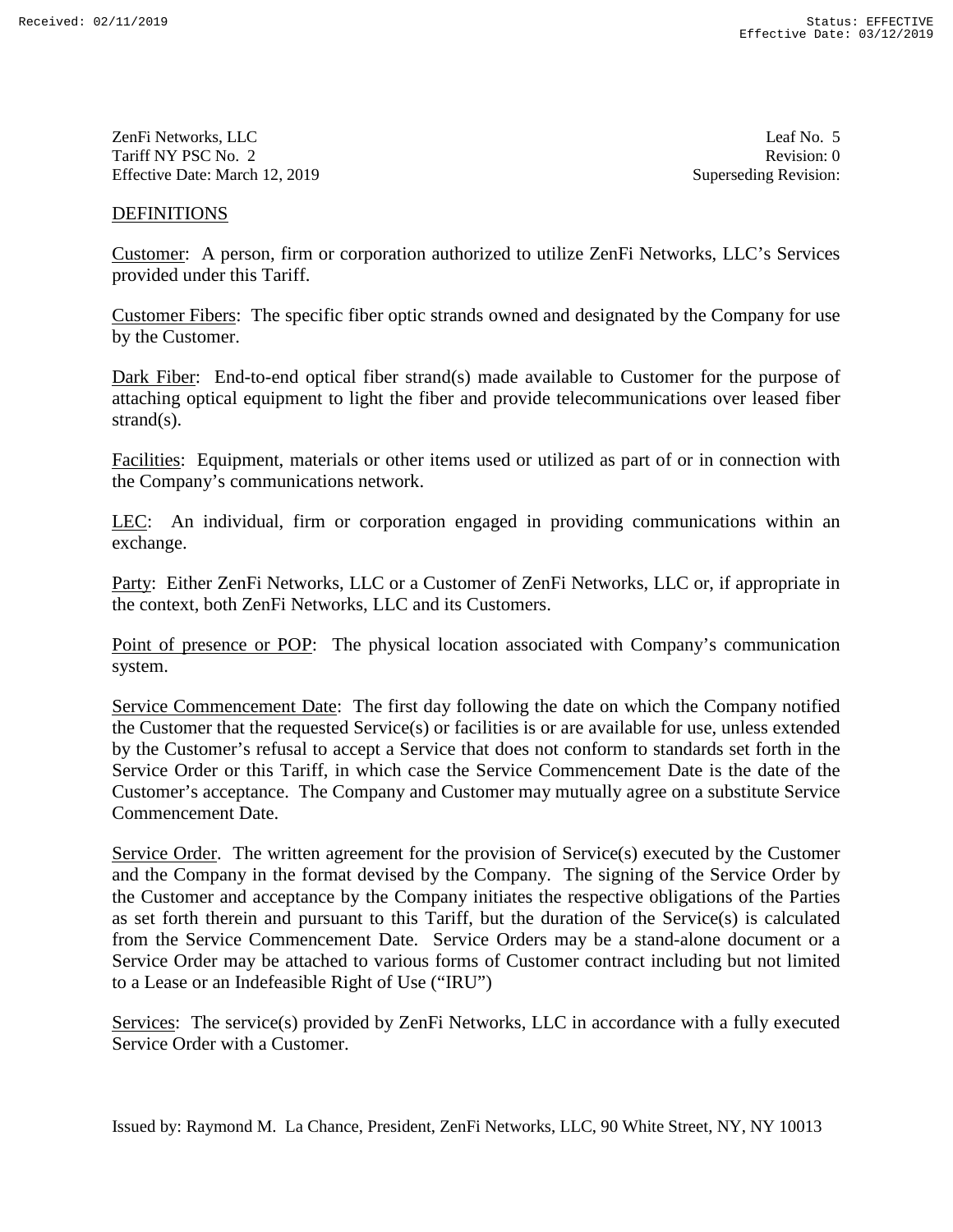ZenFi Networks, LLC ZenFi Networks, LLC Leaf No. 6 Tariff NY PSC No. 2 Tariff NY PSC No. 2 Revision: 0<br>
Effective Date: March 12, 2019 Superseding Revision: 0

Leaf No. 6 Revision: 0 Superseding Revision:

Targeted Completion Date: The date set forth in a Service Order as the date anticipated by Company for completion of necessary work to enable Company to begin providing Service(s) to Customer.

Code: United States Internal Revenue Code of 1986, as amended from-time to time.

Lease Term: The total period of time expressed in months under a Service Order, commencing on the date the Customer has use of the Customer Fibers, and ending 11:59 p.m. (Eastern Standard Time) on the Service Order expiration date, unless the Service Order is earlier terminated in accordance with its terms or the applicable terms of this Tariff. Targeted Completion Date: The due set forth in a Service Order as the due and<br>ejection Company for completion of necessary work to enable Company to begin providing Service(s) to<br>Consumer.<br>Consumer.<br>Consumer, the translat

Lit Fiber Services: End-to-end fiber network services including fiber optic cable and the optical equipment to light the fiber, when the optical equipment is the single basic terminating component.

component.<br><u>Rent</u>: The amount of rent payable pursuant to a Service Order.

**Rental Period:** Each monthly period during the Lease Term, with the first Rental Period commencing on the date the Customer has use of the Customer Fibers.<br>Treasury Regulations: The Treasury Regulations, as amended from t commencing on the date the Customer has use of the Customer Fibers.

Treasury Regulations: The Treasury Regulations, as amended from time to time, promulgated under the United States Internal Revenue Code of 1986 by the United States Treasury Department. Department.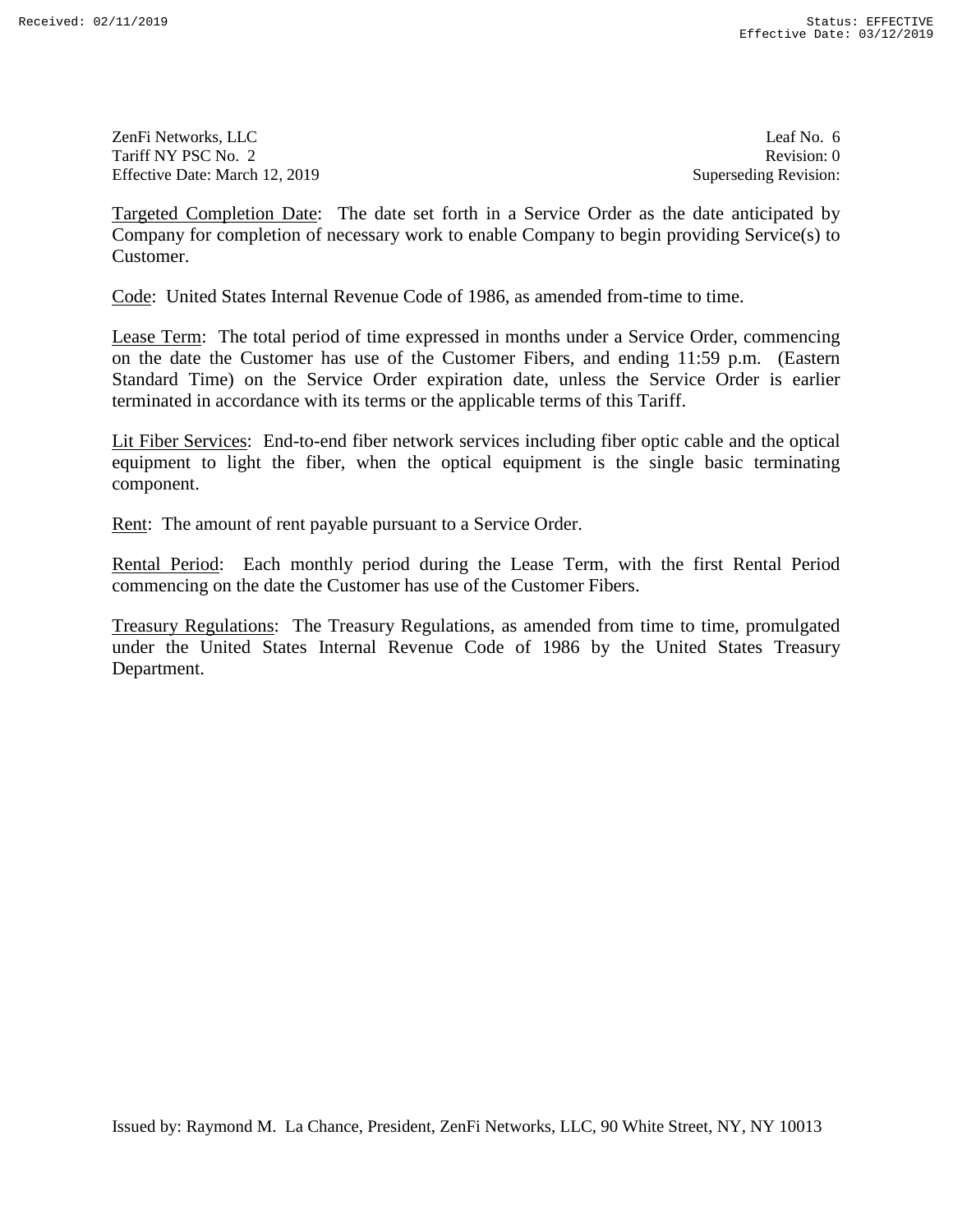ZenFi Networks, LLC ZenFi Networks, LLC Leaf No. 7 Tariff NY PSC No. 2 Tariff NY PSC No. 2 Revision: 0<br>
Effective Date: March 12, 2019 Superseding Revision: 0

REGULATIONS

- 1.0 Dedicated Transport Service
	- 1.1 General
		- A. Calculation of Distance

Charges for all mileage sensitive dedicated transport Service(s) are based on the actual fiber mileage between the originating and terminating on the actual fiber mileage between the originating and terminating locations of the service. locations of the service.<br>
B. Standard Pricing Plan Description<br>
1. Recurring Charges<br>
Recurring charges for Dedicated Transport Service are priced on

- B. Standard Pricing Plan Description
	- 1. Recurring Charges

an ICB arrangement and reflect the unique service needs of the Customer.

Recurring charges will vary based on the locality of service, capacity of service, the distance of service and the Term selected. Recurring charges are applied on a circuit basis and reflect complete end-to-end charges. complete end-to-end charges. an ICB arrangement and reflect the unique service needs of the<br>Customer.<br>Recurring charges will vary based on the locality of service,<br>capacity of service, the distance of service and the Term selected.<br>Recurring charges a

2. Tenn

Recurring charges for Service(s) purchased under for a Term will be fixed for the life of the Term.

C. Orders; Changes in Orders; Order Cancellation Policy.

The Company will provide a Service Order agreement for the placement and acceptance of Customer orders for Service. If the Customer changes the order, a change order charge will apply, based on the scope of the change. If the Customer cancels the order, the Customer must reimburse the Company for the amounts due for the entire Term of the Service Order. Additional credits, charges and/or costs may apply as set forth in an ICB arrangement included in or incorporated by the Service Order. REGULATIONS<br>
1.0 Dedicated Transport Service<br>
1.1 General<br>
1.1 General<br>
1.1 General<br>
1.1 General<br>
1.1 General<br>
1.1 Calculation of Distance<br>
Charges for all mileage services dedicated transport Services(s) are based<br>
1.0 f 2. Term<br>Recurring charges for Service(s) purchased under for a Term will<br>be fixed for the life of the Term.<br>C. Orders; Changes in Orders; Order Cancellation Policy.<br>The Company will provide a Service Order agreement for th **Carl Networks, L1.C**<br> **Carl No. 2**<br> **Carl No. 2**<br> **Carl No. 2**<br> **Carl No. 2**<br> **Carl No. 2**<br> **Carl No. 2**<br> **Carl No. 2**<br> **Carl No. 2**<br> **Carl No. 2**<br> **Carl No. 2**<br> **Carl No. 2**<br> **Carl No. 2**<br> **Carl No. 2**<br> **Carl No. 2**<br> **C** 

Leaf No. 7 Revision: 0 Superseding Revision: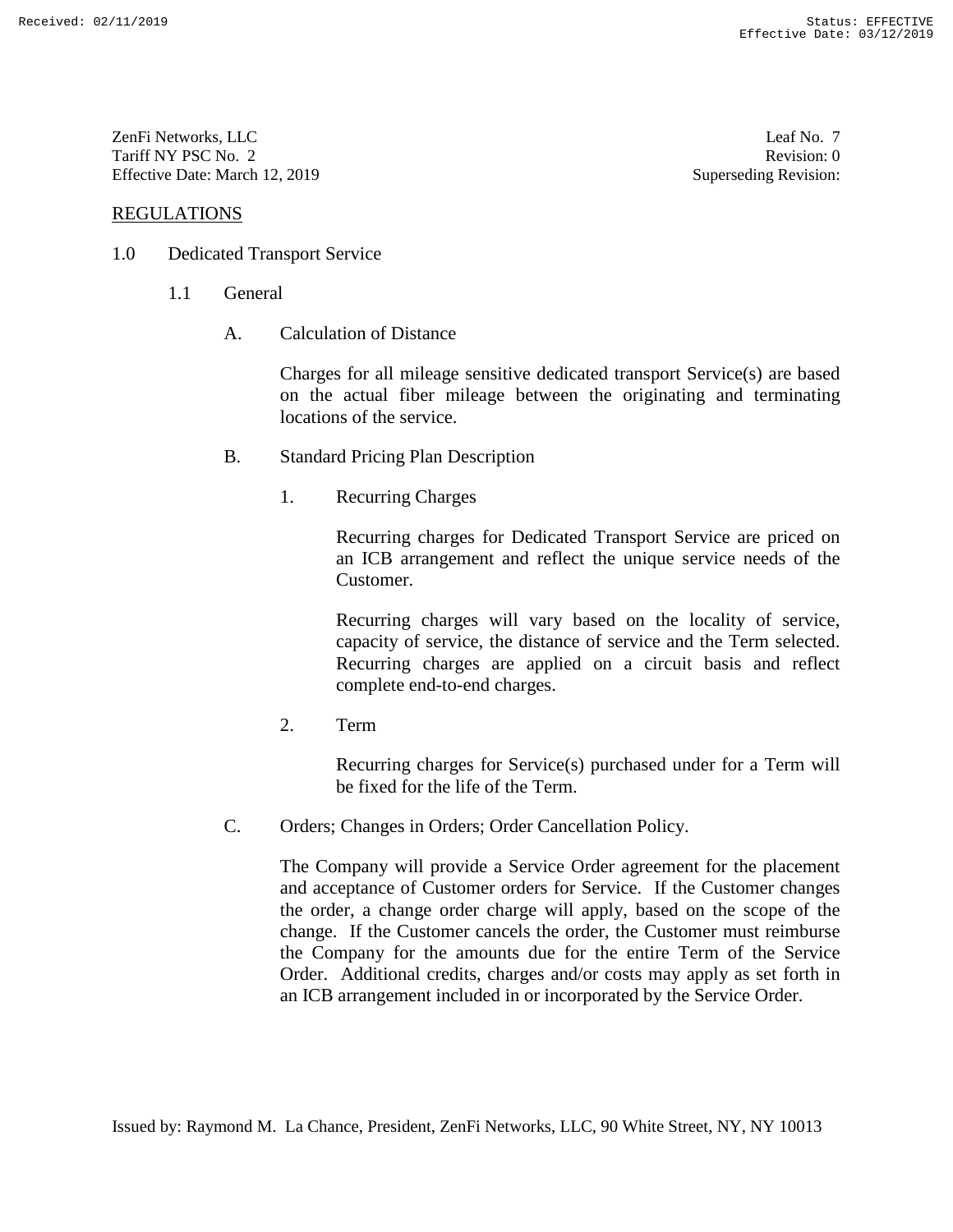ZenFi Networks, LLC ZenFi Networks, LLC Leaf No. 8 Tariff NY PSC No. 2 Tariff NY PSC No. 2 Revision: 0<br>
Effective Date: March 12, 2019 Superseding Revision: 0

Leaf No. 8 Revision: 0 Superseding Revision:

- D. Service Description Dark Fiber Service
	- 1. Dark Fiber Service is a Private Line Service which is Customer monitored and provided on a multi-point basis between the following locations and can be provided with segments independent of the Incumbent Local Exchange Carrier's Local Network:
		- Network:<br>(a) Customer designated premises; and
	- (b) a Company designated POP and a Customer designated POP 2. ZenFi Networks, LLC shall lease to the Customer and grant (b) a Company designated POP and a Customer designated POP 2. ZenFi Networks, LLC shall lease to the Customer and grant
	- exclusive use of the Customer Fibers to Customer for the Service Order Term as more particularly described in the applicable Service Order, following the delivery and Acceptance of the Customer Fibers. exclusive use of the Customer Fibers to Customer for the Service Order Term as more particularly described in the applicable Service Order, following the delivery and Acceptance of the Customer Fibers.
		- (a) Direct Local Transport Service is a Private Line Service (a) Direct Local Transport Service is a Private Line Service provided on a two-point basis between the following provided on a two-point basis between the following locations: locations:
			- (i) a Customer designated premises; and
			- (ii) a Company designated POP and a Customer designated POP
- (b) Direct Local Transport Service is provided only where facilities are available and is subject to the technical limitations of the digital equipment used by the Company. If equipment, new facilities or changes to existing facilities are required for the provision of this service, a special construction charge will apply in addition to the rates for Direct Local Transport Service. 13. Service Description – Dark Hiber Service<br>
1. Dark Hiber Service which is Customer<br>
1. Dark Hiber Service Uniter-Batis Service which is Customer<br>
monitored and provided on a multi-point basis between the<br>
following loc (i) a Customer designated premises; and<br>
(ii) a Company designated POP and a Customer<br>
designated POP<br>
(b) Direct Local Transport Service is provided only where<br>
facilities are available and is subject to the technical<br>
li construction charge will apply in addition to the rates for Direct Local Transport Service. (c) Direct Local Transport Service is a service for the transmission and switching of digital signals, and uses **Examples and transmission facilities**. (d) Lear May 121 weeks. (d) Direction facilities of the matrix of the service of the service of the service of the service of the service of the service of the service of the servic
	- (c) Direct Local Transport Service is a service for the transmission and switching of digital signals, and uses digital transmission facilities.
	- (d) Direct Local Transport Service is furnished on a full-time basis, 24 hours a day, seven days a week.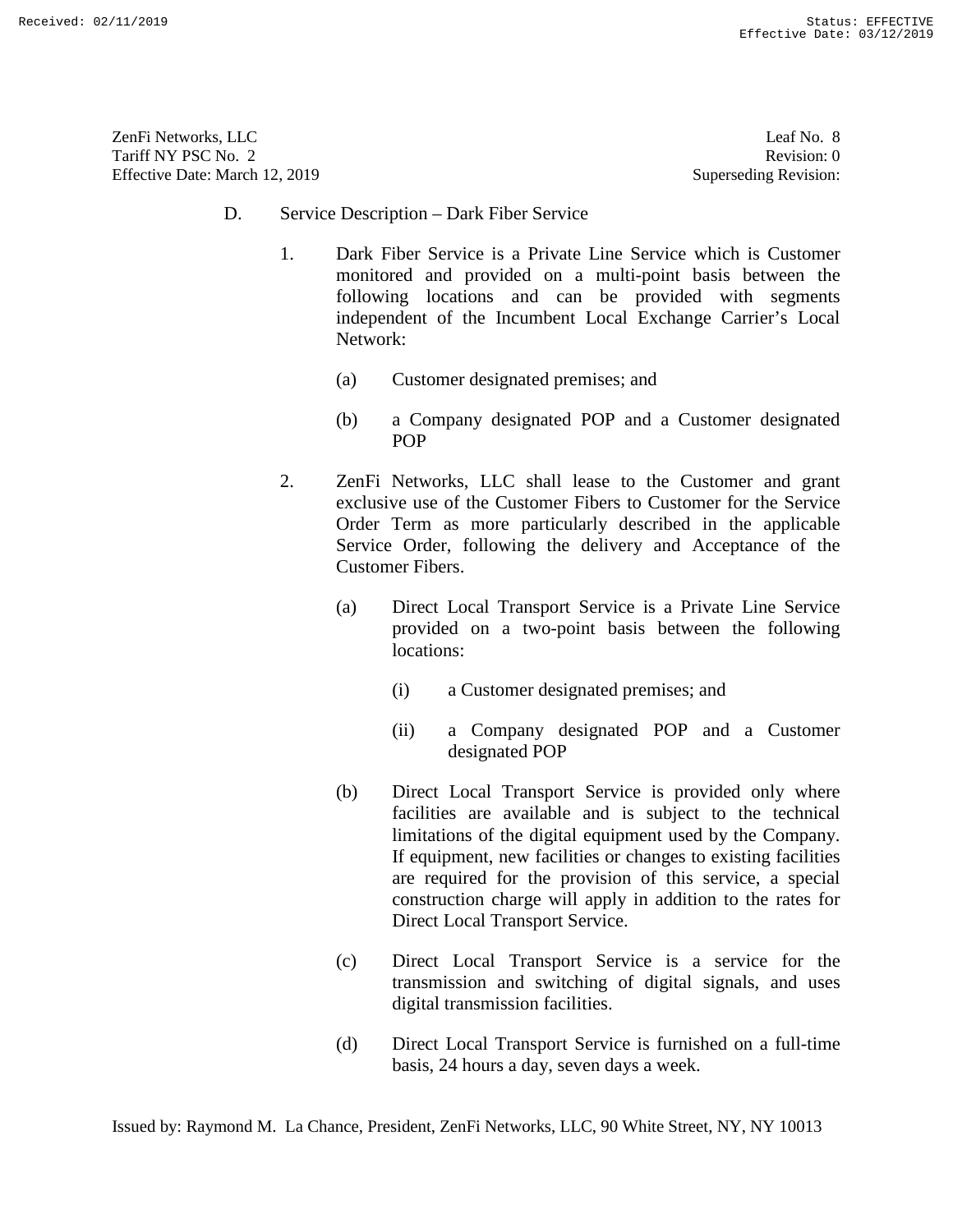ZenFi Networks, LLC ZenFi Networks, LLC Leaf No. 9 Tariff NY PSC No. 2 Tariff NY PSC No. 2 Revision: 0<br>
Effective Date: March 12, 2019 Superseding Revision: 0

Leaf No. 9 Revision: 0 Superseding Revision:

(e) Direct Local Transport Service is available in Ethernet, Optical Wavelength and Dark Fiber.

# 2.0 Interoffice Local Transport Services

- 2.1 Description
	- A. Interoffice Fiber Service is a Private Line Service provided on a multipoint basis under the following conditions:
		- 1. Provided to locations and facilities designated by the Customer in the Service Order as Customer secured facilities.
		- 2. The delivery point of the fiber will survive the Term of the Service Order and is defined as the end of the fiber tested and delivered to the Customer at the designated point described in the Service Order. 1. Provided to locations and facilities designated by the Customer in<br>
		1. Provided to locations and facilities designated by the Customer in<br>
		the Service Order as Customer secured facilities.<br>
		2. The delivery point of the
- 3. Warranties and outage credits are maintained in Section 13 with the understanding that Customer will insure delivered fibers are the Customer at the designated point described in the Service<br>Order.<br>3. Warranties and outage credits are maintained in Section 13 with<br>the understanding that Customer will insure delivered fibers are<br>protected and modific and accepted will result in default of any all warranties and outage credits. (c) Direct Local Transport Services is a while<br>help of the Direct Local Transport Services (c) Direct Une Service Data River<br>Fiber.<br>2.1 Description<br>2.1 Description<br>2.1 Meteroffice Fiber Service is a Private Line Service **Presence.** 2. A Customer designated presence in the status of presence. 2. A Customer designated presence. 2. A Customer designation of presence. 2. A Customer designation of presence. A Customer designation of presence
	- 4. Dark Fiber is accepted by the Customer as a Customer Monitored service and is managed under Section 13 for the reporting of outages and reimbursed according to Section 13 for credits. and accepted will result in default of any all warranties and outage credits. 4. Dark Fiber is accepted by the Customer as a Customer Monitored service and is managed under Section 13 for the reporting of
	- 5. The service is provided using several methods including but not limited to new construction or the use of an existing network, whether dependent or independent of the Incumbent Local Exchange Carrier and the assigned rights of way. This includes similar relationships with any and all other approved local carriers. 5. The service is provided using several methods including but not limited to new construction or the use of an existing network, whether dependent or independent of the Incumbent Local Exchange Carrier and the assigned ri
	- B. Interoffice Local Transport Service is a Private Line Service provided on a two-point basis only between the following locations within an Incumbent Local Exchange Carrier's Local Service Area. B. Interoffice Local Transport Service is a Private Line Service provided on a two-point basis only between the following locations within an Incumbent Local Exchange Carrier's Local Service Area.<br>1. Customer designated pr
		- 1. Customer designated premises via a Company designated point of presence.
		- 2. A Customer designated premises and a Company designated point of presence.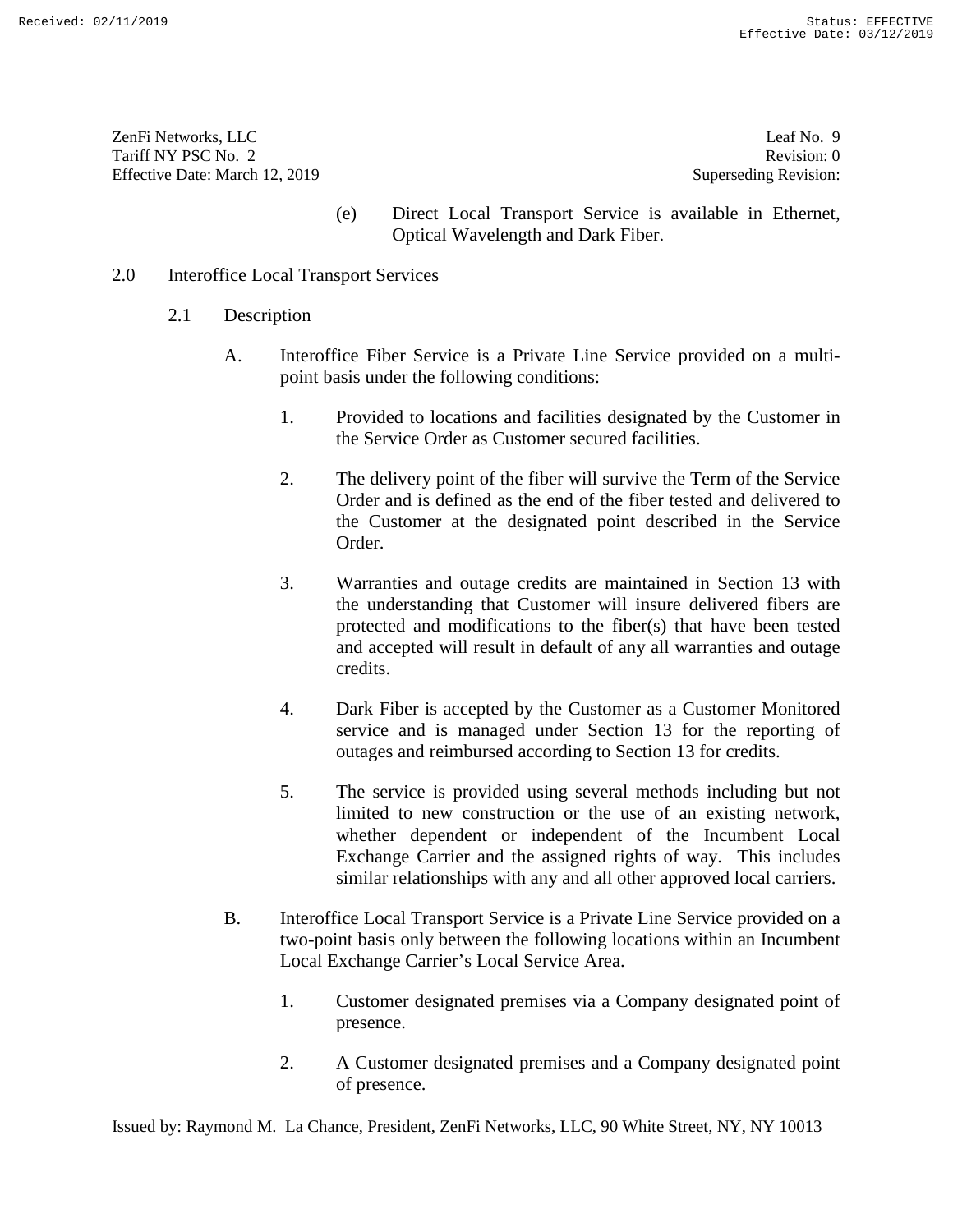ZenFi Networks, LLC ZenFi Networks, LLC Leaf No. 10 Tariff NY PSC No. 2 Tariff NY PSC No. 2 Revision: 0<br>
Effective Date: March 12, 2019 Superseding Revision: 0

Leaf No. 10 Revision: 0 Superseding Revision:

- 3. Company designated points of presence.
- 4. Company designated points of presence and a Customer designated serving wire center.
- C. Interoffice Local Transport Service is provided only where facilities are available and is subject to the technical limitations of the digital equipment used by the Company. If such equipment, new facilities or changes to existing facilities are required for the provision of this service, a special construction charge will apply in addition to the rates for Interoffice Local Transport Service.
- D. Interoffice Local Transport Service is a service for the transmission of D. Interoffice Local Transport Service is a service for the transmission of digital signals, switching and uses only digital transmission facilities.
- E. Interoffice Local Transport Service is furnished on a full-time basis, 24 hours a day, seven days a week.
- F. Interoffice Local transport Service is available in Ethernet, Optical Wavelength and Dark Fiber.
- 3.0 Collocation Service
	- 3.1 General

Collocation Service allows a Customer to place Customer's telecommunications equipment in designated locations on the Company's premises, and in Company's collocation spaces in LEC and other offices, conditions permitting. Collocation Service is subject to the availability of appropriately sized and located space at such locations. The prices, terms and conditions of collocation shall be negotiated between the Company and Customer on a site-specific basis. The Company shall provide space that is appropriately conditioned for Customer's equipment, as well as primary and backup power, HVAC, and cross-connections to Company telecommunications equipment. 3. Company designated points of presence.<br>
4. Company designated points of presence.<br>
1. Severage wire center.<br>
1. Severage wire center.<br>
1. C. Interoffice Local Transport Service is provided only where facilities are<br>
av digital signals, switching and uses only digital transmission facilities.<br>
E. Interoffice Local Transport Service is furnished on a full-time basis, 24<br>
hours a day, seven days a week.<br>
F. Interoffice Local transport Servi The<br>entry state of the UC (or No. 1)<br>
There is a state of the UC (or No U)<br>
There is a state of the UC<br>
There Due Mark 12, 2019<br>
3. Company designated points of presence.<br>
4. Company designated points of presence and a Cu

Consistent with the provisions of the Company's interconnection Tariffs with LECs and/or LECS' collocation tariffs, Customer may also place its equipment in the Company's collocation spaces and/or collocation arrangements provided by other third parties. Such collocation shall be subject to space availability, and to all the constraints and requirements imposed by the owner of the space at the location where the collocation occurs. telecommunications equipment.<br>Consistent with the provisions of the Company's interconnection Tariffs with<br>LECs and/or LECS' collocation tariffs, Customer may also place its equipment in<br>the Company's collocation spaces an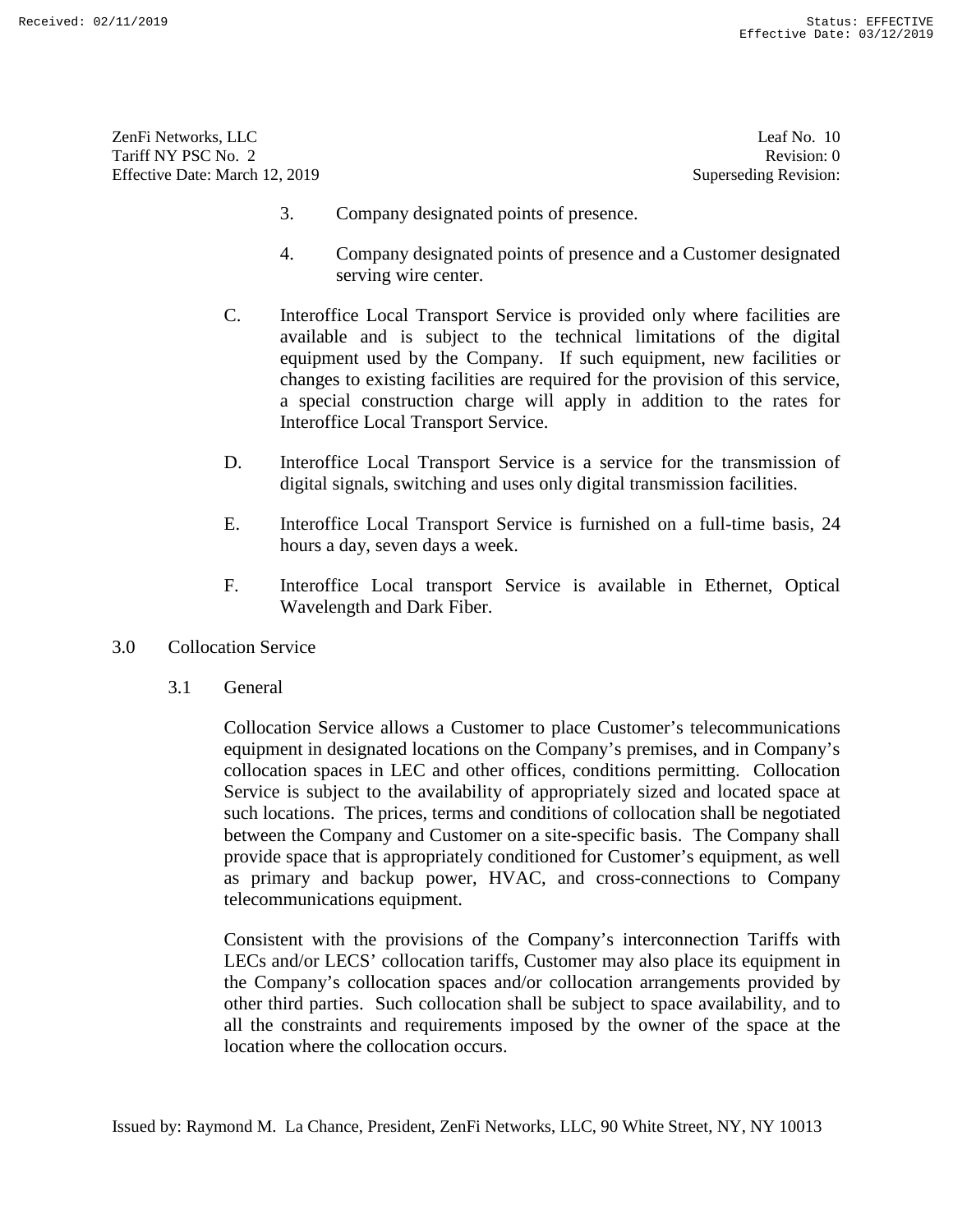ZenFi Networks, LLC ZenFi Networks, LLC Leaf No. 11 Tariff NY PSC No. 2 Tariff NY PSC No. 2 Revision: 0<br>
Effective Date: March 12, 2019 Superseding Revision: 0

Leaf No. 11 Revision: 0 Superseding Revision:

3.2 Rates, Terms and Conditions

Rates, Terms and Conditions for collocation service shall be provided pursuant to an ICB.

- 4.0 Custom Network Engineering Designs and Special Construction.
	- 4.1 General

Special Custom Network Engineering Designs, construction or arrangement of Special Custom Network Engineering Designs, construction or arrangement of facilities may be undertaken on a reasonable efforts basis at the request of the Customer, and upon a determination by the Company that such charges should apply in that particular instance. Custom Network Engineering Designs and Special Construction are undertaken: 3.2 Rates, Terms and Conditions<br>
Rates, Terms and Conditions for collocation service shall be provided pursuant to<br>
an ICB.<br>
4.0 Custom Network Engineering Designs and Special Construction.<br>
4.1 General<br>
Special Custom Ne facilities may be undertaken on a reasonable efforts basis at the request of the Customer, and upon a determination by the Company that such charges should apply in that particular instance. Custom Network Engineering Desi Earth Service requested in the service requested in a service requested in a service of the service of the service is requested in a service of the Company's normal construction schedule. The service of the Service of the

- required;
- A. where facilities are not presently available and an extension of service is<br>required;<br>1. An extension of service means any construction or installation of plant<br>and/or facilities to convey service from existing and/or n 1. An extension of service means any construction or installation of plant and/or facilities to convey service from existing and/or new plant or facilities to a Customer. Plant and/or facilities consists of equipment, including wires, cable and poles.
- B. where type of service is of a type other than that which the Company would normally utilize in the furnishing of its service; including wires, cable and poles.<br>
B. where type of service is of a type other than that which the Company would<br>
normally utilize in the furnishing of its service;<br>
C. where the service is requested over a route other tha
- C. where the service is requested over a route other than that which the Company would normally utilize in the furnishing of its Service(s);
- D. where the service is in a quantity greater than that which the Company would D. where the service is in a quantity greater than that which the Company would normally provide; normally provide;
- E. where service is requested on an expedited basis;
- F. where service is requested on a temporary basis until permanent facilities are available; E. where service is requested on an expedited basis; F. where service is requested on a temporary basis until permanent facilities are available;
- G. where the service requested involves abnormal costs; or
- H. where service is requested in advance of the Company's normal construction schedule.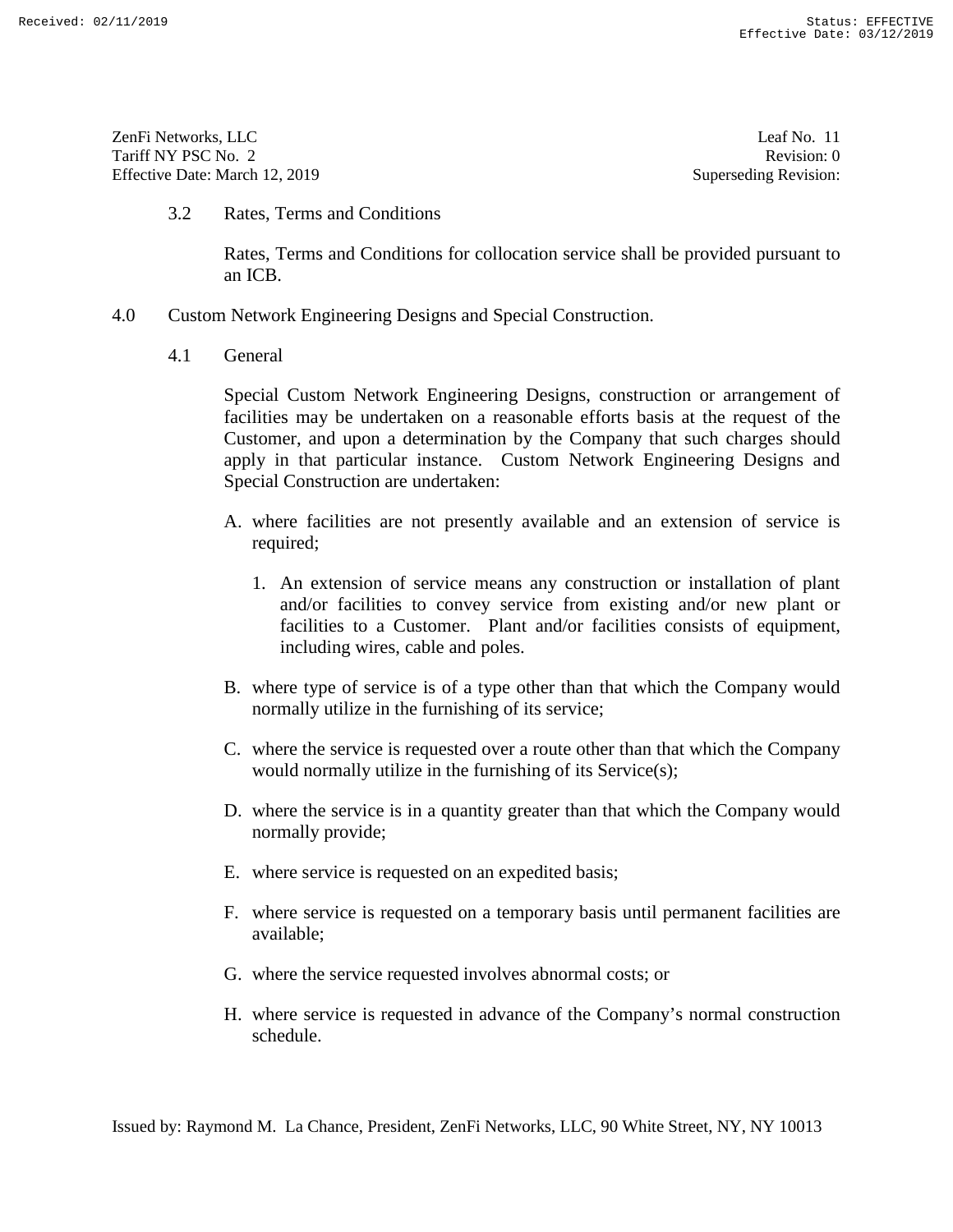ZenFi Networks, LLC Tariff NY PSC No. 2 Effective Date: March 12, 2019 ZenFi Networks, LLC Leaf No. 12<br>
Tariff NY PSC No. 2 Revision: 0<br>
Effective Date: March 12, 2019 Superseding Revision: 0

Leaf No. 12 Revision: 0 Superseding Revision:

- 4.2 Rates, Terms and Conditions
	- A. Individual Case Basis (ICB) Arrangements

Rates for ICB Arrangement will be developed on a case-by case basis in response to a bona fide request from a Customer or prospective customer for service which vary from tariffed arrangements. ICB rates will be offered to Customers in writing and will be made available to similarly situated Customers. Once ICB Rates are established with an individual Customer, the Company and the Customer will enter into a written contract which will supersede the rates, charges and regulations set forth in this tariff. The Company will maintain records of its writing and will be made available to similarly situated Customers. Once ICB<br>Rates are established with an individual Customer, the Company and the<br>Customer will enter into a written contract which will supersede the rates require. ICB Rates may vary depending on a number of factors which may include the following: (i) length of circuits, (ii) volume and/or term commitments, (iii) varying equipment types and configurations, (iv) special construction, (v) types of Services, (vi) cost differences, (labor, taxes, fees paid to LEC for interconnection, co-location, etc.), (vii) other miscellaneous fees and and/or competitive considerations, (ix) availability of existing Facilities. A. 2 Rates, Terms and Conditions<br>
Maxim Cane Basis (CB) Arrangements<br>
Rates for CE4 Arrangements (till developed on a case-by case hasis in response<br>
Rates for CE4 Arrangement will be developed on a case-by case hasis in require. ICB Rates may vary depending on a number of factors which may<br>include the following: (i) length of circuits, (ii) volume and/or term<br>commitments, (iii) varying equipment types and configurations, (iv) special<br>cons Service Order press, (ix) Tariff. (iii) Tariffees, (iii) Tariff. press, (iii) Tariff. 2013<br>
2. Tarif. 2019 Englished Case Basis (ICB) Arangements<br>
2. Undividual Case Basis (ICB) Arangements<br>
2. Undividual Case Basis (ICB)

- charges (e.g. rights-of-way charges, franchise fees), (viii) market conditions<br>and/or competitive considerations, (ix) availability of existing Facilities.<br>B. Lit fiber services may be provided pursuant to an ICB as set fo B. Lit fiber services may be provided pursuant to an ICB as set forth in a Service Order.
- C. Rates, Terms and Conditions for custom network engineering designs and new construction shall be provided pursuant to an ICB as set forth in a Service Order. Rates and charges for special construction will be based on the costs incurred by the Company and may include (1) nonrecurring type charges, (2) recurring type charges, (3) termination liabilities, or (4) combinations thereof. The costs referred to in the preceding sentence may include one or more of the following items to the extent they are applicable: construction shall be provided pursuant to an ICB as set forth in a Service Order.<br>Rates and charges for special construction will be based on the costs incurred by<br>the Company and may include (1) nonrecurring type charges
	- 1. Costs to install the Facilities to be provided including estimated costs for the re-arrangement of existing facilities. These costs include: (i) the extent they are applicable:<br>
	1. Costs to install the Facilities to be provided including estimated costs for<br>
	the re-arrangement of existing facilities. These costs include: (i)<br>
	equipment and materials provided or use supervision, (iii) transportation, (iv) rights-of-way and any required<br>easements, (v) cost of maintenance, (vi) depreciation on the estimated cost<br>installed of any Facilities provided, based upon the anticipated useful<br>ser easements, (v) cost of maintenance, (vi) depreciation on the estimated cost installed of any Facilities provided, based upon the anticipated useful service life of the Facilities with an appropriate allowance for the estimated net salvage value, (vii) administration, taxes, and uncollectable revenue on the basis of a reasonable average cost for these items, (viii) revenue on the basis of a reasonable average cost for these items, (viii) Service Order preparation, processing and related fees, (ix) Tariff. preparation, processing and related fees, (x) an amount for return and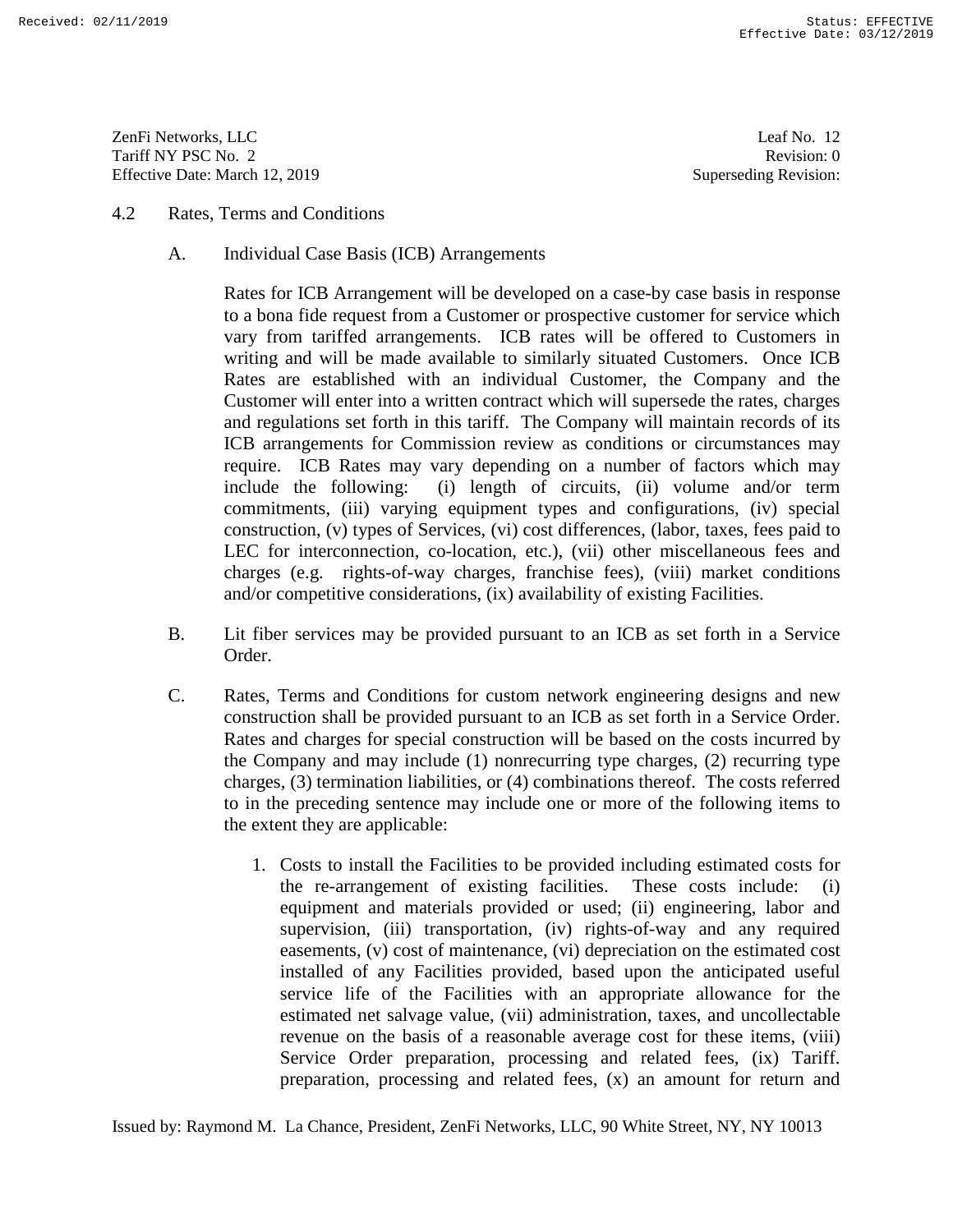ZenFi Networks, LLC ZenFi Networks, LLC Leaf No. 13 Tariff NY PSC No. 2 Tariff NY PSC No. 2 Revision: 0<br>
Effective Date: March 12, 2019 Superseding Revision: 0

Leaf No. 13 Revision: 0 Superseding Revision:

contingencies, (xi) any other identifiable costs related to the Facilities provided.

- D. The Lease Term shall be pursuant to an ICB as set forth in a Service Order.
- 5.0 Time and Materials Service
	- 5.1 General

This service provides for the Time and Materials charges associated with the installation, maintenance, testing and repair of equipment and facilities not provided by the Company or deemed to be non-standard or non-routine. 9.1 D. The Lease Term shall be pursuant to an ICB as set forth in a Service Order.<br>
5.0 Time and Materials Service<br>
5.1 General<br>
5.1 General<br>
5.1 This service provides for the Time and Materials charges associated with the

> The Company shall have no responsibility for maintenance and repair of any kind<br>with respect to equipment and facilities not provided by the Company. The with respect to equipment and facilities not provided by the Company. The Company will charge the Customer time and materials plus charges described in Section 5.2 for any maintenance visits with respect to service problems that are Company will charge the Customer time and materials plus charges described in Section 5.2 for any maintenance visits with respect to service problems that are determined to arise from equipment or facilities not provided b

When a Customer submits a trouble report to the Company for clearance and no When a Customer submits a trouble report to the Company for clearance and no<br>trouble is found in the Company's facilities, the Customer shall be responsible for payment of Time and Materials charges as listed in Section 5.2 for the period of time from when the Company personnel were dispatched to the Customer's premises to when the work is completed. Failure of Company personnel to find trouble in Company facilities will result in no charge if the trouble is actually in those facilities, but not discovered at the time. If the Customer, after being informed that the trouble is not in Company facilities, wishes to have the maintenance work performed by Company, and the Company agrees to perform the work, the Time and Materials charges listed herein shall apply. informed that the trouble is not in Company facilities, wishes to have the maintenance work performed by Company, and the Company agrees to perform the work, the Time and Materials charges listed herein shall apply.<br>At the continguous provided. (xi) any other identifiable costs related to the Facilities D.<br>
Time and Materials Service<br>
5.1 General<br>
19. General<br>
19. General<br>
19. General<br>
19. General<br>
19. General<br>
19. General<br>
19. General<br>
19. payment of Time and Materials charges as listed in Section 5.2 for the period of<br>time from when the Company personnel were dispatched to the Customer's<br>premises to when the work is completed. Failure of Company personnel t **FRACTION**<br> **FRACTION**<br> **FRACTION**<br> **FRACTION**<br> **FRACTION**<br> **FRACTION**<br> **FRACTION**<br> **FRACTION**<br> **FRACTION**<br> **FRACTION**<br> **FRACTION**<br> **FRACTION**<br> **FRACTION**<br> **FRACTION**<br> **FRACTION**<br> **FRACTION**<br> **FRACTION**<br> **FRACTION**<br> **FRAC** 

outside the Company's regular business hours or in hazardous locations. In such cases Time and Materials charges will apply. If installation is started during regular business hours but, at the Customer's request, extends beyond regular business hours into time periods including, but not limited to, weekends, holidays, and/or night hours, additional charges may apply. cases Time and Materials charges will apply. If installation is started during<br>regular business hours but, at the Customer's request, extends beyond regular<br>business hours into time periods including, but not limited to, w

5.2 Time and Material Charges

Charges for Time and Materials Service shall be as set forth below.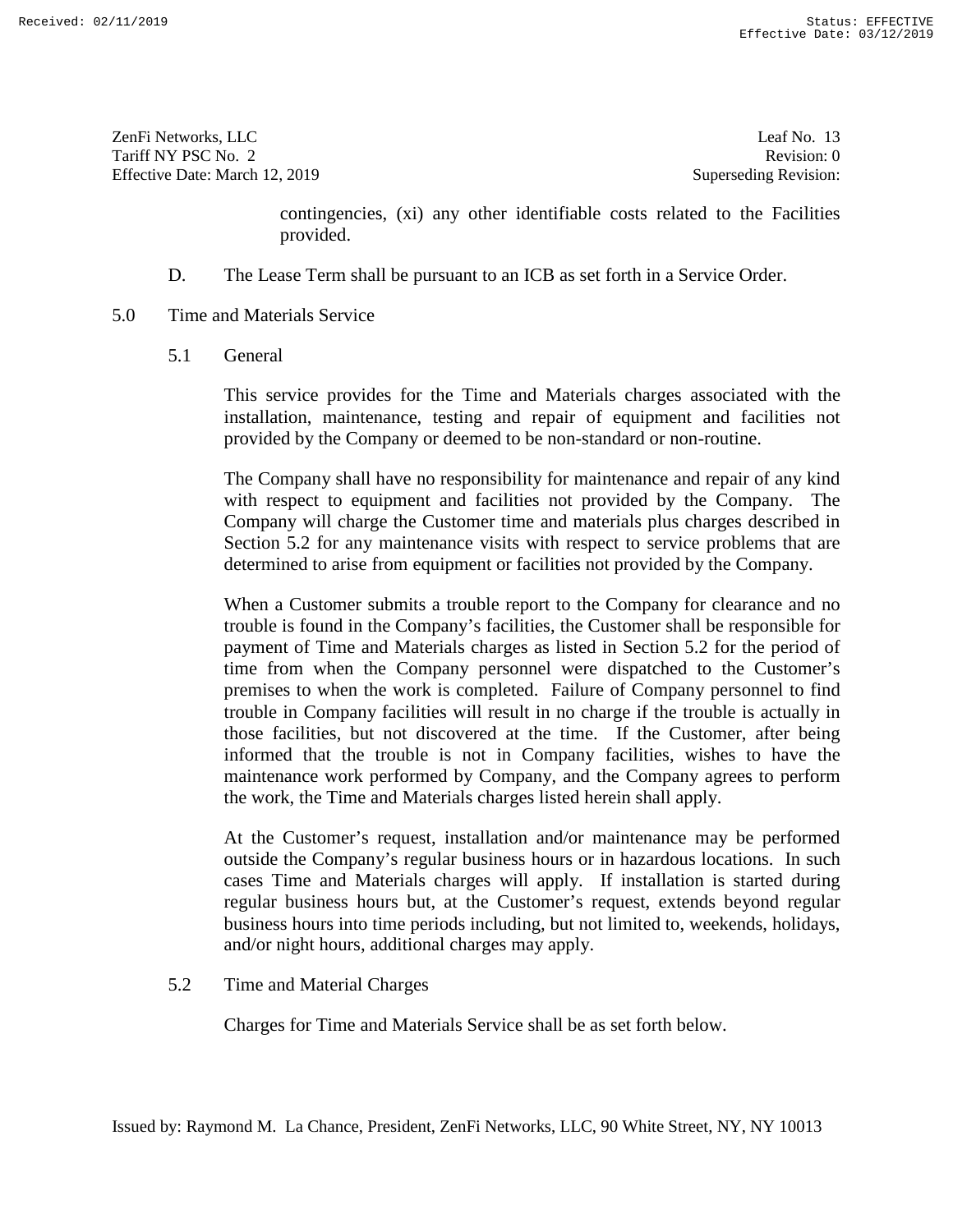ZenFi Networks, LLC Tariff NY PSC No. 2 Effective Date: March 12, 2019 ZenFi Networks, LLC Leaf No. 14 Revision: 0<br>
Tariff NY PSC No. 2 Revision: 0<br>
Effective Date: March 12, 2019 Superseding Revision: 0

Leaf No. 14 Revision: 0 Superseding Revision:

Time:

For services performed during normal working hours (8:00 a.m. to 4:00 p.m. M-F): \$175.00 per hour per technician, with a four hour minimum charge. For services performed during normal working hours (8:00 a.m. to 4:00 p.m. M-F): \$175.00 per hour per technician, with a four hour minimum charge.<br>For services performed at other times: \$350.00 per hour per technician<br>Mate

For services performed at other times: \$350.00 per hour per technician

Materials:

Charges for materials used in connection with Time and Materials Services shall be based on Company's costs plus an administrative overhead of 15%. Charges for materials used in connection with Time and Materials Services shall<br>be based on Company's costs plus an administrative overhead of 15%.<br>6.0 Special Conditions Applicable to All Service(s)<br>6.1 Application of Rat

- 6.0 Special Conditions Applicable to All Service(s)
	- 6.1 Application of Rates

The regulations set forth in this Section govern the application of rates contained in Sections 1.0 through 5.0 of this Tariff.

A. Rates Based on Distance

Where the charges for service are specified based upon distance, the following rule applies: in Sections 1.0 through 5.0 of this Tariff. A. Rates Based on Distance Where the charges for service are specified based upon distance, the following rule applies:

> Distance between two points is measured as the fiber miles between Distance between two points is measured as the fiber miles between the origination point and the termination point of the circuit.

B. Other Rates

Other rates shall be in accordance with ICB as set forth in a Service Order.

- 6.2 Cancellation of Order
- A. A Customer may cancel an order within 24 hours of executing such a Service Order via fax to the Company's principal fax number of: the origination point and the termination point of the circuit.<br>
B. Other Rates<br>
Other rates shall be in accordance with ICB as set forth in a Service Order.<br>
6.2 Cancellation of Order<br>
A. A Customer may cancel an order wi

Fax: 212-334-0847 ZenFi Networks, LLC Attention: President

Upon receipt by the Company of such cancellation, the order will be canceled and applicable charges will apply. If an order is canceled according to this Section 6.2(A), the Customer will be Time:<br>
For services performed during normal working hours (8:00 a.m. to 4:00 p<br>
M-F); \$175.00 per hour per technician, with a four hour minimum charge.<br>
For services performed at other times: \$350.00 per hour per technici Exercise Section 2.12<br>
2.2016 Network, LtC<br>
2.2016 Network, LtC<br>
2.2016 Network, LtC<br>
1.2016 Network, LtC<br>
1.2016 Network L2016<br>
2.2016 Network L2016<br>
2.2016 Network Constraint and the state of September Revises of Sectio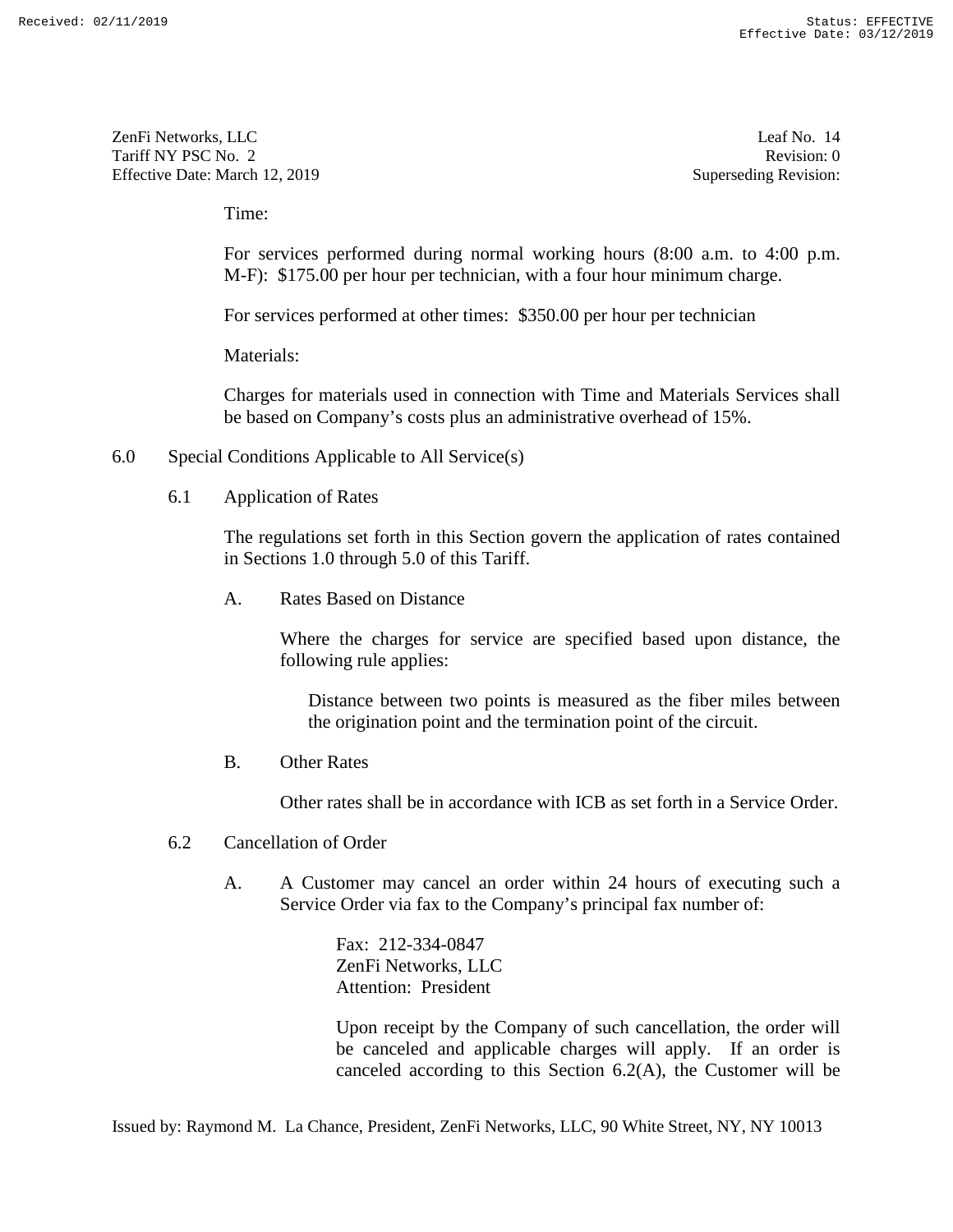ZenFi Networks, LLC ZenFi Networks, LLC Leaf No. 15 Tariff NY PSC No. 2 Tariff NY PSC No. 2 Revision: 0<br>
Effective Date: March 12, 2019 Superseding Revision: 0

Leaf No. 15 Revision: 0 Superseding Revision:

billed a flat cancellation fee of \$10,000 or the actual incurred costs by the Company, whichever is greater.

- B. Additional provisions and/or charges relating to cancellation of orders may apply and are set forth in Section 19 if cancellation notice is provided after the 24 hour cancellation period. after the 24 hour cancellation period.
- 7.0 Contracts

Given the unique nature of Customer needs and Company offerings to meet those needs, the Company and Customers generally agree to ICB service offerings. The Company and Customers can enter into contracts for all Service(s) offered by the Company. The terms and conditions of each contract offering are subject to this Tariff, except that bills shall be rendered annually, monthly, bi-monthly, or quarterly and shall be pro-rated based upon the number of days in the billing period . Such contract offerings will be made available to similarly situated Customers in substantially similar circumstances. rendered annually, monthly, bi-monthly, or quarterly and shall be pro-rated based upon<br>the number of days in the billing period. Such contract offerings will be made available<br>to similarly situated Customers in substantial bild a flat cancellation fee of S10,000 or the actual incurred costs<br>by the Company, whichever is greaser.<br>B. Additional provisions and/or charges relating to cancellation of orders<br>may apply and are set forth in Section 1 7.0 Contracts<br>Given the unique nature of Customer needs and Company offerings to meet those needs,<br>the Company and Customers generally agree to ICB service offerings. The Company and<br>Customers can enter into contracts for Each may be required to pay and the service connection and to one month or the service charges and  $\mu$  to the service charges and  $\mu$  to one month or the service connection and  $\mu$  to one month of the service charges a

8.0 Establishment and Re-establishment of Credit

pertaining to their financial ability to pay for service. In order to establish credit, the Company may require an applicant or Customer to demonstrate good paying habits by showing that the applicant or Customer: pertaining to their financial ability to pay for service. In order to establish credit, the Company may require an applicant or Customer to demonstrate good paying habits by showing that the applicant or Customer:<br>Was a cu

Was a customer of a utility for at least twelve (12) months within the preceding two (2) years;

Does not currently owe any outstanding bills for utility service to a utility doing business in New York;

Did not have service disconnected for nonpayment of a utility bill during the last twelve (12) months that service was provided; and Does not currently owe any outstanding bills for utility service to a utility doing business<br>in New York;<br>Did not have service disconnected for nonpayment of a utility bill during the last twelve<br>(12) months that service w

was provided, to pay a utility bill when it became due. was provided, to pay a utility bill when it became due.

# 9.0 Advance Payments, Deposits, and Guarantors

9.1 Advance Payments

9.0 Advance Payments, Deposits, and Guarantors<br>9.1 Advance Payments<br>At the time an application for service is made through a Service Order agreement, an applicant may be required to pay an amount equal to one month's service charges and/or the service connection and/or equipment charges which may be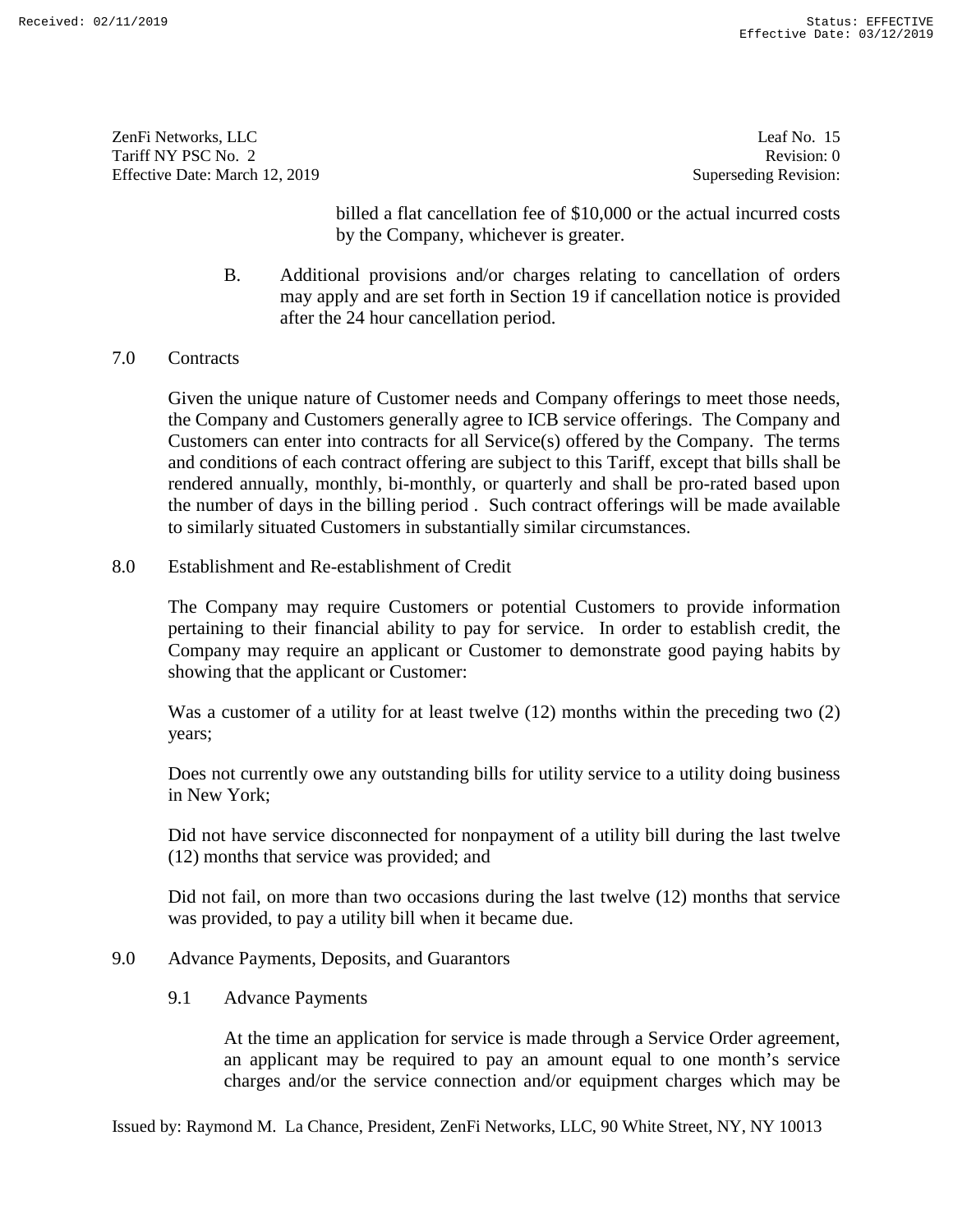ZenFi Networks, LLC ZenFi Networks, LLC Leaf No. 16 Tariff NY PSC No. 2 Tariff NY PSC No. 2 Revision: 0<br>
Effective Date: March 12, 2019 Superseding Revision: 0

Leaf No. 16 Revision: 0 Superseding Revision:

applicable as well as any nonrecurring charges for any required special construction. The amount of the first month's service is accepted as a nonrecurring installation cost and credited to the Customer's account on the first bill rendered.

- 9.2 Deposits
	- A. <u>Requirement</u>: The Company may, at its sole discretion, require an applicant<br>or an existing Customer to post a guarantee for the payment of charges as a<br>condition to receiving service or additional Service(s). The Compa or an existing Customer to post a guarantee for the payment of charges as a condition to receiving service or additional Service(s). The Company reserves the right to review an applicant's or a Customer's credit history at any time to determine if a deposit is required.
	- B. Nondiscrimination: Deposits will not be required by the Company based on race, sex, creed, national origin, marital status, age, number of dependents, condition of physical handicap, source of income, or geographical area of business. B. Nondiscrimination: Deposits will not be required by the Company based on race, sex, creed, national origin, marital status, age, number of dependents, condition of physical handicap, source of income, or geographical ar
	- charge for service during a billing period based upon the average monthly charge over an estimated twelve month service period increased by one month's average bill. If the amount of the deposit is insufficient, the Company may require an additional deposit. charge for service during a billing period based upon the average monthly charge over an estimated twelve month service period increased by one month's average bill. If the amount of the deposit is insufficient, the Compan
	- D. Interest: Deposits will accrue simple interest at a rate determined by the NYPSC. Interest payments on deposits shall be made at least once during NYPSC. Interest payments on deposits shall be made at least once during each twelve-month period in which a deposit is held and shall take the form of each twelve-month period in which a deposit is held and shall take the form of credits on bills toward the service rendered or to be rendered.
	- E. Refund upon Discontinuance: Upon discontinuance or termination of service, credits on bills toward the service rendered or to be rendered.<br>E. <u>Refund upon Discontinuance</u>: Upon discontinuance or termination of service,<br>the Company will credit the deposit to the charges stated on the final bill. T balance, if any, will be returned to the Customer within 30 days of rendition of balance, if any, will be returned to the Customer within 30 days of rendition of the final bill, and will not include any interest on the deposit.
- F. Refund after Satisfactory Payment: After prompt and timely payment of all charges for 12 consecutive billing periods, within 30 days, the Company will refund the deposit to the Customer by crediting the deposit to the Customer's<br>bill or by issuing a separate check. The refund will not include interest.<br>Payment of a charge is satisfactory if received prior to the date tha bill or by issuing a separate check. The refund will not include interest. Payment of a charge is satisfactory if received prior to the date that the charge becomes delinquent provided that it is not returned for insufficient funds or closed account. applicable as well as my nonceruring charges for any required species<br>construction. The amount of the first month's service is accepted as a<br>numeraring installation cent and credited to the Customer's account on the first the final bill, and will not include any interest on the deposit.<br>F. Refund after Satisfactory Payment: After prompt and timely payment of all charges for 12 consecutive billing periods, within 30 days, the Company will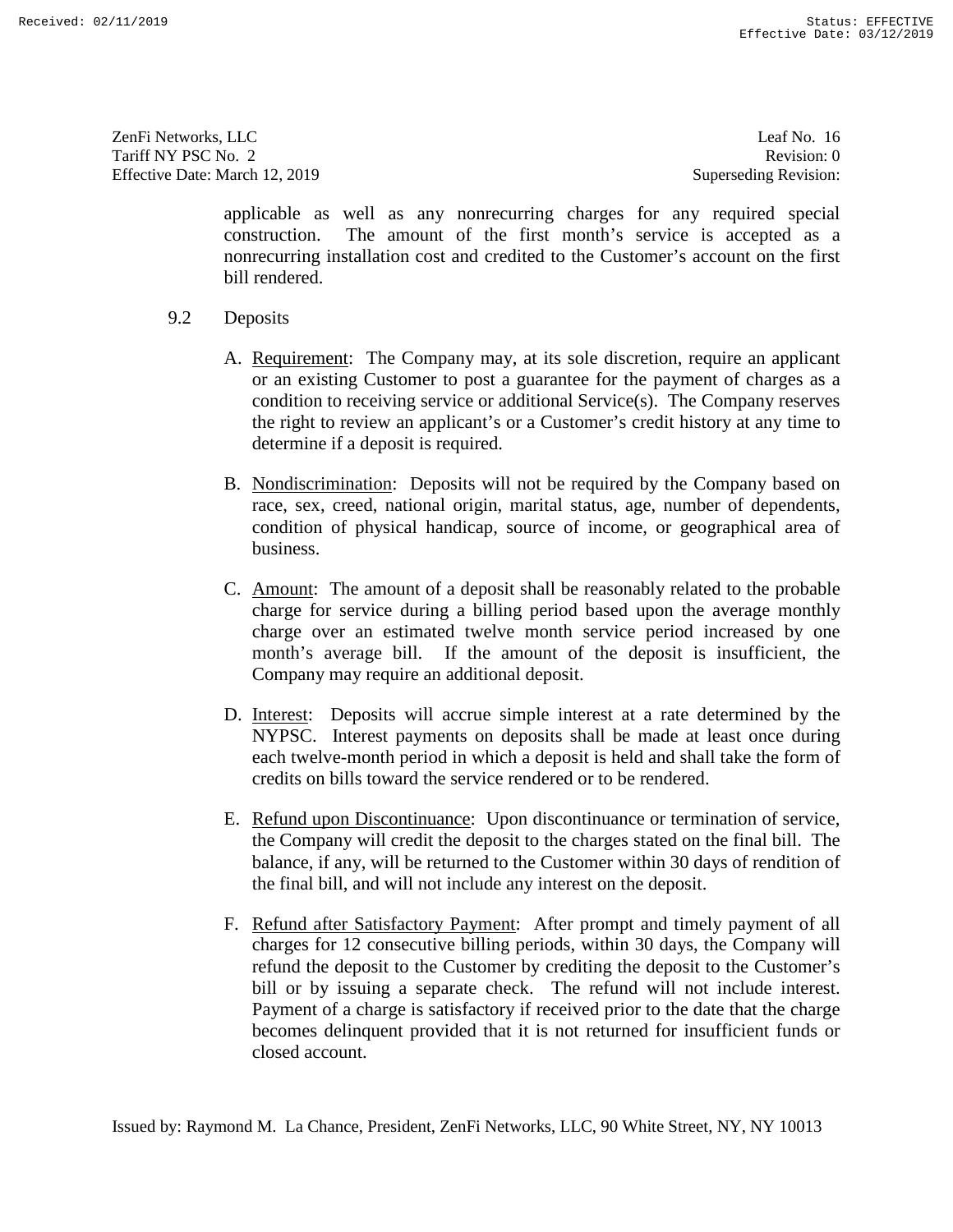ZenFi Networks, LLC ZenFi Networks, LLC Leaf No. 17 Tariff NY PSC No. 2 Tariff NY PSC No. 2 Revision: 0<br>
Effective Date: March 12, 2019 Superseding Revision: 0

Leaf No. 17 Revision: 0 Superseding Revision:

### G. Conditions under which a deposit shall not be required:

- 1. If the applicant provides a satisfactory credit history acceptable to the Company, a deposit shall not be required. Credit information contained in the applicant's account record may include, but shall not be limited to, account established date, 'can-be-reached' number, name of employer, employer's address, Customer's driver's license number or other acceptable personal identification, billing name, and location of current and previous Service. Credit cannot be denied for failure to provide a social security number.
- 2. A co-signer or guarantor may be used, provided the co-signer or guarantor 2. A co-signer or guarantor may be used, provided the co-signer or guarantor has acceptable credit history with the Company or another acceptable local exchange carrier. exchange carrier.
- 3. The Company cannot refuse a deposit to establish credit for service.<br>However, it may request that the deposit be in cash or other acceptable<br>form of payment (e.g., cashier's check, money order, bond, letter of credit, However, it may request that the deposit be in cash or other acceptable form of payment (e.g., cashier's check, money order, bond, letter of credit, etc.).
- 10.0 Notices and Communications
	- 10.1 Notice by the Company:

Unless otherwise provided, any notice by the Company to the Customer or to the Customer's authorized representative will be given in writing, by facsimile or electronic mail or by written notice mailed to the Customer's or the authorized representative's last known address. The Company may provide verbal notice to a Customer or to an authorized representative thereof only in emergencies, where a delay may result in impaired service or a hazard to a Customer. All notices and other communications of either party, and all bills mailed by the Company, shall be presumed to have been delivered to the other party on the third business day following the placement of the notice, communication or bill with the U.S. Mail or a private delivery service, prepaid and properly addressed, or when actually received or refused by the addressee, whichever occurs first. Notices delivered by facsimile shall be deemed to have been delivered upon receipt of confirmation of facsimile shall be deemed to have been delivered upon receipt of confirmation of transmission. 3. Conditions under which a deposit shall not be required:<br>
1. If the applicant provides a surfatchry excite history acceptable to the<br>
1. If the applicant vacuum recursion and include put into the mapping the compary a d etc.).<br>
10.0 Notices and Communications<br>
10.1 Notice by the Company:<br>
Unless otherwise provided, any notice by the Company to the Customer or to the<br>
Customer's authorized representative will be given in writing, by facsim Exercise Section 12.<br>
Each Between L2C<br>
Lead Nev 12<br>
Lead Nev 12<br>
Lead Nev 12<br>
Contribute L2D<br>
To the New Hendington and the strength of the strength of the strength of the Control Control Control Control Control Control

10.2 Notice by the Company Regarding Change in Ownership:

The Company will notify Customer in writing of a change in ownership or identity of the Company on the Customer's next monthly billing cycle.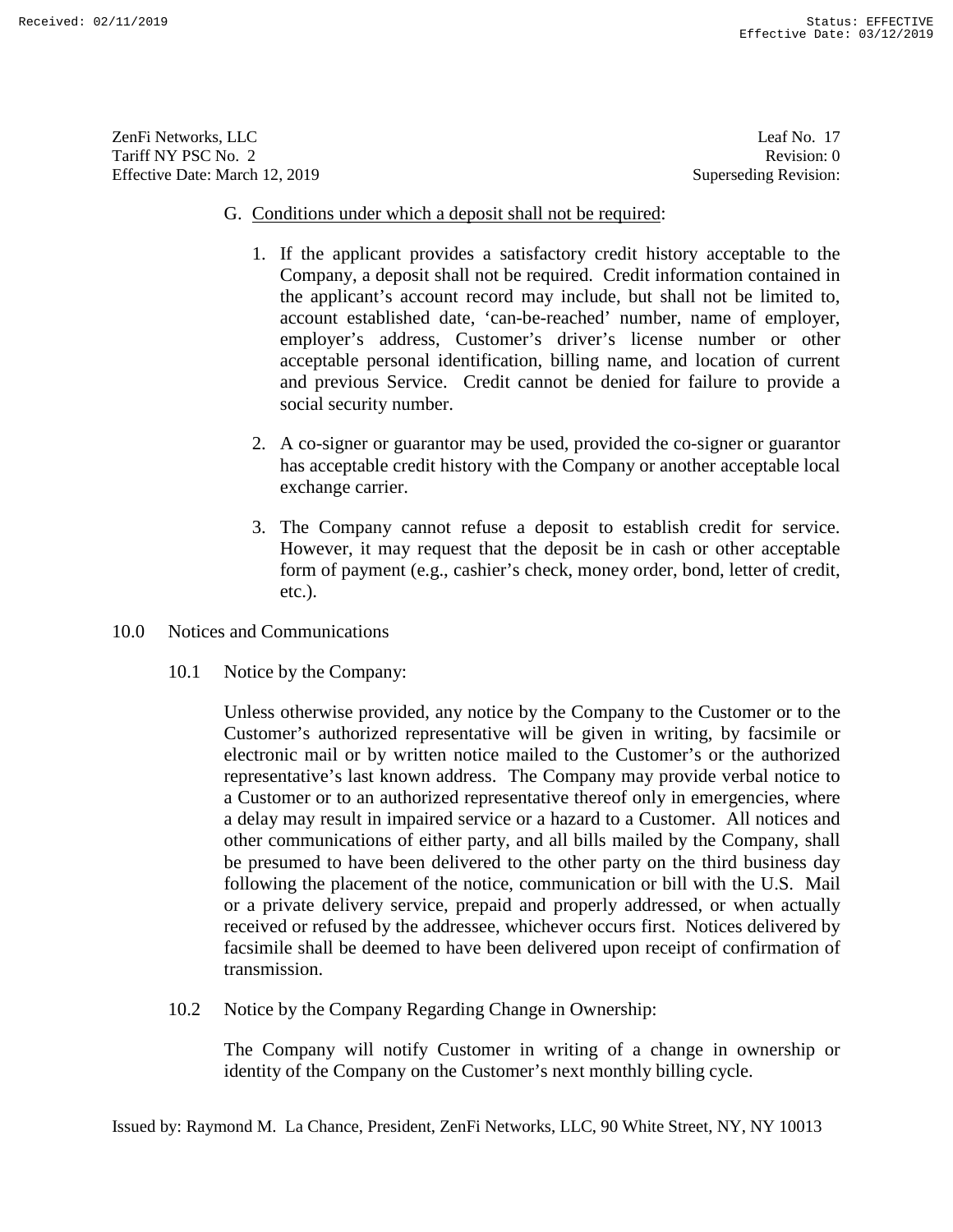ZenFi Networks, LLC ZenFi Networks, LLC Leaf No. 18 Tariff NY PSC No. 2 Tariff NY PSC No. 2 Revision: 0<br>
Effective Date: March 12, 2019 Superseding Revision: 0

Leaf No. 18 Revision: 0 Superseding Revision:

### 10.3 Notice by Customer:

Unless otherwise provided in this Tariff or the rules or regulations of the NYPSC, any notice by the Customer or its authorized representative may be given verbally to the Company at the Company's business office or by written notice mailed to the Company's business office.

- 10.4 The Company or the Customer shall advise the other party of any changes to the 10.4 The Company or the Customer shall advise the other party of any changes to the addresses designated for notices, other communications or billing, by following the notice requirement set forth herein. the notice requirement set forth herein.
- 11.0 Rendering and Payment of Bills
- 11.0 Rendering and Payment of Bills<br>11.1 Charges for Service(s) shall be set forth on the applicable Service Order.
	- 11.2 Except as otherwise provided in the Service Order, recurring charges will be invoiced on a monthly basis in advance and non-recurring charges will be due upon acceptance of the Service Order. If the Service Commencement Date (as defined herein) for any Service falls on a date other than the first day of any month, the first invoice will consist of: (a) any non-recurring charges, (b) the prorata portion of the applicable recurring monthly charge covering the period from the Service Commencement Date to the first day of the following month, and (c) the recurring monthly charge for the following month. 11.2 Except as otherwise provided in the Service Order, recurring charges will be invoiced on a monthly basis in advance and non-recurring charges will be due upon acceptance of the Service Order. If the Service Commenceme rata portion of the applicable recurring monthly charge covering the period from the Service Commencement Date to the first day of the following month, and (c) the recurring monthly charge for the following month.
	- 11.3 In the event an amended Service Order is executed by the Parties that affects 11.3 In the event an amended Service Order is executed by the Parties that affects monthly recurring charges, the new monthly recurring charges will become effective on the first date of the next billing cycle after full acceptance and effective on the first date of the next billing cycle after full acceptance and execution of the amended Service Order. execution of the amended Service Order.
- 11.4 Upon request, Customer agrees to provide credit references or other information reasonably required by ZenFi Networks, LLC to determine credit worthiness and the ability to make the requisite payments when due in connection with the Service(s) provided under this Tariff. ZenFi Networks, LLC reserves the right to impose a security deposit, where appropriate, in accordance with Section 9.0 herein. In the event of a material adverse change in Customer's credit-worthiness, ZenFi Networks, LLC shall have the right to demand a security deposit or additional security, in accordance with Section 9.0 herein. Failure to provide such security deposit or additional security by the date set forth in a demand notice for such security shall be deemed an Event of Default under Section 19. 10.3 Notice by Customer:<br>
Unless orbetwise provided in this Tariff or the rules or regulations of the NYPSC,<br>
unless orbetwise provided in this Tariff or the rules or regulations of the NYPSC,<br>
any notice by the Classomer 11.4 Upon request, Customer agrees to provide credit references or other information reasonably required by ZenFi Networks, LLC to determine credit worthiness and the ability to make the requisite payments when due in conn Service(s) provided under this Tariff. ZenFi Networks, LLC reserves the right to impose a security deposit, where appropriate, in accordance with Section 9.0 herein. In the event of a material adverse change in Customer's **EXAMPLE 2008**<br>
EVALUATE EVALUATE EVALUATE EVALUATE EVALUATE EVALUATE EVALUATE EVALUATE EVALUATE EVALUATE EVALUATE EVALUATE EVALUATE EVALUATE EVALUATE EVALUATE EVALUATE EVALUATE EVALUATE EVALUATE EVALUATE EVALUATE EVALUAT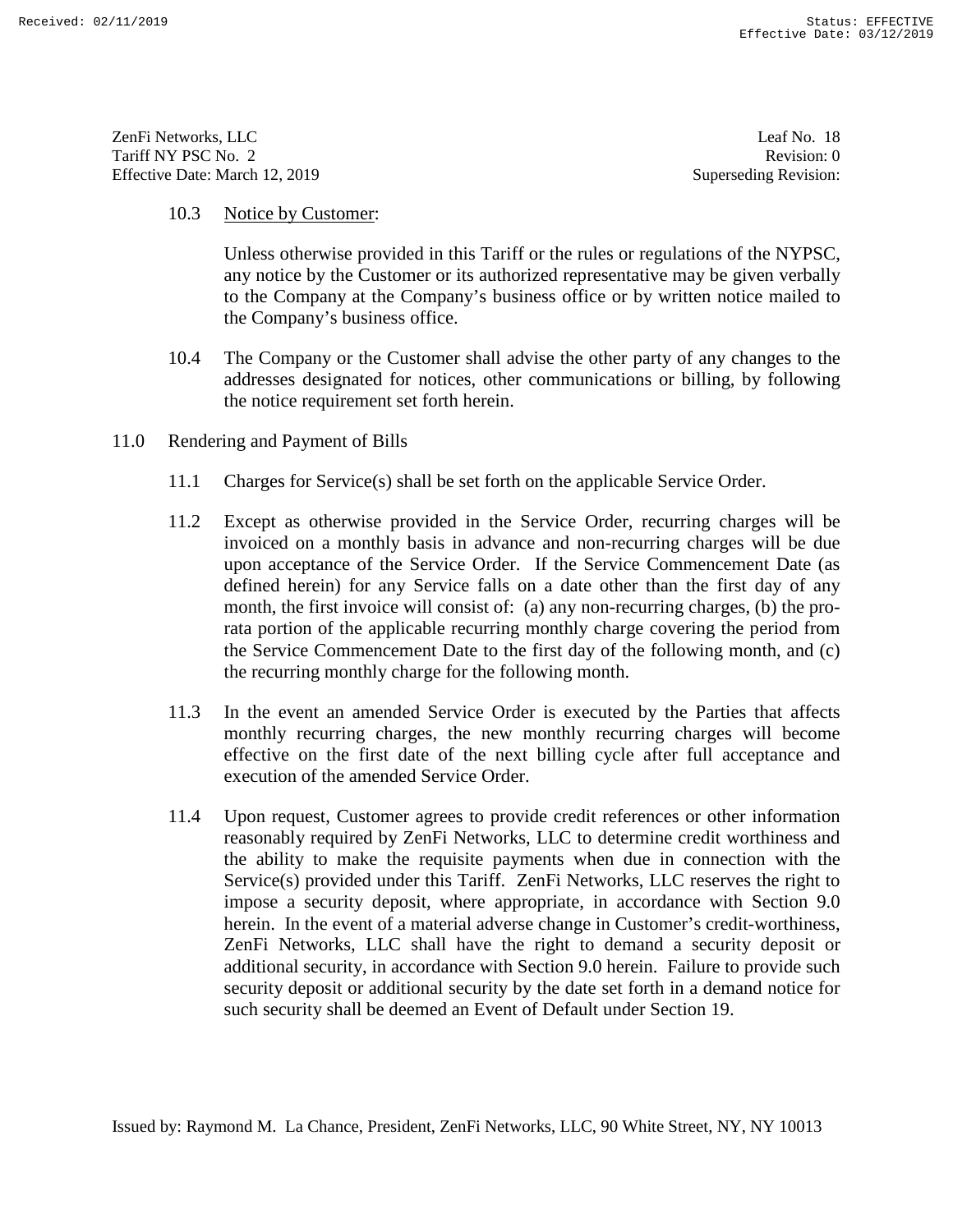ZenFi Networks, LLC ZenFi Networks, LLC Leaf No. 19 Tariff NY PSC No. 2 Tariff NY PSC No. 2 Revision: 0<br>
Effective Date: March 12, 2019 Superseding Revision: 0

Leaf No. 19 Revision: 0 Superseding Revision:

- 11.5 Invoiced amounts are payable according the Service Order agreement and are subject to a late payment charge of 1.5% per month or the highest rate legally permissible, whichever is less, calculated from the Due Date thereof, in addition to any other remedies ZenFi Networks, LLC may have available under this Tariff or by law or equity. Notwithstanding anything in this Tariff to the contrary, no payment due under this Tariff or in accordance with a Service Order shall be subject to reduction, set-off or adjustment of any nature by the Customer, except as is specifically provided in this Tariff or in the Service Order. In no event shall the malfunction or non-operation of Customer's interconnecting equipment (including local access when such Party is responsible therefore) relieve Customer of its obligation to pay for Service(s), unless such malfunction or non-operation is the direct result of ZenFi Networks, LLC's gross negligence or willful misconduct. or by law or equity. Notwithstanding anything in this Tariff to the contrary, no<br>payment due under this Tariff or in accordance with a Service Order shall be<br>subject to reduction, set-off or adjustment of any nature by the of its obligation to pay for Service(s), unless such malfunction or non-operation is<br>the direct result of ZenFi Networks, LLC's gross negligence or willful<br>misconduct.<br>11.6 The Company reserves the right to assess a charge
- 11.6 The Company reserves the right to assess a charge of \$20.00 whenever a check or draft presented for payment of services is not accepted by the institution upon which it is written. The foregoing shall not limit the Company's right to discontinue service for returned checks or drafts under Section 13.12 below as non-payment of charges for services. which it is written. The foregoing shall not limit the Company's right to discontinue service for returned checks or drafts under Section 13.12 below as non-payment of charges for services.
- 12.0 Billing Disputes
- 12.0 Billing Disputes<br>12.1 All disputes or requests for billing adjustments must be submitted in writing with reasonable detail to ZenFi Networks, LLC within thirty (30) days after the usage period for the applicable Service(s), or be deemed waived. If waived, Customer agrees to pay the disputed charges along with any late payment charges that may have accrued. ZenFi Networks, LLC agrees to use reasonable best efforts to resolve the dispute within thirty (30) days of receipt of proper documentation, which at a minimum shall contain a detailed explanation as to the dispute or request for billing adjustment. Any amounts that are determined to be in error or not in compliance with this Tariff will be adjusted on the next month's invoice. Any disputed amounts that reasonably, in good faith and supported by reasonable documentation, are deemed to be correct as billed and in compliance with this Tariff, will be due and payable (if not previously paid), upon notification and demand by ZenFi Networks, LLC, along with late payment charges pursuant to Section 11.0(d). Disputes will not be cause for Customer to delay payment of any undisputed balance. 11.5 Invoiced amounts are payable according the Seviron Order agreement and are<br>noised to a late payament charge of 1.5% per month or the highest rate legally<br>permissible, whichever is less, calculated from the Dav Dave a reasonable detail to ZenFi Networks, LLC within thirty (30) days after the usage<br>period for the applicable Service(s), or be deemed waived. If waived, Customer<br>agrees to pay the disputed charges along with any late payment which at a minimum shall contain a detailed explanation as to the dispute or<br>request for billing adjustment. Any amounts that are determined to be in error or<br>not in compliance with this Tariff will be adjusted on the next documentation, are deemed to be correct as billed and in compliance with this Tariff, will be due and payable (if not previously paid), upon notification and demand by ZenFi Networks, LLC, along with late payment charges p Example 182<sup>-1</sup>23011<br>
Teat NY 1800-1841 11:<br>
Teat NY 1800-1842 11:<br>
Teat NY 1800-1842 11:<br>
Teat NY 1800-1842 21:<br>
Teat NY 1800-1842 21:<br>
Teat NY 1800-1842 21:<br>
ILLS Invoiced amounts are ranged<br>the accordang like Service O
	- 12.2 The rates and charges set forth in this Tariff do not include any federal, state or local sales, use, value-added, or utility taxes, or third-party surcharges, however designated, which may be levied on the Service(s) provided hereunder. Any applicable federal, state, or local taxes, and all use, sales, value-added,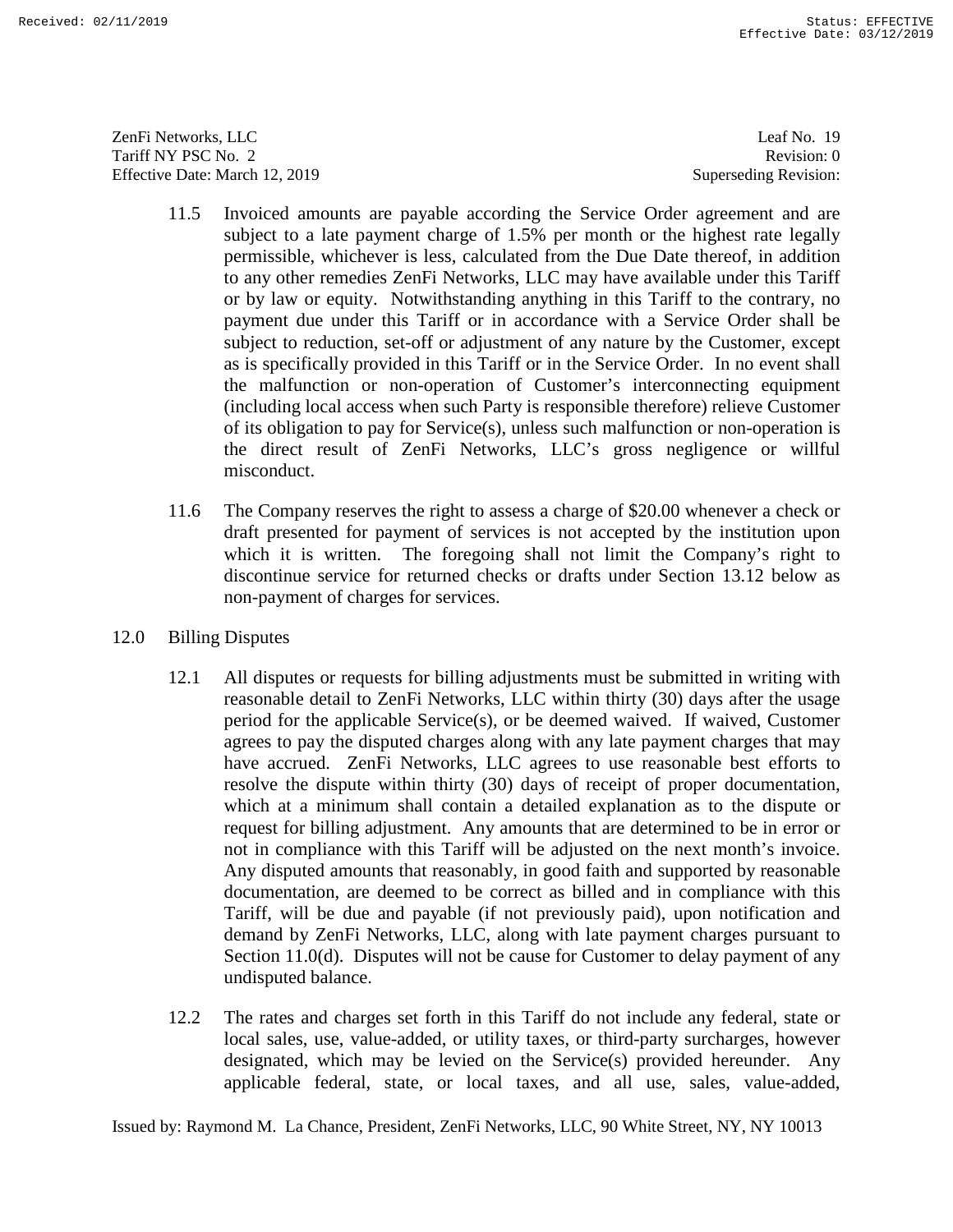ZenFi Networks, LLC ZenFi Networks, LLC Leaf No. 20 Tariff NY PSC No. 2 Tariff NY PSC No. 2 Revision: 0<br>
Effective Date: March 12, 2019 Superseding Revision: 0

Leaf No. 20 Revision: 0 Superseding Revision:

commercial, gross receipts, privilege or other similar taxes or license fees, or third-party charges or surcharges, whether charged to or against ZenFi Networks, LLC or Customer, with respect to the Service(s) provided (except taxes on ZenFi Networks, LLC's income or gains), as well as any other imposition by any governmental authority that has the effect of increasing the cost of providing the Service(s), will be payable by Customer in addition to the other charges set forth Service(s), will be payable by Customer in addition to the other charges set forth in this Tariff. in this Tariff.

- 12.3 The Company will make no refund of overpayments by a Customer unless the claim for such overpayment together with proper evidence is submitted within one (1) year from the date of alleged overpayment. claim for such overpayment together with proper evidence is submitted within one (1) year from the date of alleged overpayment.
- 13.0 Warranties, Outage Credit and Restoration of Service/Limitations of Liability
- 13.1 ZenFi Networks, LLC warrants that the Service(s) will be provided and will operate in accordance with current prevailing telecommunications industry standards. Warranties, Outage Credit and Restoration of Service/Limitations of Liability<br>13.1 ZenFi Networks, LLC warrants that the Service(s) will be provided and will<br>operate in accordance with current prevailing telecommunications
- interrupted period of time when the Service(s) or a portion of the Service(s) may not be 'available' (hereafter an 'Outage'). In such instance the Customer shall call an assigned toll free number with an authorization number and shall identify himself/herself as having the requisite authority to request assistance. Technicians will then be dispatched and shall arrive within four hours of the initial call. Fibers at the Customer's facility will be tested and a determination of initial call. Fibers at the Customer's facility will be tested and a determination of fiber break/non-performance will be established as specified in the Service Order form. If fibers are determined to be operating at levels less than specified in the Service Order form, technicians will continue to work with the Customer to reestablish Service Order standards. The Customer understands and acknowledges that fiber break/non-performance can be due to an act of nature, which would prohibit Company technicians from accessing fiber for repair until deemed safe by fire, police or other safety officials. In the eve which would prohibit Company technicians from accessing fiber for repair until deemed safe by fire, police or other safety officials. In the event fibers are deemed to be operational upon testing in accordance with the standards set forth on the Service Order form, the Customer will be permitted an allowance of one call free of charge during the Lease Term. Additional calls which result in fiber testing as specified in the Service Order will be charged to the Customer at the rate of \$3,500.00 per call. In the event of an Outage, Customer shall be entitled to a credit (the 'Outage Credit') which shall be calculated as set forth below. An Outage shall be deemed to have commenced upon verifiable notification thereof Outage shall be deemed to have commenced upon verifiable notification thereof by Customer to ZenFi Networks, LLC, or, when indicated by network control information actually known to ZenFi Networks, LLC network personnel, whichever is earlier. Each Outage shall be deemed to terminate upon restoration commeterial, grows receives the priories or other similar taxes or license fees, or<br>the third-party charges or succhanges, whether charged to or against ZenFi Networks.<br>
11.C or Customer, with respect to the ServiceQ) prov interrupted period of time when the Service(s) or a portion of the Service(s) may<br>not be 'available' (hereafter an 'Outage'). In such instance the Customer shall<br>call an assigned toll free number with an authorization numb fiber break/non-performance will be established as specified in the Service Order<br>form. If fibers are determined to be operating at levels less than specified in the<br>Service Order form, technicians will continue to work wi on the Service Order form, the Customer will be permitted an allowance of one<br>call free of charge during the Lease Term. Additional calls which result in fiber<br>testing as specified in the Service Order will be charged to t Example 18.<sup>2</sup> 12.3014<br>
Teach Nowton, 11 C1<br>
Teach Nowton, 11 C1<br>
Teach Nowton, 21 C1<br>
Teach Nowton, 21 C1<br>
Teach Nowton, 21 C1<br>
Teach Nowton, 21 C1<br>
C1 C1 Nowton, 21 C1<br>
C1 C1 Nowton, 2019<br>
Superget of the simular state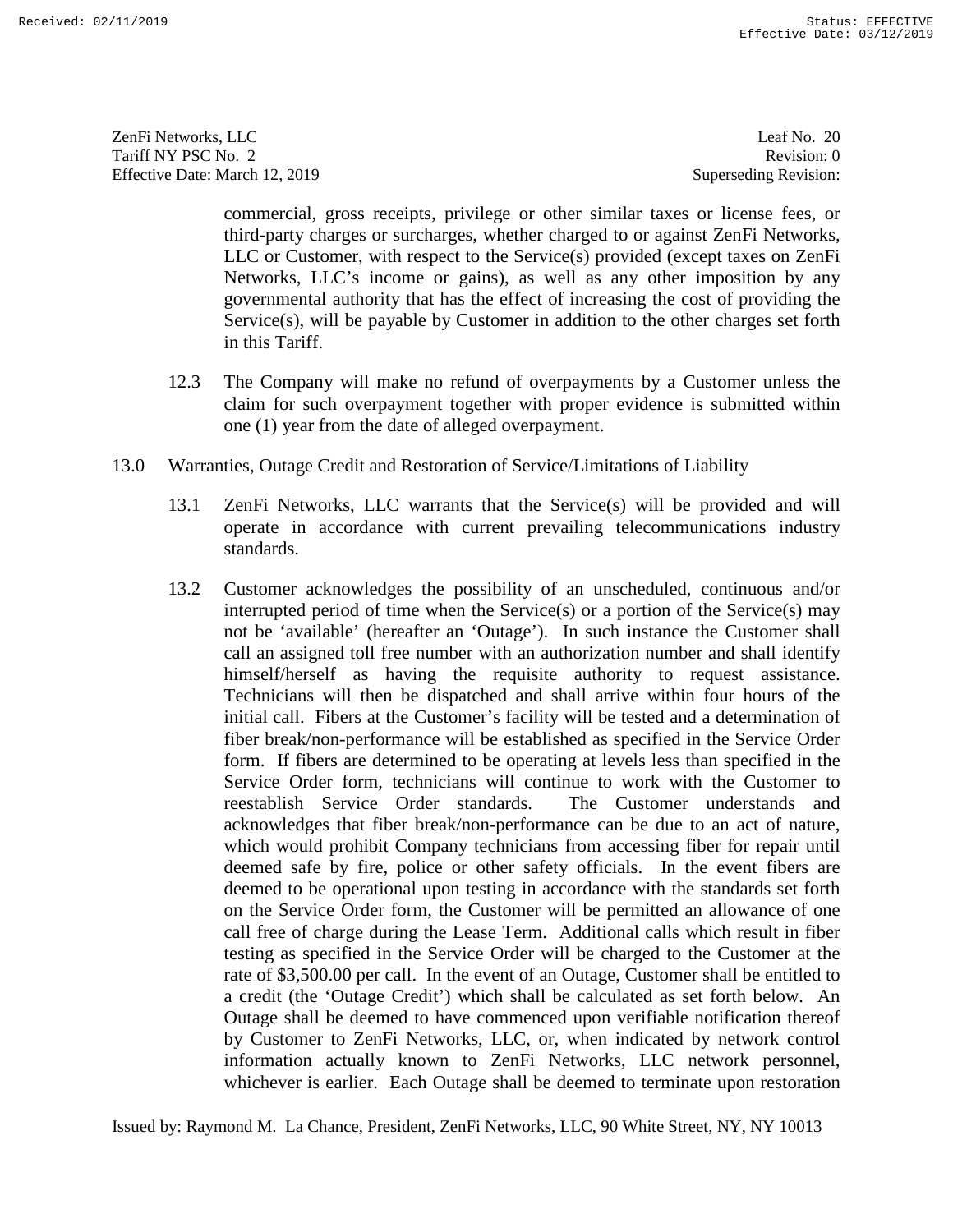ZenFi Networks, LLC ZenFi Networks, LLC Leaf No. 21 Tariff NY PSC No. 2 Tariff NY PSC No. 2 Revision: 0<br>
Effective Date: March 12, 2019 Superseding Revision: 0

Leaf No. 21 Revision: 0 Superseding Revision:

|      | of the affected Service(s) as evidenced by appropriate network tests by ZenFi<br>Networks, LLC. ZenFi Networks, LLC shall give reasonable notice to Customer<br>of any scheduled maintenance, and Customer acknowledges and agrees that any<br>such scheduled maintenance shall under no circumstance be deemed as an Outage<br>hereunder.                                                                              |                                                                                                 |
|------|-------------------------------------------------------------------------------------------------------------------------------------------------------------------------------------------------------------------------------------------------------------------------------------------------------------------------------------------------------------------------------------------------------------------------|-------------------------------------------------------------------------------------------------|
|      | Interruption of 24 hours or less                                                                                                                                                                                                                                                                                                                                                                                        | Interruption Period to be Credited                                                              |
|      | Less than 30 minutes<br>30 minutes up to, but not including, 1 hour<br>1 hour up to, not including, 3 hours<br>3 hours up to, but not including, 6 hours<br>6 hours up to, but not including, 9 hours<br>9 hours up to, but not including, 12 hours<br>12 hours up to, but not including, 15 hours<br>15 hours up to, but not including, 24 hours                                                                       | none<br>$1/20$ day<br>$1/10$ day<br>$1/5$ day<br>$2/5$ day<br>$3/5$ day<br>$4/5$ day<br>One day |
|      | Two or more interruptions of 15 minutes or more during any one 24-hour period<br>shall be considered as one interruption.                                                                                                                                                                                                                                                                                               |                                                                                                 |
|      | Interruption over 24 hours:                                                                                                                                                                                                                                                                                                                                                                                             |                                                                                                 |
|      | Interruptions over 24 hours will be credited 1/8 day for each 3-hour period<br>or fraction thereof. No more than one full day's credit will be allowed for<br>any 24-hour period.                                                                                                                                                                                                                                       |                                                                                                 |
| 13.3 | Outage Credits shall not be granted if the Outage is due to a problem or defect in<br>Customer's facilities or equipment, or its agents' or contractors' facilities or<br>equipment, nor shall Outage Credits be granted if an Outage is caused by<br>Customer, its employees, agents or contractors.                                                                                                                   |                                                                                                 |
| 13.4 | Except as otherwise provided in the Service Order, all Outage Credits shall be<br>credited on the next monthly invoice for the affected Service(s) or portion thereof<br>after receipt of Customer's request for credit. In no event shall the total of all<br>Outage Credits applicable to or accruing in any given month exceed the amount<br>payable by Customer to ZenFi Networks, LLC for such monthly Service(s). |                                                                                                 |
| 13.5 | The Outage Credit described in this Section shall be the sole and exclusive<br>remedy of Customer in the event of any Outage. Under no circumstance shall an<br>Outage be deemed an Event of Default under this Tariff or a Service Order.                                                                                                                                                                              |                                                                                                 |
|      | Issued by: Raymond M. La Chance, President, ZenFi Networks, LLC, 90 White Street, NY, NY 10013                                                                                                                                                                                                                                                                                                                          |                                                                                                 |

### Interruption over 24 hours:

- 13.3 Outage Credits shall not be granted if the Outage is due to a problem or defect in Customer's facilities or equipment, or its agents' or contractors' facilities or equipment, nor shall Outage Credits be granted if an Outage is caused by Customer, its employees, agents or contractors. any 24-hour period.<br>
13.3 Outage Credits shall not be granted if the Outage is due to a problem or defect in<br>
Customer's facilities or equipment, or its agents' or contractors' facilities or<br>
equipment, nor shall Outage Cr
- 13.4 Except as otherwise provided in the Service Order, all Outage Credits shall be 13.4 Except as otherwise provided in the Service Order, all Outage Credits shall be credited on the next monthly invoice for the affected Service(s) or portion thereof after receipt of Customer's request for credit. In no event shall the total of all after receipt of Customer's request for credit. In no event shall the total of all Outage Credits applicable to or accruing in any given month exceed the amount payable by Customer to ZenFi Networks, LLC for such monthly Service(s).
- 13.5 The Outage Credit described in this Section shall be the sole and exclusive remedy of Customer in the event of any Outage. Under no circumstance shall an Outage be deemed an Event of Default under this Tariff or a Service Order. payable by Customer to ZenFi Networks, LLC for such monthly Service(s).<br>13.5 The Outage Credit described in this Section shall be the sole and exclusive<br>remedy of Customer in the event of any Outage. Under no circumstance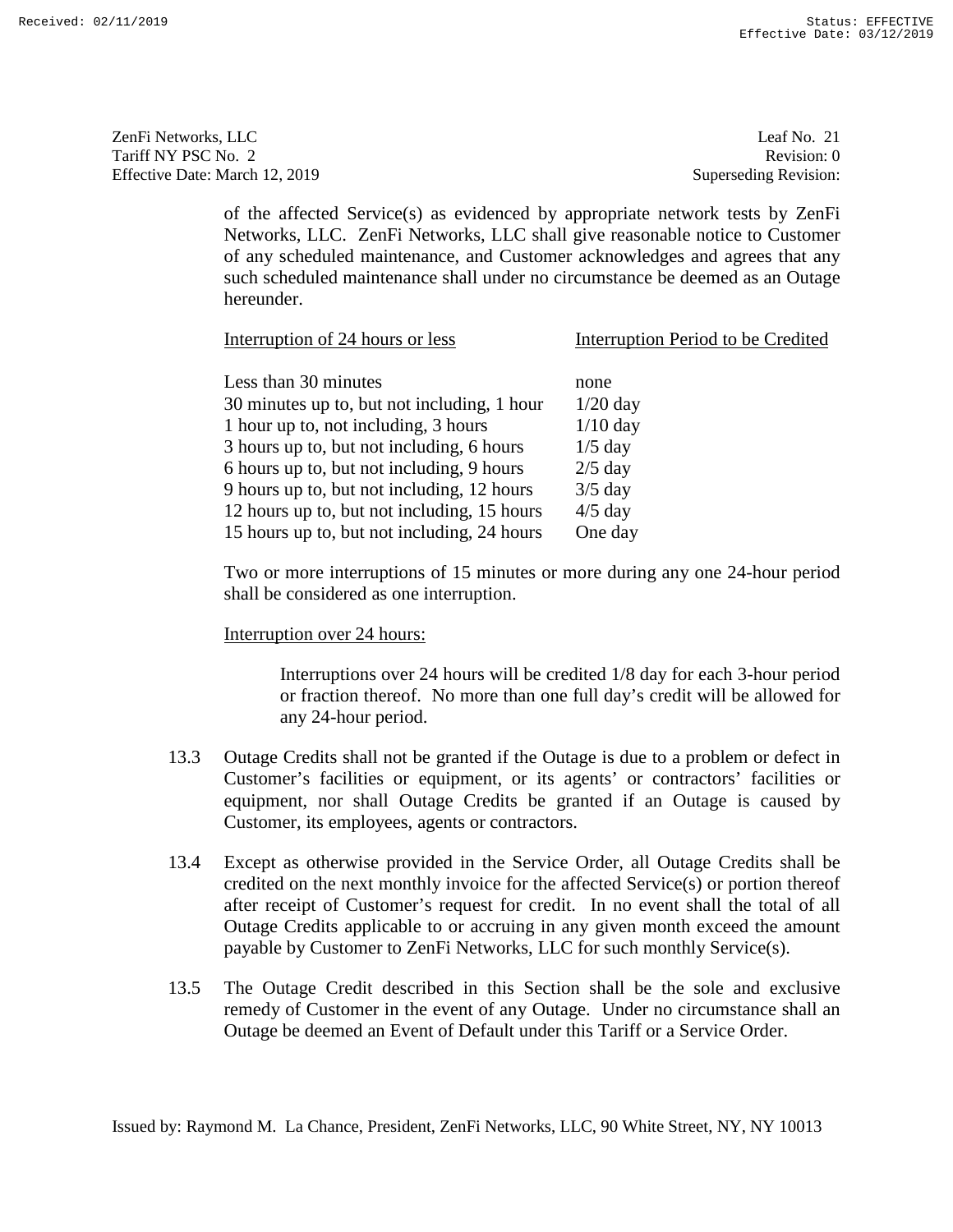ZenFi Networks, LLC Tariff NY PSC No. 2 Effective Date: March 12, 2019 ZenFi Networks, LLC Leaf No. 22<br>
Tariff NY PSC No. 2 Revision: 0<br>
Effective Date: March 12, 2019 Superseding Revision: 0

Leaf No. 22 Revision: 0 Superseding Revision:

- 13.6 If an Outage continues for a consecutive period of thirty (30) days or more, following notice to the Company, Customer may, upon ten (10) days written notice, elect to terminate the affected Service(s) or portion thereof under the applicable Service Order without further liability to either Party, except for charges incurred by Customer prior to termination, provided that the Outage is not cured within such ten (10) day period.
- 13.7 THE WARRANTIES CONTAINED IN THIS TARIFF ARE EXCLUSIVE AND IN LIEU OF ALL OTHER WARRANTIES, WHETHER EXPRESS, IMPLIED OR STATUTORY, INCLUDING, BUT NOT LIMITED TO, IMPLIED WARRANTIES OF MERCHANTABILITY, NON-INFRINGEMENT, COMPLETENESS, QUALITY OR FITNESS FOR A PARTICULAR PURPOSE. THE COMPANY HEREBY SPECIFICALLY DISCLAIMS ANY LIABILITY TO CUSTOMER FOR INTERRUPTIONS AFFECTING THE SERVICE(S) OR FACILITIES FURNISHED UNDER THIS TARIFF THAT ARE ATTRIBUTABLE TO CUSTOMER'S INTERCONNECTION ARE ATTRIBUTABLE TO CUSTOMER'S INTERCONNECTION FACILITIES (AS DEFINED IN THE APPLICABLE SERVICE ORDER), CUSTOMER'S EQUIPMENT FAILURES, CUSTOMER'S BREACH OF THIS TARIFF, OR TO CUSTOMER'S CUSTOMERS, SUBCONTRACTORS OR VENDORS, OR ANY THIRD PARTY'S ACTS OR OMISSIONS. cured within such ten (10) day period.<br>
13.7 THE WARRANTIES CONTAINED IN THIS TARIFF ARE EXCLUSIVE AND<br>
IN LIEU OF ALL OTHER WARRANTIES, WHETHER EXPRESS, IMPLIED<br>
OR STATUTORY, INCLUDING, BUT NOT LIMITED TO, IMPLIED<br>
WARRA
- 13.8 IN NO EVENT WILL ZENFI NETWORKS, LLC OR ANY OF ITS OFFICERS, DIRECTORS, EMPLOYEES, PARTNERS, INVESTORS, PARENTS, SUBSIDIARIES OR AFFILIATES BE LIABLE TO THE CUSTOMER OR ANY OF ITS OFFICERS, DIRECTORS, EMPLOYEES, PARENTS, SUBSIDIARY OR AFFILIATES, CUSTOMERS OR TO ANY THIRD PARTY FOR: (a) ANY LOSS OF PROFIT OR REVENUE, OR FOR ANY INDIRECT, CONSEQUENTIAL, INCIDENTAL, PUNITIVE OR SIMILAR OR ADDITIONAL DAMAGES, WHETHER INCURRED OR SUFFERED AS A RESULT OF UNAVAILABILITY OF SERVICE(S) OR FACILITIES, PERFORMANCE, NON-PERFORMANCE, TERMINATION, BREACH, OR OTHER ACTION OR INACTION UNDER THIS TARIFF, OR FOR ANY OTHER REASON, EVEN IF CUSTOMER ADVISES COMPANY OF THE POSSIBILITY OF SUCH LOSS OR DAMAGE; OR (b) FOR ANY OUTAGE OR INCORRECT OR DEFECTIVE TRANSMISSIONS, OR ANY DIRECT OR INDIRECT CONSEQUENCES THEREOF, EXCEPT AS SPECIFICALLY PROVIDED IN THIS SECTION WITH REGARD TO OUTAGE CREDITS. 13.6 If an Outage continues for a consecutive prior of this in Gold sys or more, leading the field to the matric be a consecutive prior in the specifical except of the matric specifical except of the specifical except of t FACILITIES (AS DEFINED IN THE APPLICABLE SERVICE ORDER),<br>CUSTOMER'S EQUIPMENT FAILURES, CUSTOMER'S BREACH OF THIS<br>TARIFF, OR TO CUSTOMER'S CUSTOMERS, SUBCONTRACTORS OR<br>VENDORS, OR ANY THIRD PARTY'S ACTS OR OMISSIONS.<br>13.8 FOR: (a) ANY LOSS OF PROFIT OR REVENUE, OR FOR ANY INDIRECT,<br>CONSEQUENTIAL, INCIDENTAL, PUNITIVE OR SIMILAR OR<br>ADDITIONAL DAMAGES, WHETHER INCURRED OR SUFFERED AS A<br>RESULT OF UNAVAILABILITY OF SERVIC OTHER ACTION OR INACTION UNDER THIS TARIFF, OR FOR ANY OTHER REASON, EVEN IF CUSTOMER ADVISES COMPANY OF THE POSSIBILITY OF SUCH LOSS OR DAMAGE; OR (b) FOR ANY OUTAGE OR INCORRECT OR DEFECTIVE TRANSMISSIONS, OR ANY DIRECT
	- 13.9 NOTWITHSTANDING ANYTHING IN THIS TARIFF TO THE CONTRARY: (a) CUSTOMER AGREES THAT ITS SOLE REMEDY IN THE EVENT OF ANY BREACH OF THE WARRANTIES DESCRIBED IN THIS TARIFF ANY BREACH OF THE WARRANTIES DESCRIBED IN THIS TARIFF WILL BE THE OUTAGE CREDITS IN THIS TARIFF AND, (b) IN NO WILL BE THE OUTAGE CREDITS IN THIS TARIFF AND, (b) IN NO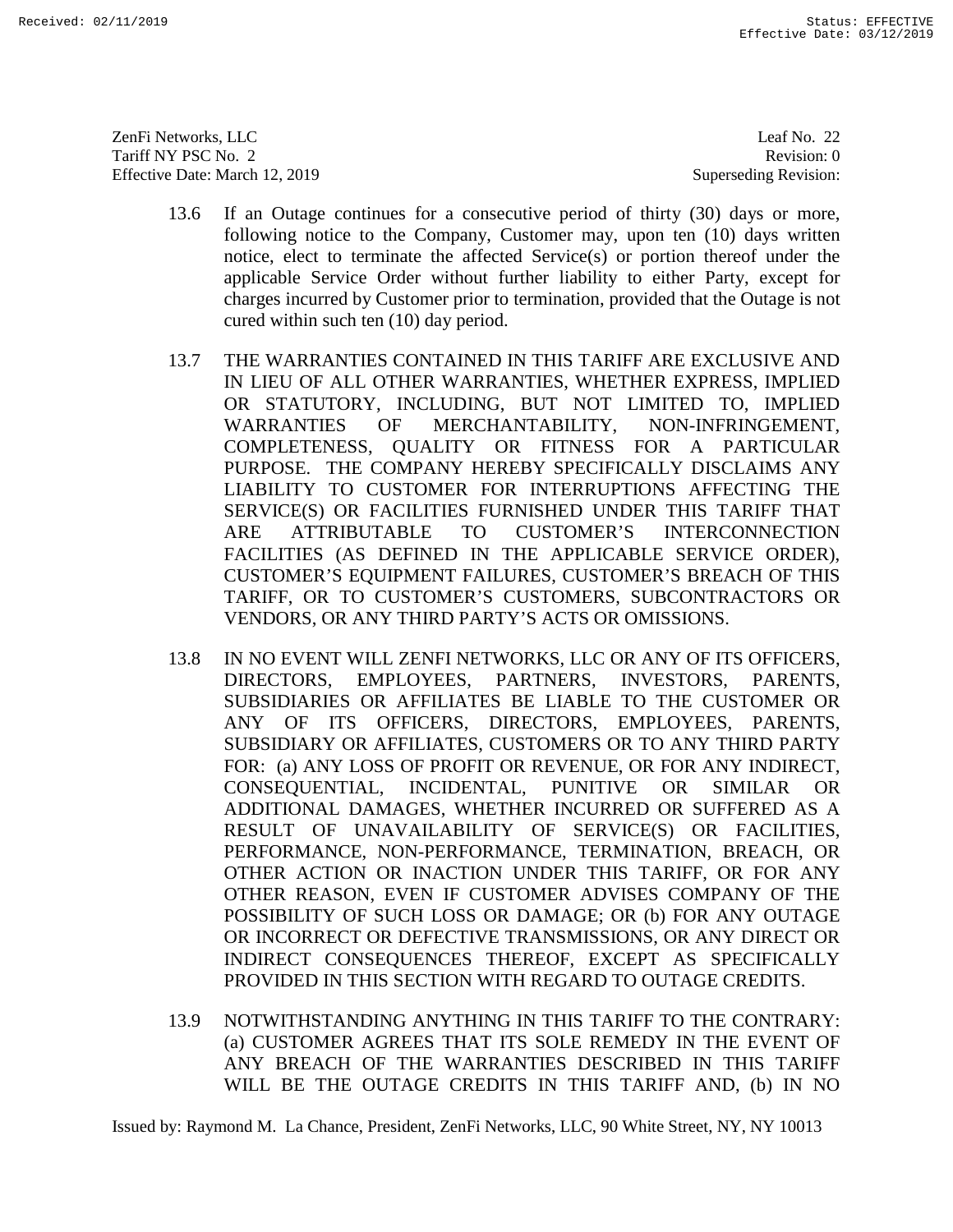ZenFi Networks, LLC ZenFi Networks, LLC Leaf No. 23 Tariff NY PSC No. 2 Tariff NY PSC No. 2 Revision: 0<br>
Effective Date: March 12, 2019 Superseding Revision: 0

Leaf No. 23 Revision: 0 Superseding Revision:

EVENT WILL THE CUMULATIVE LIABILITY OF THE COMPANY UNDER A SERVICE ORDER, INCLUDING ANY OUTAGE CREDITS, EXCEED THE TOTAL PAYMENTS PAID BY CUSTOMER TO ZENFI NETWORKS, LLC UNDER THE APPLICABLE SERVICE ORDER.

- 13.10 CUSTOMER UNDERSTANDS AND ACKNOWLEDGES THAT ZENFI NETWORKS, LLC WILL NOT BE LIABLE TO THE CUSTOMER OR ANY THIRD PARTY FOR: (a) ANY ACT OR OMISSION OF THE CUSTOMER, ITS CONTRACTORS, EMPLOYEES OR AGENTS (INCLUDING DELAYS FOR FAILURE TO OBTAIN CUSTOMER APPROVALS), ITS CUSTOMERS OR ANY CARRIER OTHER THAN ZENFI NETWORKS, LLC; (b) ANY CLAIMS OR ACTIONS RELATED TO DEFAMATION, COPYRIGHT OR TRADEMARK INFRINGEMENT, OR THE VIOLATION OF ANY THIRD PARTY RIGHTS, ARISING FROM USE OF THE SERVICE(S) OR FACILITIES; (c) INFRINGEMENT OF PATENTS ARISING FROM COMBINING OR USING CUSTOMER-PROVIDED FACILITIES WITH ZENFI NETWORKS, LLC's SERVICE(S) OR FACILITIES WHERE ZENFI NETWORKS, LLC's SERVICE(S) OR FACILITIES WOULD POSE NO INFRINGEMENT IN THE ABSENCE OF SUCH COMBINATION OR USE; OR (d) ANY UNAUTHORIZED USE OF THE SERVICE(S) OR FACILITIES. THE CUSTOMER AGREES TO INDEMNIFY AND HOLD ZENFI NETWORKS, LLC HARMLESS FROM ANY AND ALL COSTS, EXPENSES AND OR LIABILITY, INCLUDING LEGAL FEES, ARISING FROM ANY CLAIM, INCIDENT, OR LAWSUIT, THREATENED OR PURSUED, IN CONNECTION WITH CUSTOMER'S USE OF THE SERVICE(S) PROVIDED BY ZENFI NETWORKS, LLC. BY ZENFI NETWORKS, LLC. EVENT WILL THE CUNNULATIVE LIABILITY OF THE COMPANY UNDER THE COMPANY UNDER THE COMPANY CONDUCTS. EXCEED THE TOTAL PAYMENTS FAID BY CUSTOMER TO ZEY AND METHOD CONDUCTS THAT ARE UNDERCANDED UNDER THE APPLICABLE SERVICE ORDE COMBINING OR USING CUSTOMER-PROVIDED FACILITIES WITH<br>ZENFI NETWORKS, LLC's SERVICE(S) OR FACILITIES WHERE ZENFI<br>NETWORKS, LLC's SERVICE(S) OR FACILITIES WOULD POSE NO<br>INFRINGEMENT IN THE ABSENCE OF SUCH COMBINATION OR USE; **EXAMPLE 120**<br> **EXAMPLE 120**<br> **EXAMPLE 120**<br> **EXAMPLE 120**<br> **EXAMPLE 120**<br> **EXAMPLE 120**<br> **EXAMPLE 120**<br> **EXAMPLE 120**<br> **EXAMPLE 120**<br> **EXAMPLE 120**<br> **EXAMPLE 120**<br> **EXAMPLE 120**<br> **EXAMPLE 120**<br> **EXAMPLE 120**<br> **EXAMPLE 12** 
	- 13.11 The provisions of this Section shall survive the expiration or termination of the term of any Service Order.
	- 13.12 Company may disconnect Service(s) for non-payment, in accordance with the 13.11 The provisions of this Section shall survive the expiration or termination of the<br>term of any Service Order.<br>13.12 Company may disconnect Service(s) for non-payment, in accordance with the<br>terms hereof, of the Custom with any applicable NYPSC regulations regarding disconnection of service. Service shall be restored when the conditions under which Service(s) were disconnected are corrected and upon payment of all proper charges due from the Customer as provided in this Tariff or the applicable Service Order. Customer may restore service by full payment in any reasonable manner, including by certified check. However, the Company may refuse to accept a personal check if a Customer's check for payment of service has been dishonored, except for reasons due to bank error, within the last twelve months. There shall be a three thousand dollar (\$3,000.00) charge for restoration of service after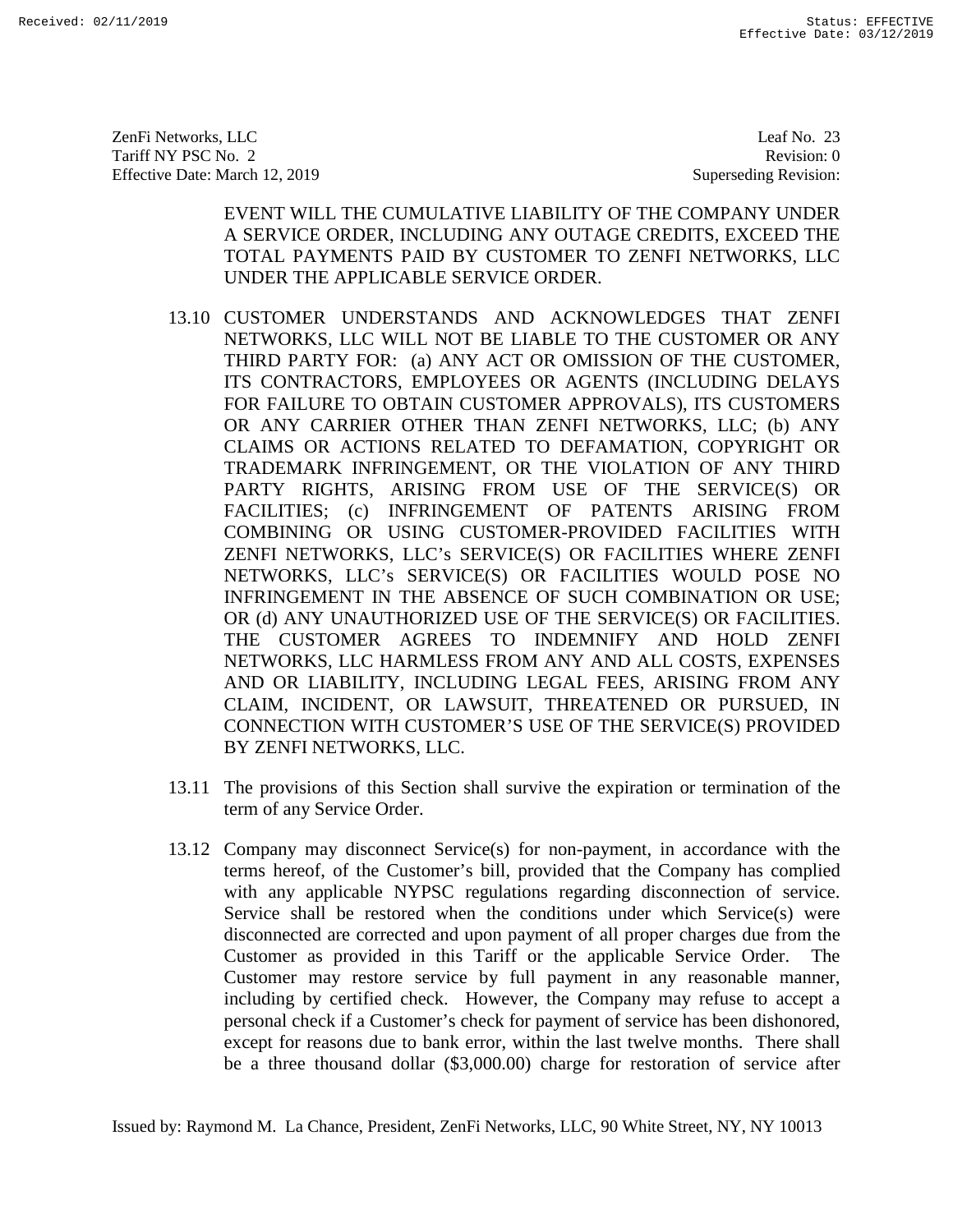ZenFi Networks, LLC Tariff NY PSC No. 2 Effective Date: March 12, 2019 ZenFi Networks, LLC Leaf No. 24 Revision: 0<br>
Tariff NY PSC No. 2 Revision: 0<br>
Effective Date: March 12, 2019 Superseding Revision: 0

Leaf No. 24 Revision: 0 Superseding Revision:

disconnection; if, however, the equipment necessary for service has been removed, a full installation/connection fee will apply.

The Company reserves the right to refuse to re-establish service to the Customer if service was disconnected due to reasons of fraud, tampering with equipment, violations of rules and regulations, or similar reasons.

- 13.13 Notwithstanding any other provision of this Tariff, credit allowances for interruptions of service caused by or attributable to Unbundled Network Element Loops shall be limited to the allowance provided by the underlying LEC. The Company will pass through only such allowance as Company actually receives to Customer. disconnection; if, however, the equipment necessary for service has been<br>encoved, a full installation/connection fee will apply.<br>The Company reserves the right to refuse to re-stablish service to the Customer<br>if service wa Company is the effect of a Force Majeure Company is the status of a Force Majeure Company is the company of the status of a Force Majeure Event, Received:  $\frac{1}{2}$  The Company is the centroid, a full insultation connecti
	- 13.14 Limitations on Allowances

No credit allowance will be made for:

- A. Outages due to noncompliance with the provisions of this Tariff by the Customer, an Authorized User, joint user, and other common carrier providing service connected to the service of the Company; providing service connected to the service of the Company;
- B. Outages due to the negligence of any person other than the Company, including but not limited to the Customer and other common carriers connected to the Company's facilities; B. Outages due to the negligence of any person other than the Company,<br>including but not limited to the Customer and other common carriers<br>connected to the Company's facilities;<br>C. Outages due to the failure or malfunction
- C. Outages due to the failure or malfunction of non-Company equipment, including but limited to failure of electric power;
- D. Outages during a period in which the Company is not given full and free access to its facilities and equipment for the purpose of investigating and correcting interruptions; D. Outages during a period in which the Company is not given full and free access to its facilities and equipment for the purpose of investigating and correcting interruptions;
- E. Outages during a period in which the Customer continues to use the E. Outages during a period in which the Customer continues to use the service on an impaired basis; service on an impaired basis;
- F. Outages during any period when the Customer has released service to the Company for maintenance purposes or for implementation of a Customer order for a change in service arrangements; F. Outages during any period when the Customer has released service to the Company for maintenance purposes or for implementation of a Customer order for a change in service arrangements;<br>G. Outages due to circumstances or
- Company; or outages arising out of a Force Majeure Event,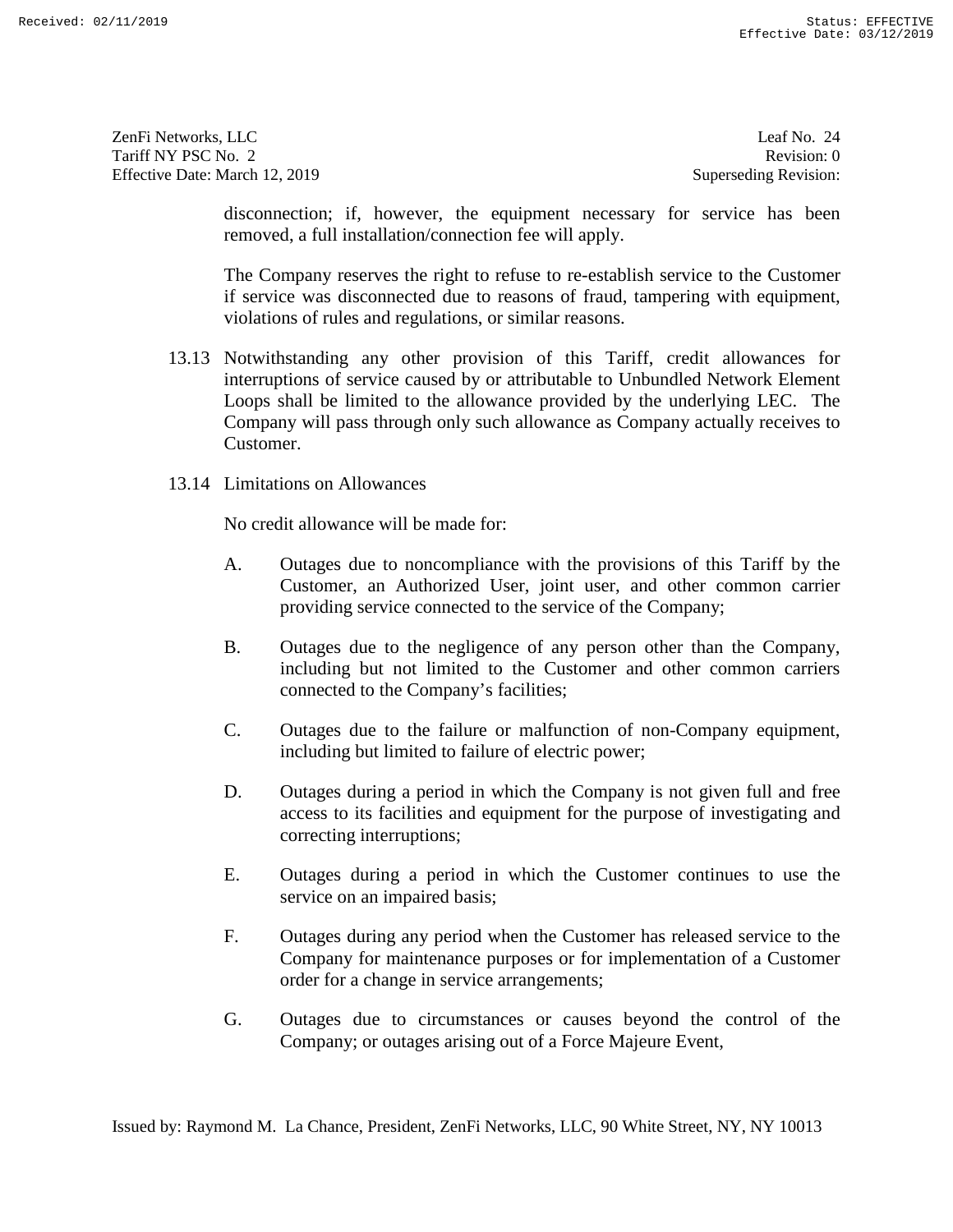| ZenFi Networks, LLC            | Leaf No. $25$         |
|--------------------------------|-----------------------|
| Tariff NY PSC No. 2            | Revision: 0           |
| Effective Date: March 12, 2019 | Superseding Revision: |

- H. Outages that occur or continue due to the Customer's failure to authorize replacement of any element of special construction; or
- I. Outages that are not reported to the Company within 30 days of the date that service was affected.
- J. Outages attributable to the installation of a new circuit.
- 14.0 Repairs and Changes to Facilities
- 14.1 The Company shall have the right to make necessary repairs or changes to its facilities at any time and will have the right to suspend or interrupt Service(s) temporarily for the purpose of making the necessary repairs or changes to its system. When such suspension or interruption of  $S$ ervice $(s)$  for any appreciable period is necessary, the Company will give the Customers who may be affected reasonable notice thereof as circumstances will permit, and will prosecute the work with reasonable diligence, and, if practicable, at times that will cause the least inconvenience. H. Cotrages that occur or continue due to the Costomer's fittines to authorize<br>
replacement of any element of secial construction: or<br>
1. Outages that are not reported to the Company within 30 days of the date<br>
that serv period is necessary, the Company will give the Customers who may be affected<br>reasonable notice thereof as circumstances will permit, and will prosecute the<br>work with reasonable diligence, and, if practicable, at times that
	- 14.2 When the Company is repairing or changing its facilities, it shall take appropriate precautions to avoid unnecessary interruptions of Customers' Service(s).
- 14.3 The use and restoration of service in emergencies shall be in accordance with Part 64, Subpart D of the Federal Communications Commission's Rules and Regulations. precautions to avoid unnecessary interruptions of Customers' Service(s).<br>14.3 The use and restoration of service in emergencies shall be in accordance with Part<br>64, Subpart D of the Federal Communications Commission's Rule
- 15.0 Service Connections and Facilities on Customer's Premises
	- 15.1 Service(s) furnished by the Company may be interconnected with Service(s) or facilities of other authorized communications common carriers and with private systems, subject to the technical limitations established by the carrier. Service(s) furnished by the Company is not part of a joint undertaking with such carriers. 15.1 Service(s) furnished by the Company may be interconnected with Service(s) or<br>facilities of other authorized communications common carriers and with private<br>systems, subject to the technical limitations established by
	- 15.2 Interconnection with the facilities or Service(s) of other carriers shall be under the applicable terms and conditions of the other carrier's tariffs. Customer is applicable terms and conditions of the other carrier's tariffs. Customer is responsible for taking all necessary legal steps for interconnecting its Customerprovided terminal equipment or communications systems with the other carrier's provided terminal equipment or communications systems with the other carrier's facilities. Customer shall secure all licenses, permits, rights-of-way, building entrance agreements, co-location rights and other arrangements necessary for such interconnection. interconnection.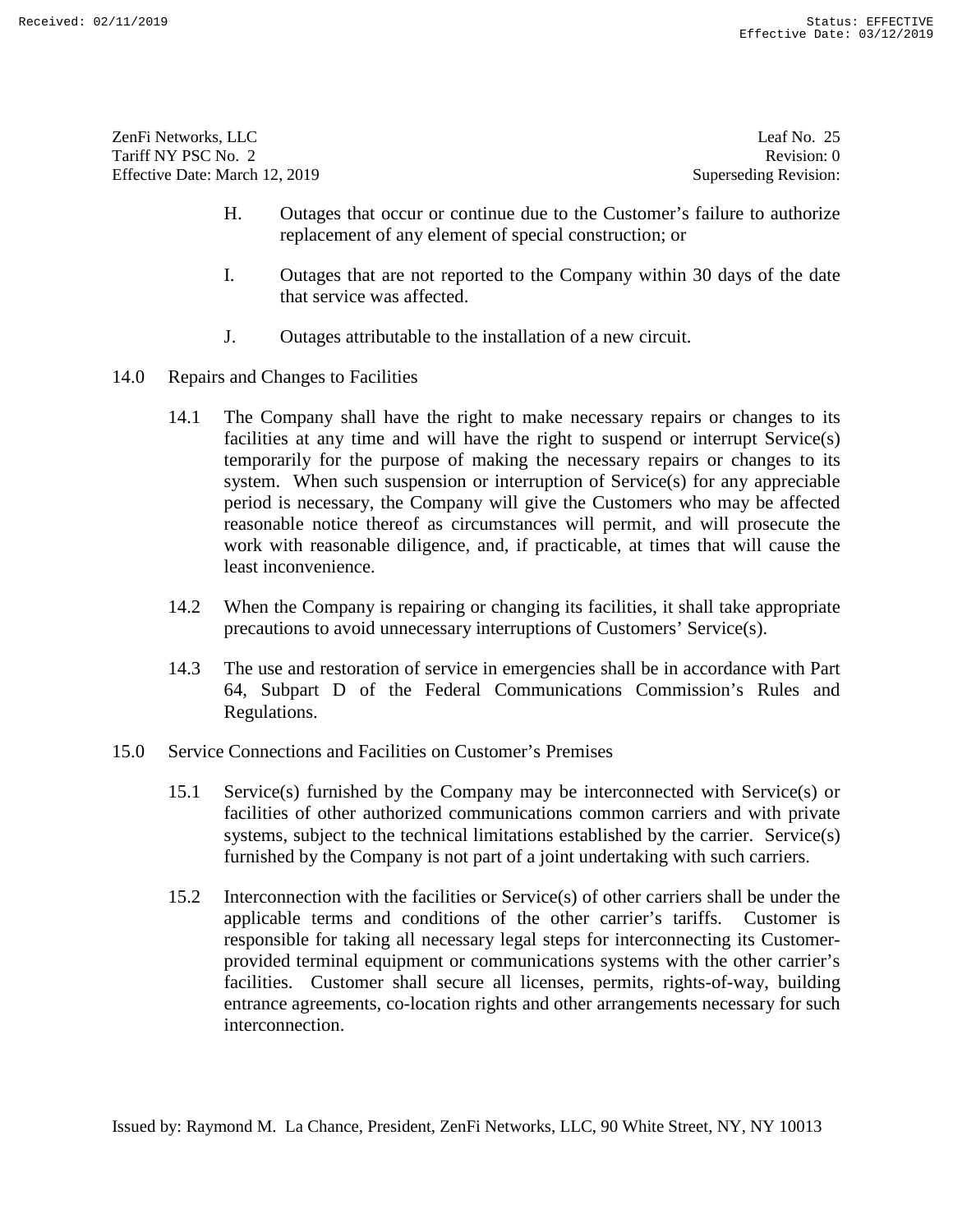ZenFi Networks, LLC ZenFi Networks, LLC Leaf No. 26 Tariff NY PSC No. 2 Tariff NY PSC No. 2 Revision: 0<br>
Effective Date: March 12, 2019 Superseding Revision: 0

Leaf No. 26 Revision: 0 Superseding Revision:

- 15.3 The Company's facilities and Service(s) may be used with or terminated in Customer-provided terminal equipment or communications systems. Such terminal equipment shall be furnished and maintained at the expense of Customer, except as otherwise provided. Customer is responsible for all costs at its premises, including but not limited to personnel, wiring, electrical power, and the like, incurred in the use of the Company's service. When such terminal equipment is used, the equipment shall comply with the generally accepted minimum protective criteria standards of the telecommunications industry. 15.3 The Company's findlites and Service(s) may be used with or terminated in<br>
Custome-povided terminal equipment or communications systems. Such<br>
terminal equipment shall be furmished and maintained at the experse of Cus incurred in the use of the Company's service. When such terminal equipment is<br>used, the equipment shall comply with the generally accepted minimum<br>protective criteria standards of the telecommunications industry.<br>16.0 Limi
- 16.0 Limitations of Service
	- 16.1 Service(s) is offered subject to the availability of the necessary facilities and/or equipment and subject to the provisions of this Tariff. The Company may decline applications for Service(s) to or from a location where the necessary facilities or equipment are not available. The Company may discontinue furnishing service in accordance with the terms of this Tariff, the Service Order or NYPSC regulations. equipment and subject to the provisions of this Tariff. The Company may decline<br>applications for Service(s) to or from a location where the necessary facilities or<br>equipment are not available. The Company may discontinue f
	- 16.2 The Company reserves the right to discontinue or limit Service(s) when necessitated by conditions beyond its control (examples of these conditions are more fully set forth elsewhere in this Tariff), or when Service(s) is used in violation of provisions of this Tariff, the law or a Service Order.
	- 16.3 The Company does not undertake to transmit messages, but offers the use of its Service(s) when available, and, as more fully set forth elsewhere in this Tariff, shall not be liable for errors in transmission or for failure to establish connections.
	- 16.4 The Company reserves the right to discontinue Service(s), limit Service(s), or to impose requirements as required to meet changing regulatory or statutory rules and standards, or when such rules and standards have a material adverse effect on the business or economic feasibility of providing Service(s), as determined by the Company in its reasonable judgment. necessitated by conditions beyond its control (examples of these conditions are<br>more fully set forth elsewhere in this Tariff), or when Service(s) is used in<br>violation of provisions of this Tariff, the law or a Service Ord
	- 16.5 The Company reserves the right to refuse an application for service made by a present or former Customer who is indebted to the Company for Service(s) previously rendered pursuant to this Tariff or a Service Order until the indebtedness is satisfied. Company in its reasonable judgment.<br>16.5 The Company reserves the right to refuse an application for service made by a<br>present or former Customer who is indebted to the Company for Service(s)<br>previously rendered pursuant t
- 17.0 Service(s) and Targeted Completion Date
- 17.1 ZenFi Networks, LLC shall use its commercially reasonable efforts to provide during the Tenn the Service(s) identified in a Service Order, in accordance with the terms thereof, which may include but are not limited to Dark Fiber, dedicated indebtedness is satisfied.<br>
17.0 Service(s) and Targeted Completion Date<br>
17.1 ZenFi Networks, LLC shall use its commercially reasonable efforts to provide<br>
during the Term the Service(s) identified in a Service Order, in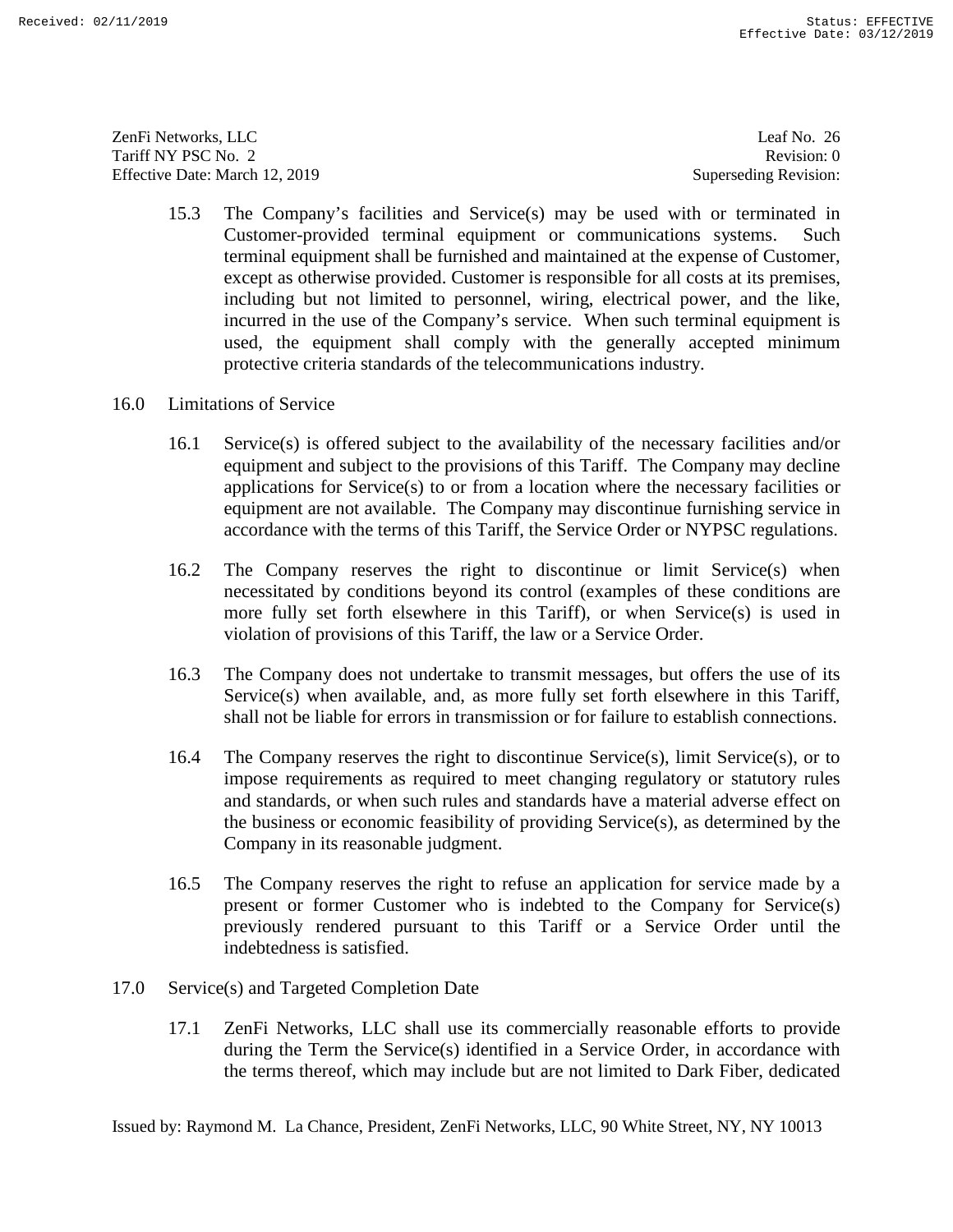ZenFi Networks, LLC ZenFi Networks, LLC Leaf No. 27 Tariff NY PSC No. 2 Tariff NY PSC No. 2 Revision: 0<br>
Effective Date: March 12, 2019 Superseding Revision: 0

Leaf No. 27 Revision: 0 Superseding Revision:

leased lines and/or circuits and/or capacity, managed network Service(s), point to point dark fiber and ancillary Service(s), pursuant to the terms and conditions set forth herein or in a Service Order.

- 17.2 Service(s) shall be ordered on ZenFi Networks, LLC's standard Service Order form and shall include, at a minimum, the charges, a Targeted Completion Date and any additional terms and conditions required to deliver the Service(s). and any additional terms and conditions required to deliver the Service(s).
- 17.3 Customer shall have the right to use the Service(s) during the Term for any lawful purpose, consistent with the terms and conditions set forth in this Tariff and any applicable Service Order(s) and Exhibits. 17.3 Customer shall have the right to use the Service(s) during the Term for any lawful<br>purpose, consistent with the terms and conditions set forth in this Tariff and any<br>applicable Service Order(s) and Exhibits.<br>17.4 Notw
- 17.4 Notwithstanding the delivery of the Service(s), Company retains exclusive legal title to the Service(s) and the rights to use, control, operate and maintain the Company's network for Customer's use during the Term.
- 17.5 Notwithstanding the delivery of the Customer Fibers for Customer's use during the Service Order Term, ZenFi Networks, LLC retains the exclusive legal title to the Customer Fibers and the rights to use, control, operate and maintain the ZenFi Networks, LLC Network. ZenFi Networks, LLC shall also retain and have the exclusive right and obligation to establish, administer and maintain any applicable rights-of-way agreements in accordance with their terms. feased fines and/or circuits and/or expacting managed network Service<br>(s) point dark liber and ancillary Service(s), pursuant to the terms and conditions set<br>form herein or in a Service Order.<br>
17.2 Service(s) all he orde title to the Service(s) and the rights to use, control, operate and maintain the<br>Company's network for Customer's use during the Term.<br>17.5 Notwithstanding the delivery of the Customer Fibers for Customer's use during<br>the
	- 17.6 Customer shall have the exclusive right to use the Customer Fibers solely for its own use during the Term for any lawful purpose, consistent with the terms and conditions set forth in this Tariff, any applicable Service Order, and any applicable Customer Approvals or Required Rights.
	- 17.7 ZenFi Networks, LLC shall not be responsible for any delay or failure to deliver the Customer Fibers under any Service Order or the provision of the Service(s) thereunder due to Customer's failure to obtain Customer Approvals or otherwise comply with the provisions of this Tariff or any applicable Service Order. conditions set forth in this Tariff, any applicable Service Order, and any<br>applicable Customer Approvals or Required Rights.<br>17.7 ZenFi Networks, LLC shall not be responsible for any delay or failure to deliver<br>the Custome
	- comply with the provisions of this Tariff or any applicable Service Order.<br>17.8 This Tariff, together with an executed Service Order, shall govern the provision of Service(s) by ZenFi Networks, LLC Service(s) by ZenFi Networks, LLC
	- 17.9 Customer shall obtain, at its sole cost and expense, all necessary Customer 17.9 Customer shall obtain, at its sole cost and expense, all necessary Customer Approvals required to deliver to a fiber distribution panel, pull box or splice point or other termination point as agreed by the Parties and set forth in the Service Order, to the Customer demarcation point. Approvals required to deliver to a fiber distribution panel, pull box or splice point<br>or other termination point as agreed by the Parties and set forth in the Service<br>Order, to the Customer demarcation point.<br>17.10 ZenFi N
	- 17.10 ZenFi Networks, LLC will use its reasonable commercial efforts to deliver the Service on or before the Targeted Completion Date(s) but the failure to deliver the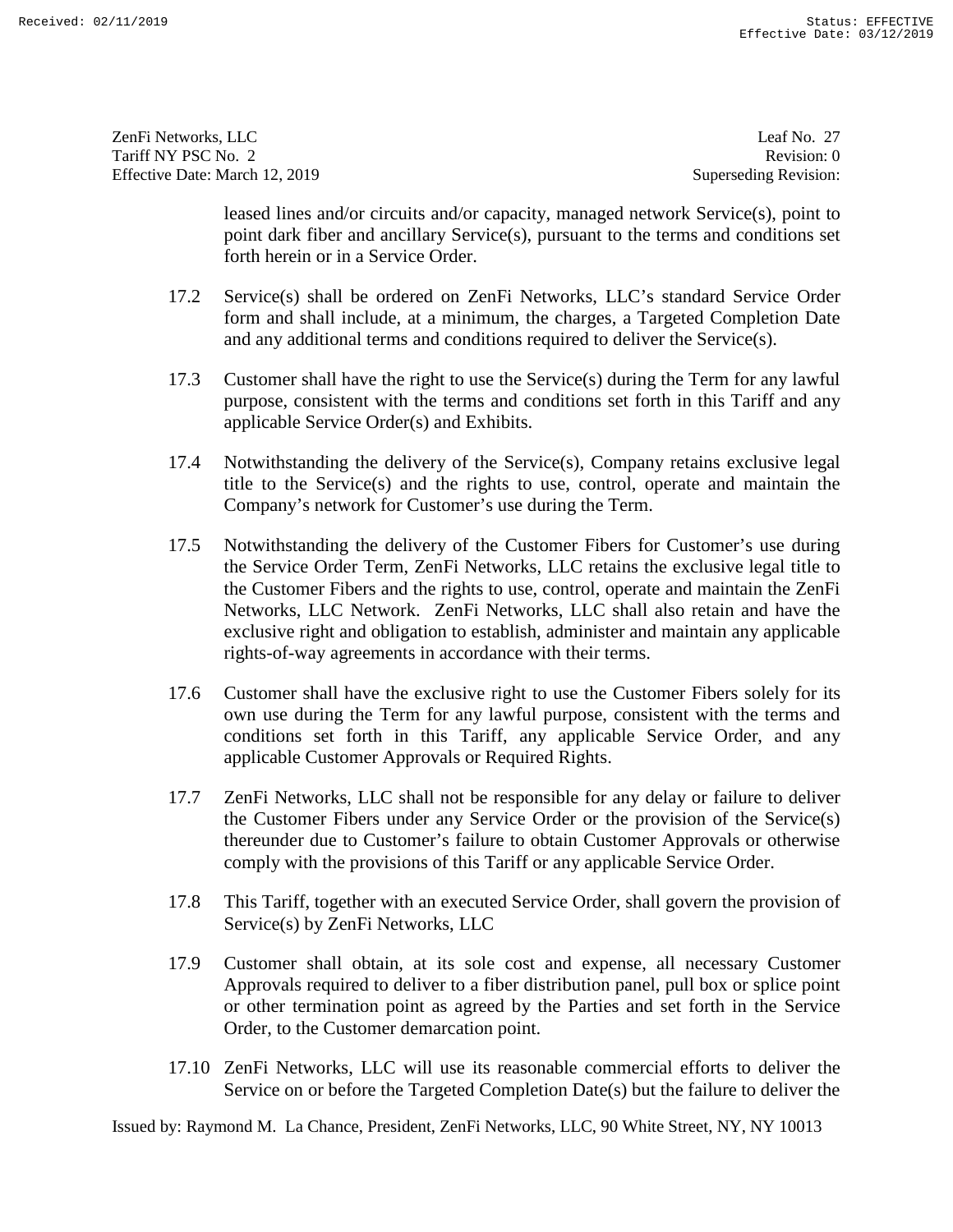ZenFi Networks, LLC ZenFi Networks, LLC Leaf No. 28 Tariff NY PSC No. 2 Tariff NY PSC No. 2 Revision: 0<br>
Effective Date: March 12, 2019 Superseding Revision: 0

Leaf No. 28 Revision: 0 Superseding Revision:

Service(s) by such date shall not be an Event of Default under this Tariff or a Service Order. The Targeted Completion Date(s) shall be extended for the appropriate period as may be necessary as a result of events of Force Majeure or any acts, omissions or delays by Customer, its employees, agents, or contractors, including but not limited to, delays in obtaining any necessary Customer Approvals.

- 17.11 Absent events of Force Majeure, events of Termination in accordance with Section 19 or an Event of Default pursuant to Section 19 or delays attributable to Customer, its employees, agents, servants or contractors, if ZenFi Networks, LLC fails to deliver the Service(s) on or before one hundred eighty (180) days after the fails to deliver the Service(s) on or before one hundred eighty (180) days after the Targeted Completion Date(s) set forth in a particular Service Order, Customer shall have the right, in Customer's sole discretion and as its sole and exclusive remedy, to terminate the Service Order in writing and such termination shall be Customer's sole remedy hereunder, with neither party having any obligation under such Service Order.<br>
18.0 Term of Service Orders Approvals.<br>17.11 Absent events of Force Majeure, events of Termination in accordance with<br>Section 19 or an Event of Default pursuant to Section 19 or delays attributable to<br>Customer, its employees, agents, servants or cont Targeted Completion Date(s) set forth in a particular Service Order, Customer shall have the right, in Customer's sole discretion and as its sole and exclusive remedy, to terminate the Service Order in writing and such ter
- 18.0 Term of Service Orders
	- 18.1 The Term of any Service Order shall be effective between the Parties as of the Service Commencement Date and shall remain in effect until the expiration or earlier termination of any applicable Service Order, unless earlier terminated by either Party in accordance with the terms of the Service Order or this Tariff. either Party in accordance with the terms of the Service Order or this Tariff. 18.1 The Term of any Service Order shall be effective between the Parties as of the Service Commencement Date and shall remain in effect until the expiration or earlier termination of any applicable Service Order, unless e
- 18.2 The initial term of a Service Order shall be set forth therein (the "Initial Service Order Term"). Unless otherwise set forth in the Service Order, upon the expiration of the Initial Service Order Term, provided Customer is not in default, the Service Order will automatically be extended for a term equal to the length of the Initial Service Order Term with the rate being increased by 6% annually thereafter (the "Renewal Service Order Term"), unless Customer or ZenFi Networks, LLC notifies the other Party in writing of its intent to not renew the Service Order at least ninety (90) days before expiration of the Initial Service Order Term. The Initial Service Order Term and the Renewal Service Order Term are referred to hereafter as the "Service Order Term." Service 6) where due to hall not be an iveral of Definit under this Tariff or a<br>Service Order. The Targeted Completion Date(s) shall be extended for the<br>appropriate period in may be reacesary as a result of events of Forc 18.2 The initial term of a Service Order shall be set forth therein (the "Initial Service Order Term"). Unless otherwise set forth in the Service Order, upon the expiration of the Initial Service Order Term, provided Custo thereafter (the "Renewal Service Order Term"), unless Customer or ZenFi<br>Networks, LLC notifies the other Party in writing of its intent to not renew the<br>Service Order at least ninety (90) days before expiration of the Init The referred to here in the service Order and the service Order and the Service Order and the Service Order any Service Order and the Service Order any Service Order and Service Order Term are referred to the Service Orde
	- 18.3 The term for any Service Order and the Service Order Term are referred to as the "Term."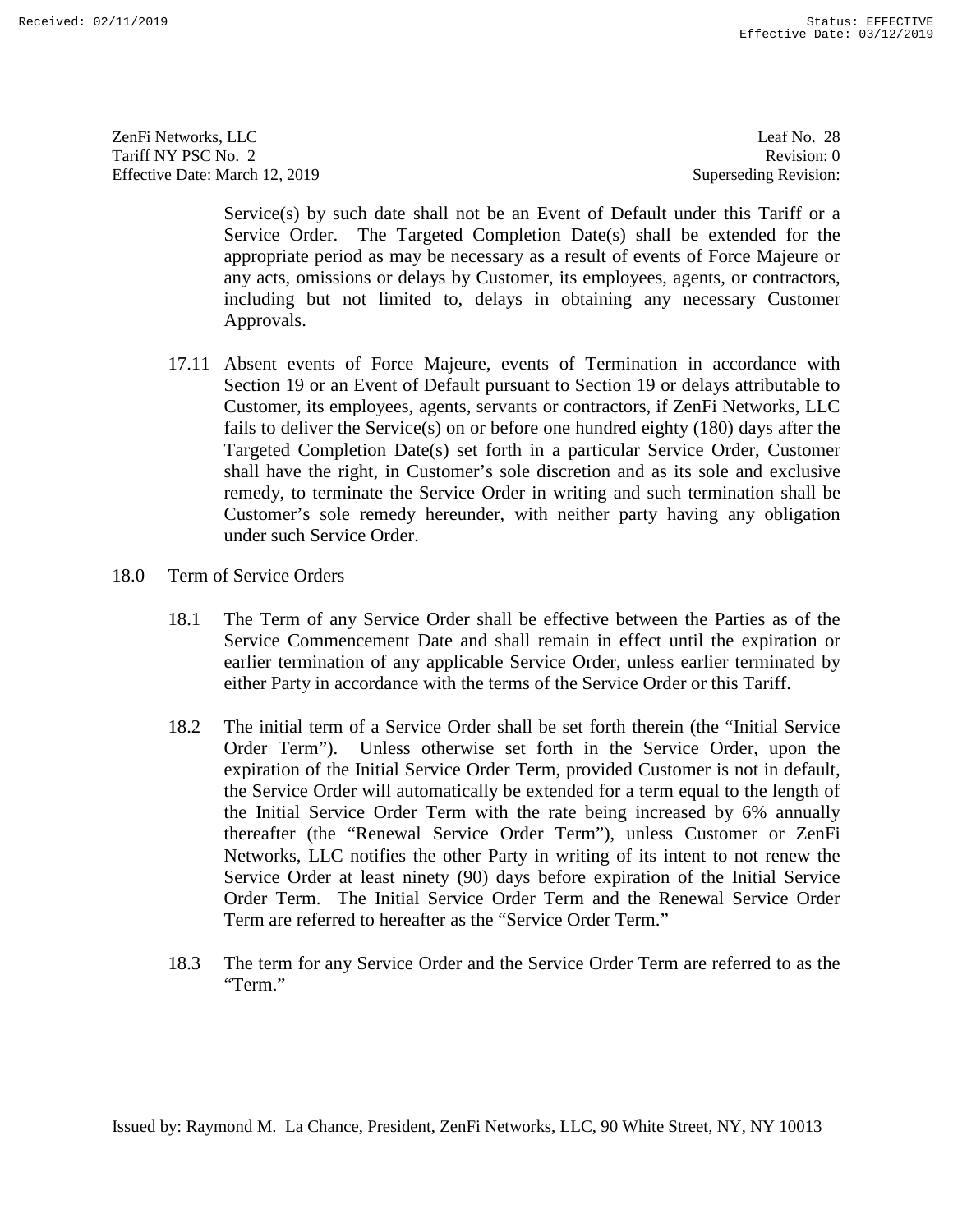ZenFi Networks, LLC ZenFi Networks, LLC Leaf No. 29 Tariff NY PSC No. 2 Tariff NY PSC No. 2 Revision: 0<br>
Effective Date: March 12, 2019 Superseding Revision: 0

Leaf No. 29 Revision: 0 Superseding Revision:

## 19.0 Termination Rights

- 19.1 If the Federal Communications Commission, a state or Public Utility or Service Commission, or a court of competent jurisdiction or other governmental entity issues a rule, regulation, law or order that has the effect of canceling, changing or superseding any term or provision of this Tariff (collectively, "Regulatory Requirement"), then this Tariff will be deemed modified to the extent necessary to comply with the Regulatory Requirement, unless such Regulatory Requirement adversely and materially affects a Party's rights or obligations under this Tariff. In the event of an adverse and material change, the Parties agree to negotiate in good faith a mutually agreeable modification consistent with such Regulatory good faith a mutually agreeable modification consistent with such Regulatory Requirement. If the Parties cannot agree to such modification within thirty (30) days after the Regulatory Requirement is effective, then upon written notice, either Party may, to the extent practicable, terminate that portion of a Service Order impacted by the Regulatory Requirement. For purposes of this Section, any Regulatory Requirement that results in substantial increased costs to provide the Service(s) shall be deemed to have an adverse and material effect. 19.0 Termination Rights<br>
19.1 The Federal Communications Commission, a state or Public Ucitity or Service<br>
17.1 In Evelential Communications Communications of other governmental entity<br>
19.1 The Technical Ray and the cont superseding any term or provision of this Tariff (collectively, "Regulatory<br>Requirement"), then this Tariff will be deemed modified to the extent necessary<br>to comply with the Regulatory Requirement, unless such Regulatory Requirement. If the Parties cannot agree to such modification within thirty (30) days after the Regulatory Requirement is effective, then upon written notice, either Party may, to the extent practicable, terminate that por Example 1827-12074<br>
Example 1827<br>
22-1838 Version 12-1218<br>
22-1838 Version 12-1218<br>
22-1838 Version 12-1218<br>
22-1838 Version 12-1218<br>
22-1838 Version 12-1218<br>
22-1838 Version 12-1218<br>
23-1838 Version 12-1218<br>
23-1838 Vers
	- 19.2 Notwithstanding anything contained in this Tariff or any Service Order to the contrary, ZenFi Networks, LLC shall have the right to immediately suspend and/or terminate any or all Service(s) provided hereunder without notice to Customer if Customer uses or permits the use of the Service(s) for any unlawful purpose or in any unlawful manner, in a manner that threatens any person, or in a manner that interferes with or threatens the integrity of ZenFi Networks, LLC's telecommunications network or the networks of any third parties. Regulatory Requirement that results in substantial increased costs to provide the<br>Service(s) shall be deemed to have an adverse and material effect.<br>19.2 Notwithstanding anything contained in this Tariff or any Service Ord Customer if Customer uses or permits the use of the Service(s) for any unlawful<br>purpose or in any unlawful manner, in a manner that threatens any person, or in a<br>manner that interferes with or threatens the integrity of Ze
	- 19.3 Customer may terminate any Service Order prior to the expiration of the 19.3 Customer may terminate any Service Order prior to the expiration of the applicable Service Order Term. However, the Parties acknowledge that this Tariff and the prices set forth in the Service Order(s) are based on the provision of Tariff and the prices set forth in the Service Order(s) are based on the provision of Service(s) for the entire Service Order Term. Accordingly, in the event Customer terminates a Service Order prior to expiration of the applicable Service Order Service(s) for the entire Service Order Term. Accordingly, in the event Customer<br>terminates a Service Order prior to expiration of the applicable Service Order<br>Term for any reason except ZenFi Networks, LLC's breach of a m the Tariff or Service Order which is not cured within thirty (30) days of the Tariff or Service Order which is not cured within thirty (30) days of Customer's written notice of such breach, Customer agrees to pay to ZenFi Networks, LLC an Early Termination Fee equal to the remaining amount due under the Service Order through its full Term, payable in full within thirty (30) days of such termination, with interest to accrue at 1.5% monthly thereafter. Customer's written notice of such breach, Customer agrees to pay to ZenFi<br>Networks, LLC an Early Termination Fee equal to the remaining amount due<br>under the Service Order through its full Term, payable in full within thirt
	- 19.4 Either Party (the "Non-Defaulting Party") may terminate a Service Order, by written notice to the other Party (the "Defaulting Party"), immediately upon the Defaulting Party's receipt of such notice or such later date as specified in the notice, in any one of the following circumstances (each an "Event of Default"),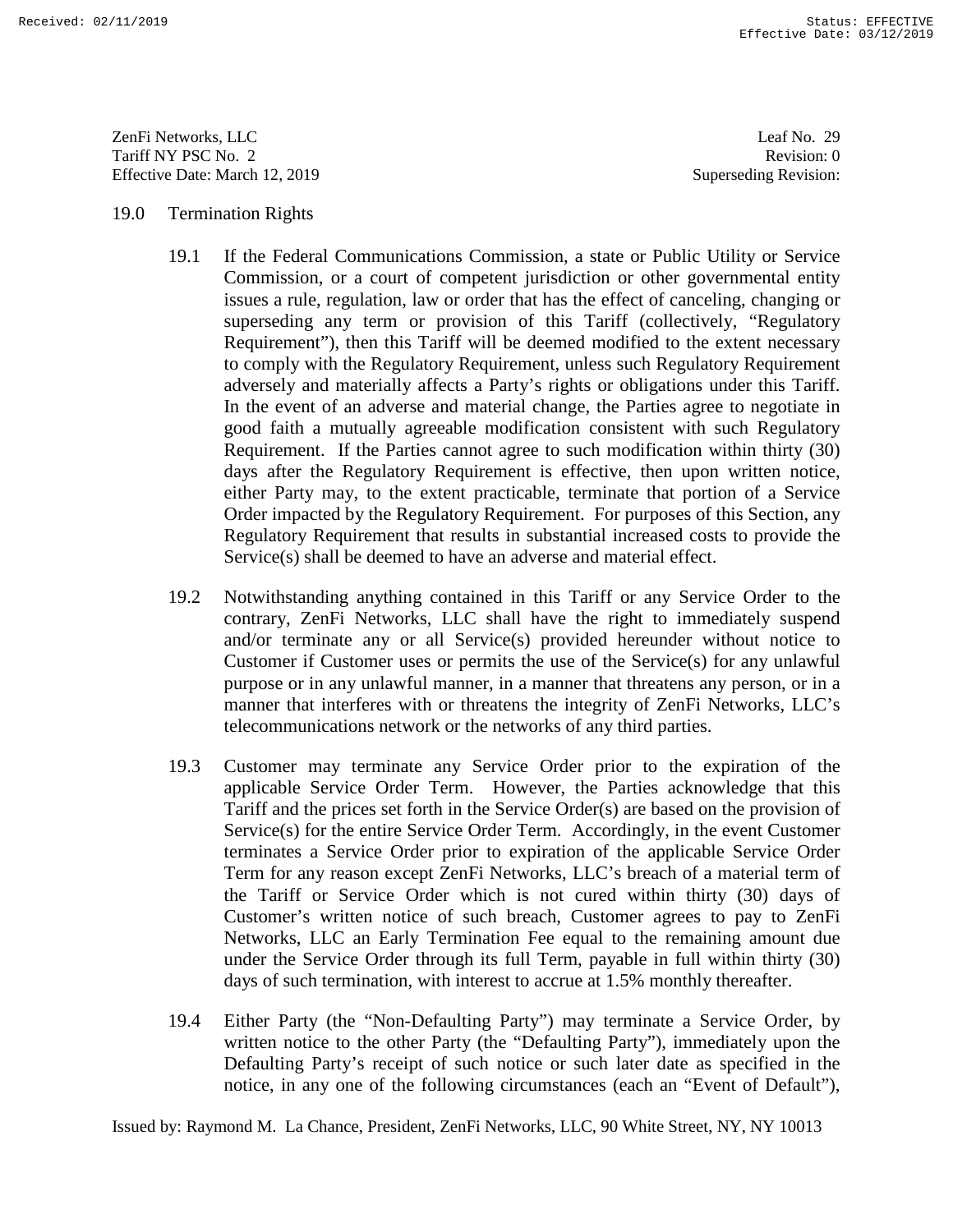ZenFi Networks, LLC ZenFi Networks, LLC Leaf No. 30 Tariff NY PSC No. 2 Tariff NY PSC No. 2 Revision: 0<br>
Effective Date: March 12, 2019 Superseding Revision: 0

Leaf No. 30 Revision: 0 Superseding Revision:

and may seek any other legal remedies it may have under applicable law or principles of equity relating to such Event of Default, which other remedies shall be in addition to the right of termination provided herein.

The following shall constitute Events of Default: The following shall constitute Events of Default:

- A. if a Defaulting Party fails to comply with any of the material terms and A. if a Defaulting Party fails to comply with any of the material terms and conditions of this Tariff or a Service Order, including any payment obligations; provided, however, that except for a failure to pay monies when due hereunder, a Party shall not be in default under any Service Order unless and until the Non-Defaulting Party provides the Defaulting Party written notice of such default and the Defaulting Party shall have Party written notice of such default and the Defaulting Party shall have failed to cure the same within thirty (30) days after receipt of such notice or such longer period as the Non-Defaulting Party may authorize in writing (the "Cure Period"); provided, further, that where such default cannot reasonably be cured within such Cure Period, the Cure Period shall automatically be extended for such period of time as may be required to complete such curing, provided that the Defaulting Party proceeds promptly to use reasonable commercial efforts to cure the default with due complete such curing, provided that the Defaulting Party proceeds<br>promptly to use reasonable commercial efforts to cure the default with due<br>diligence and provides written progress reports to the Non-Defaulting Party during any extension of the Cure Period. Any Event of Default may be waived at the Non-Defaulting Party's option. Upon the failure of the Defaulting Party to timely cure any such default within the Cure Period, the Non-Defaulting Party may pursue any legal remedies it may have under applicable law or principles of equity relating to such breach. Notwithstanding anything to the contrary in this Section or the Tariff generally, the Cure Period applicable to a failure to pay monies when due generally, the Cure Period applicable to a failure to pay monies when due under any Service Order shall be ten (10) days; or under any Service Order shall be ten (10) days; or and may seek any other logal remedies it may have under applicable law or propinelate law or propinelation to the right of termination provided herein.<br>The following shall cosmith the right of termination provided herein, conditions of this Tariff or a Service Order, including any payment<br>obligations; provided, however, that except for a failure to pay monies<br>when due hereunder, a Party shall not be in default under any Service<br>Order unless failed to cure the same within thirty (30) days after receipt of such notice<br>or such longer period as the Non-Defaulting Party may authorize in<br>writing (the "Cure Period"); provided, further, that where such default<br>cannot Party during any extension of the Cure Period. Any Event of Default may<br>be waived at the Non-Defaulting Party's option. Upon the failure of the<br>Defaulting Party to timely cure any such default within the Cure Period,<br>the N The creditors, or (vi) generally fails to pay its debts as the pay in the status of corporation and the status of the status of the status of the status of the status of the status of the foregoing fails to pay it also th
	- B. if a Defaulting Party (i) commences a voluntary case or other proceeding seeking liquidation, reorganization, or other relief with respect to itself or its debts under any bankruptcy, insolvency, or other similar law, now or hereafter in effect, or (ii) seeks the appointment of a trustee, receiver, liquidator, custodian, or other similar official of it or any substantial part of its property, or (iii) consents to any such relief or to the appointment of or taking possession by any such official in an involuntary case or other proceeding commenced against it, or (iv) makes a general assignment for the benefit of creditors, or (v) generally fails to pay its debts as they become due, or (vi) takes any corporate action to authorize any of the foregoing; or B. if a Defaulting Party (i) commences a voluntary case or other proceeding seeking liquidation, reorganization, or other relief with respect to itself or its debts under any bankruptcy, insolvency, or other similar law, n liquidator, custodian, or other similar official of it or any substantial part<br>of its property, or (iii) consents to any such relief or to the appointment of<br>or taking possession by any such official in an involuntary case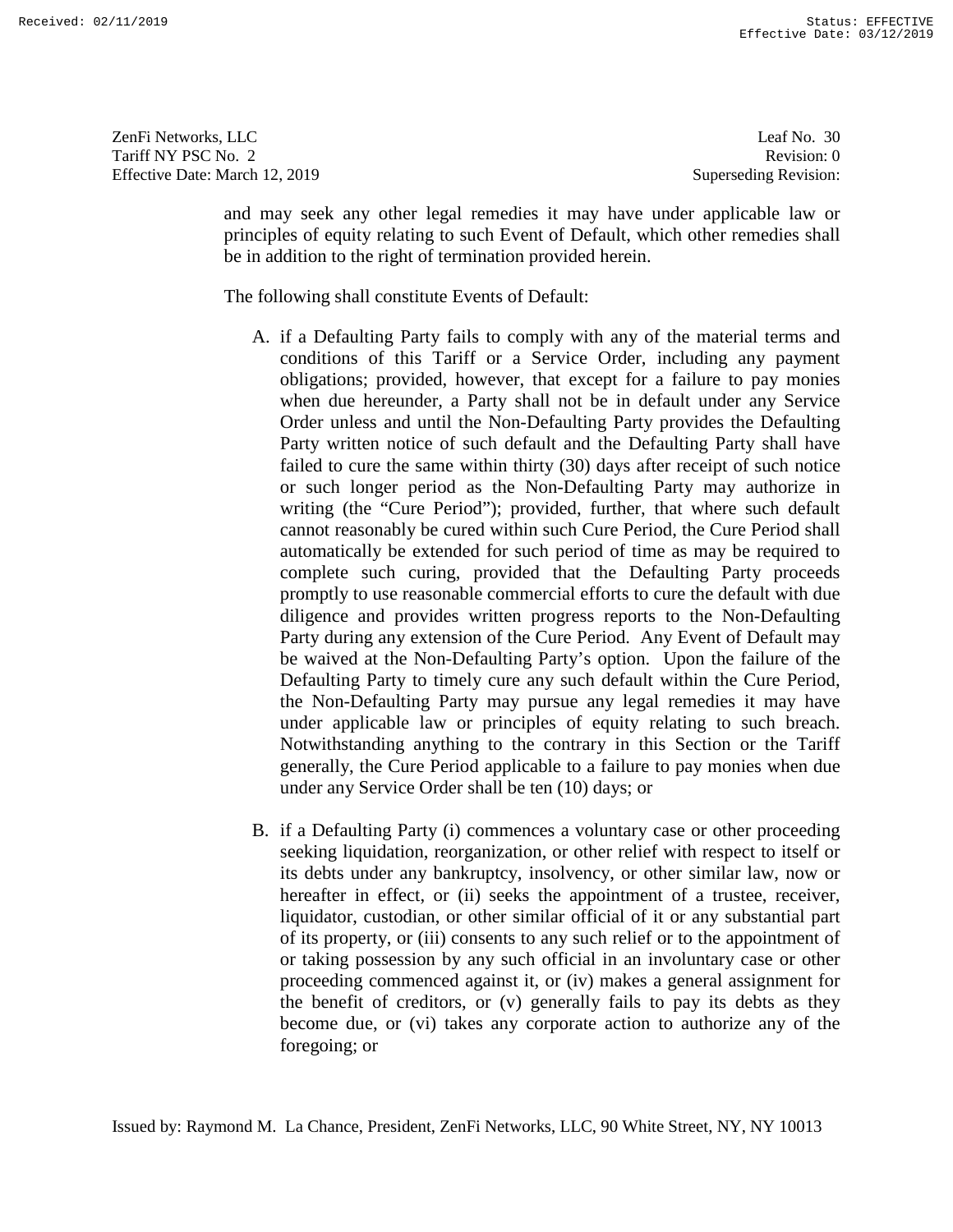ZenFi Networks, LLC ZenFi Networks, LLC Leaf No. 31 Tariff NY PSC No. 2 Tariff NY PSC No. 2 Revision: 0<br>
Effective Date: March 12, 2019 Superseding Revision: 0

Leaf No. 31 Revision: 0 Superseding Revision:

- C. if an involuntary case or other proceeding is commenced against the Defaulting Party seeking liquidation, reorganization or other relief with respect to it or its debt under any bankruptcy, insolvency, or other similar law now or hereafter in effect or seeking the appointment of a trustee, receiver, liquidator, custodian or other similar official of it or any with respect to it or its debt under any bankruptcy, insolvency, or other<br>similar law now or hereafter in effect or seeking the appointment of a<br>trustee, receiver, liquidator, custodian or other similar official of it or a shall remain un-dismissed and un-stayed for a period of 60 days; or an order for relief is entered against the Defaulting Party.
- D. In the event of a bankruptcy, liquidation, reorganization, receivership or shall remain un-dismissed and un-stayed for a period of 60 days; or an order for relief is entered against the Defaulting Party.<br>D. In the event of a bankruptcy, liquidation, reorganization, receivership or any other relie similar law or similar type of proceeding, the terms of this Tariff hereto shall remain in full force and effect between the parties and shall survive such proceeding, as all parties recognize the impact of such proceeding upon the Customer's business operations and practices. Thus, in the event of such proceeding, the Customer shall be entitled to obtain an Order For Specific Performance of the Tariff and it shall be accepted as an executory Contract by any Trustee in any such proceeding, including bankruptcy, receivership, reorganization or liquidation proceedings. of such proceeding, the Customer shall be entitled to obtain an Order For<br>Specific Performance of the Tariff and it shall be accepted as an executory<br>Contract by any Trustee in any such proceeding, including bankruptcy,<br>re similar law or similar type of proceeding, the terms of this Tariff hereto shall remain in full force and effect between the parties and shall survive such proceeding, as all parties recognize the impact of such proceeding
- Default shall not be deemed a waiver of any other or subsequent Event of Default.
- Default shall not be deemed a waiver of any other or subsequent Event of Default.<br>19.6 Notwithstanding the foregoing, delays caused by Force Majeure events pursuant to Section 23 (other than delays in connection with the payment of monies due) shall not constitute an Event of Default or provide a basis for termination under this Section 19. to Section 23 (other than delays in connection with the payment of monies due)<br>shall not constitute an Event of Default or provide a basis for termination under<br>this Section 19.<br>19.7 In the event an applicable Service Orde
- 19.7 In the event an applicable Service Order is terminated, Customer shall have no lease and/or contractual rights under the Service Order are terminated. If lease and/or contractual rights under the Service Order are terminated. If applicable, Customer shall within thirty (30) days remove all Customer equipment without damaging ZenFi Networks, LLC Facilities. If Customer has not removed its equipment within such thirty (30) day period, ZenFi Networks, LLC shall have the right, but not the obligation, to remove the Customer equipment. ZenFi Networks, LLC retains the right to remove all Customer equipment and fiber in the facility upon termination. Customer shall permit ZenFi Networks, LLC access to all the necessary facilities to disconnect Service upon termination. Any costs incurred by ZenFi Networks, LLC in removing the Customer equipment shall be reimbursed by Customer within thirty (30) days after receipt of ZenFi shall be reimbursed by Customer within thirty (30) days after receipt of ZenFi Networks, LLC's invoice therefor. The foregoing remedy is in addition to any C if an involuntury case or other proceduring is contunented agains the formation is cointered in the rail to risk under my harhardpet, insultance is similar faw now or hereafter in effect or seeking the applimment of a t applicable, Customer shall within thirty (30) days remove all Customer equipment<br>without damaging ZenFi Networks, LLC Facilities. If Customer has not removed<br>its equipment within such thirty (30) day period, ZenFi Networks Let  $\alpha$  Let  $\alpha$  Let  $\alpha$  Let  $\alpha$  Let  $\alpha$  Let  $\alpha$  Let  $\alpha$  Let  $\alpha$  Let  $\alpha$  Let  $\alpha$  Let  $\alpha$  Let  $\alpha$  Let  $\alpha$  Let  $\alpha$  Let  $\alpha$  Let  $\alpha$  Let  $\alpha$  Let  $\alpha$  Let  $\alpha$  Let  $\alpha$  Let  $\alpha$  Let  $\alpha$  Let  $\alpha$  Let  $\alpha$  Let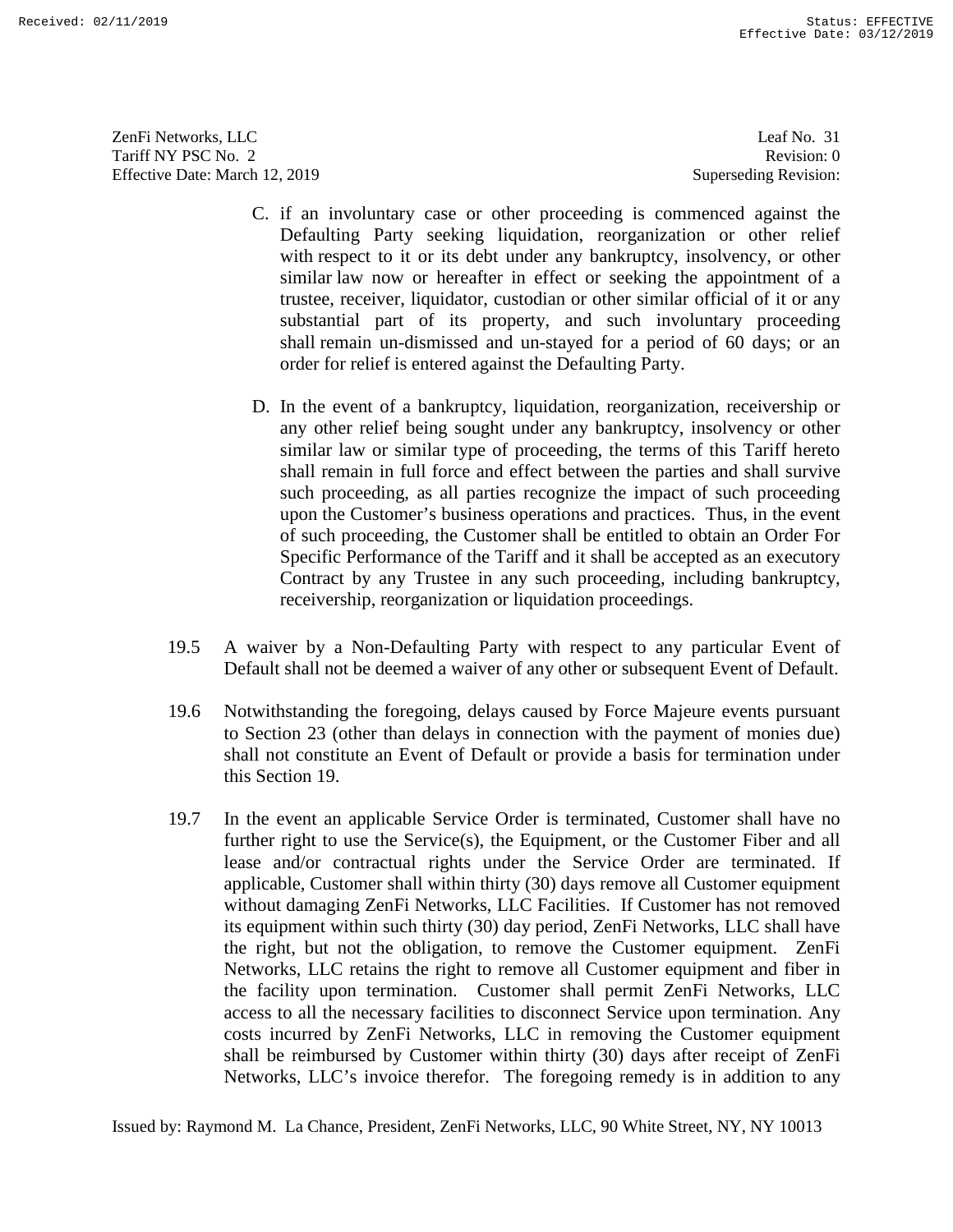ZenFi Networks, LLC Tariff NY PSC No. 2 Effective Date: March 12, 2019 ZenFi Networks, LLC Leaf No. 32<br>
Tariff NY PSC No. 2 Revision: 0<br>
Effective Date: March 12, 2019 Superseding Revision: 0

Leaf No. 32 Revision: 0 Superseding Revision:

other remedy that may be available to ZenFi Networks, LLC under this Tariff, the applicable Service Order, at law or in equity. Nothing in this Tariff shall be construed or implied to authorize Customer to remove any equipment or other facilities belonging to ZenFi Networks, LLC.

- 19.8 Upon any material breach not cured after the expiration of all applicable notice 19.8 Upon any material breach not cured after the expiration of all applicable notice and cure periods as set forth in Section 19.4(a), if any, the Non-Defaulting Party may at its sole option do any one or more of the following: (a) cease accepting or processing Service Orders and suspend any or all Service(s); (b) draw on any letter of credit, security deposit or other assurance of payment and enforce any security interest provided by the Defaulting Party; (c) terminate any Service(s)without further liability; (d) collect from the Defaulting Party an amount equal to any Early Termination Fee as set forth in this Tariff or an applicable Service Order; or (e) pursue any other legal or equitable remedy or relief as may be appropriate, including but not limited to recovery of legal costs and other expenses. other termed that may be a waishble to Zeni-Rickythe Like to the Hirektin final that the constructed or in equity. Nothing in this Tariff, the constructed or under the spiral field to unluminate the field that fields the and cure periods as set forth in Section 19.4(a), if any, the Non-Defaulting Party<br>may at its sole option do any one or more of the following: (a) cease accepting or<br>processing Service Orders and suspend any or all Service Service(s)without further liability; (d) collect from the Defaulting Party an amount equal to any Early Termination Fee as set forth in this Tariff or an applicable Service Order; or (e) pursue any other legal or equitable Example that 11 (2)  $1$  and 18 (4)  $1$  and 18 (4)  $1$  and 18 (4)  $1$  and 18 (4)  $1$  and 18 (4)  $1$  and 18 (4)  $1$  and 18 (4)  $1$  and 18 (4)  $1$  and 18 (4)  $1$  and 18 (4)  $1$  and 18 (4)  $1$  and 18 (4)  $1$  and 18 (4)  $1$  an
	- 20.0 Indemnification
	- 20.1 To the fullest extent permitted by law, ZenFi Networks, LLC shall indemnify Customer and save it harmless from and against any and all causes of action, claims, actions, suits, charges, damages, liabilities, costs, taxes, penalties, interest, expenses, and losses in connection with personal and/or bodily injury or death of any person whomsoever (including employees of the Parties), or damage to any property, real and personal, including environmental damages, of the other Party (whether owned, leased or licensed), including all reasonable legal expenses incurred or sustained in enforcing this indemnification, caused by the willful or grossly negligent actions or willful or grossly negligent failure to act of ZenFi Networks, LLC, its agents, contractors, employees and servants, in connection with the provision of Service under this Tariff or any Service Order. Networks, LLC, its agents, contractors, employees and servants, in connection<br>with the provision of Service under this Tariff or any Service Order.<br>20.2 To the fullest extent permitted by law and subject to the limitations 20.0 Indemnification<br>
	20.1 To the fullest extent permitted by law, ZenFi Networks, LLC shall indemnify<br>
	Customer and save it harmless from and against any and all causes of action,<br>
	claims, actions, suits, charges, damages any person whomsoever (including employees of the Parties), or damage to any<br>property, real and personal, including environmental damages, of the other Party<br>(whether owned, leased or licensed), including all reasonable le
		- 20.2 To the fullest extent permitted by law and subject to the limitations set forth in from and against any and all causes of action, claims, actions, suits, charges, damages, liabilities, costs, taxes, penalties, interest, expenses, and losses in connection with personal and/or bodily injury or death of any person whomsoever (including employees of the Parties), or damage to any property, real and personal, including environmental damages, of the other Party (whether owned, leased or licensed), including all reasonable legal expenses incurred or sustained in enforcing this indemnification, caused by the willful or negligent actions or willful or negligent failure to act of Customer, its agents, contractors, employees and servants, in connection with the use of the Service(s)or Equipment or from and against any and all causes of action, claims, actions, suits, charges, damages, liabilities, costs, taxes, penalties, interest, expenses, and losses in connection with personal and/or bodily injury or death of any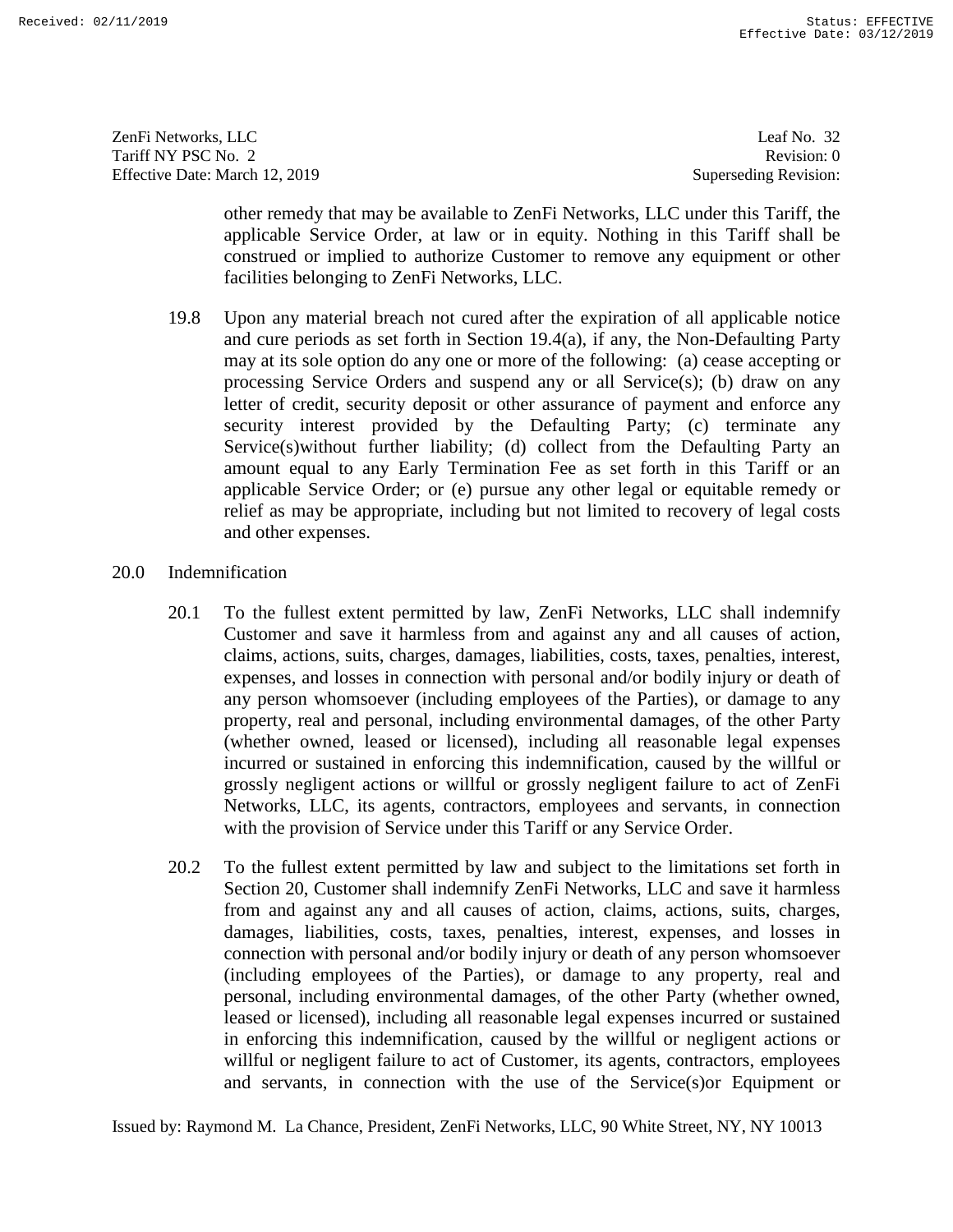ZenFi Networks, LLC ZenFi Networks, LLC Leaf No. 33 Tariff NY PSC No. 2 Tariff NY PSC No. 2 Revision: 0<br>
Effective Date: March 12, 2019 Superseding Revision: 0

Leaf No. 33 Revision: 0 Superseding Revision:

Customer Fiber or any lease or contract right provided under this Tariff or any Service Order.

- 20.3 The indemnified Party shall have the right to defense, by counsel of the indemnitor's selection reasonably satisfactory to the indemnitee, with respect to any claims for which the indemnitor may be liable under the indemnification provisions hereof. The Parties shall give each other prompt notice of any asserted claims or actions that may be subject to an indemnity hereunder, shall cooperate with each other in the defense of any such claims or actions and shall not settle any such claims or actions without the prior consent of the indemnifying Party, which consent shall not be unreasonably withheld. Customer Ficher or any lease or contract right provided under this Tariff or any<br>
Service Order.<br>
20.3 The indemutior's selection reasonably siaislatory to the indemution<br>
20.3 The indemutior's selection reasonably satisf any claims for which the indemnitor may be liable under the indemnification<br>provisions hereof. The Parties shall give each other prompt notice of any asserted<br>claims or actions that may be subject to an indemnity hereunder Easter services as the Parties may substitute by the Parties may substitute by the Parties may substitute by the matrix of the matrix of the matrix of the matrix of the matrix of the matrix of the matrix of the matrix of
	- 20.4 For purposes of this Section, ZenFi Networks, LLC agrees to look first at general commercial liability and excess or umbrella liability policies for recovery and agrees to maintain such policies in minimum coverage amounts of \$1Million and \$2 Million, respectively, throughout the Term of Service Orders. \$2 Million, respectively, throughout the Term of Service Orders. 20.4 For purposes of this Section, ZenFi Networks, LLC agrees to look first at general commercial liability and excess or umbrella liability policies for recovery and agrees to maintain such policies in minimum coverage am
	- 20.5 The obligations of the respective Parties under the above provisions of this 20.5 The obligations of the respective Parties under the above provisions of this Section shall survive the expiration or termination of Service Orders executed by the Company. Section shall survive the expiration or termination of Service Orders executed by<br>the Company.<br>21.0 Insurance<br>21.1 ZenFi Networks, LLC, during the Term of any Service Order, shall obtain and
	- 21.0 Insurance
		- maintain insurance reasonably sufficient to meet its obligations under this Tariff maintain insurance reasonably sufficient to meet its obligations under this Tariff and such Service Order.
		- 21.2 Nothing in this Tariff shall be construed to prevent ZenFi Networks, LLC from satisfying its insurance obligations pursuant to this Tariff or Service Order under a blanket policy or policies of insurance that meet or exceed the requirements of this Section. this Section. and such Service Order.<br>
		21.2 Nothing in this Tariff shall be construed to prevent ZenFi Networks, LLC from<br>
		satisfying its insurance obligations pursuant to this Tariff or Service Order under a<br>
		blanket policy or policies
	- 22.0 Notices
	- 22.1 Except as otherwise specified in this Tariff, all notices, demands, requests, instructions, approvals, proposals and claims shall be in writing and shall be sent 22.0 Notices<br>22.1 Except as otherwise specified in this Tariff, all notices, demands, requests,<br>12.1 Except as otherwise specified in this Tariff, all notices, demands, requests,<br>15.1 instructions, approvals, proposals and requested and postage prepaid, to the applicable address below, or to such other requested and postage prepaid, to the applicable address below, or to such other addresses as the Parties may substitute by written notice given in the manner prescribed in this Section; (b) by hand delivery, including courier service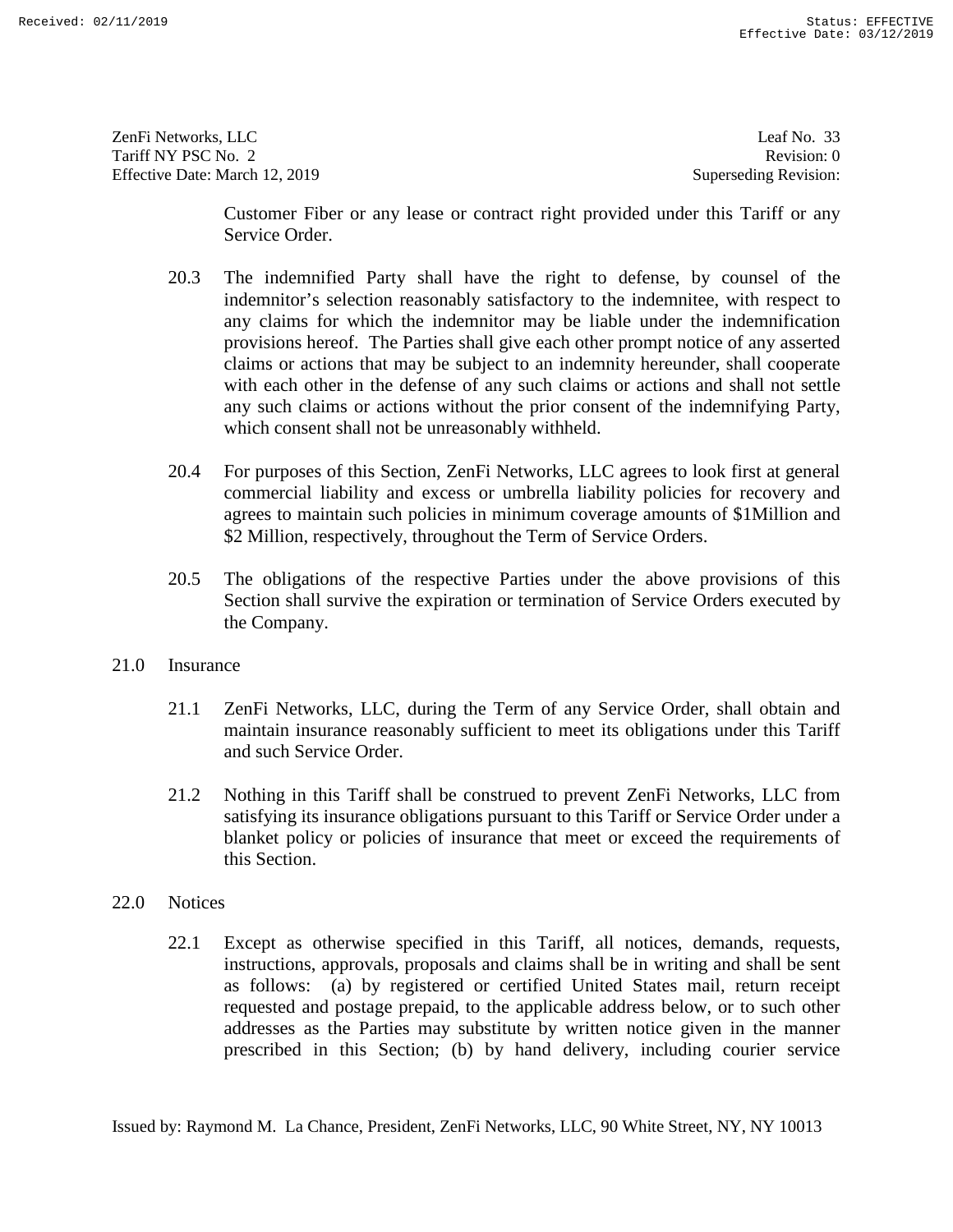ZenFi Networks, LLC Tariff NY PSC No. 2 Effective Date: March 12, 2019 ZenFi Networks, LLC Leaf No. 34 Revision: 0<br>
Tariff NY PSC No. 2 Revision: 0<br>
Effective Date: March 12, 2019 Superseding Revision: 0

Leaf No. 34 Revision: 0 Superseding Revision:

delivery, to such address; or (c) by facsimile machine transmission to the numbers provided below.

> ZenFi Networks, LLC 90 White Street New York, NY 10013 90 White Street New York, NY 10013 Attn: President Facsimile No.: 212 — 334 - 0847

# 23.0 Force Majeure

- 23.1 Except for payment of any monies due under this Tariff or any Service Order(s), neither Party shall be liable under this Tariff or any Service Order for delays, failure to perform, damages, losses or destruction, or malfunction of any equipment, or any consequence thereof, caused by, or due to any cause beyond its control including but not limited to acts of God; acts, or failures to act, of any utility, rights-of-way or required rights owners, or other third party providing access to the rights-of-way; governmental action, inaction or delays; government codes, ordinances, laws, rules, regulations or restrictions; war or civil disorder; general material shortages, transportation delays, or labor strikes or walkouts that could not reasonably be avoided by the Party claiming Force Majeure; or other similar events beyond such Party's control (a "Force Majeure Event"). The Party claiming the Force Majeure Event shall give the other Party prompt notice of the occurrence of such Force Majeure Event and such Party shall, with the cooperation of the other, exercise reasonable efforts to mitigate the extent of a delay or failure resulting from such Force Majeure Event. Is the most of the most of the most of the most of the numbers provided below.<br> **20.** The value Street Heat New York, NY 10013 density<br>
20. Aften York, NY 10013 costs and the Street Networks, After<br>
20. The value of the s Attn: President<br>
Facsimile No.: 212 – 334 - 0847<br>
23.0 Force Majeure<br>
23.1 Except for payment of any monies due under this Tariff or any Service Order(s),<br>
neither Party shall be liable under this Tariff or any Service Ord control including but not limited to acts of God; acts, or failures to act, of any<br>utility, rights-of-way or required rights owners, or other third party providing<br>access to the rights-of-way; governmental action, inaction could not reasonably be avoided by the Party claiming Force Majeure; or other similar events beyond such Party's control (a "Force Majeure Event"). The Party claiming the Force Majeure Event shall give the other Party prom Covered into the other that (iii) is the other that (iii) is the other that (iii) is the other than the other that is the other than the other than the other that (iii) is the other that (iii) is the other that (iii) is t
	- 23.2 If performance of this Tariff is suspended for thirty (30) or more consecutive days as a result of a Force Majeure event, then either Party may, upon ten (10) days delay or failure resulting from such Force Majeure Event.<br>23.2 If performance of this Tariff is suspended for thirty (30) or more consecutive days<br>as a result of a Force Majeure event, then either Party may, upon ten (10) affected by the Force Majeure event, without further liability to either Party, except for unpaid charges for Service(s) provided prior to the date of termination set forth in the notice. affected by the Force Majeure event, without further liability to either Party,<br>except for unpaid charges for Service(s) provided prior to the date of termination<br>set forth in the notice.<br>24.0 Miscellaneous Provisions<br>24.1
	- 24.0 Miscellaneous Provisions
		- 24.1 Representations. Except as otherwise provided, each of ZenFi Networks, LLC, prospective Customers and existing Customers, represents, warrants and prospective Customers and existing Customers, represents, warrants and covenants to the other that (i) it has full right and authority, including any requisite corporate and governmental approvals, to enter into and to perform its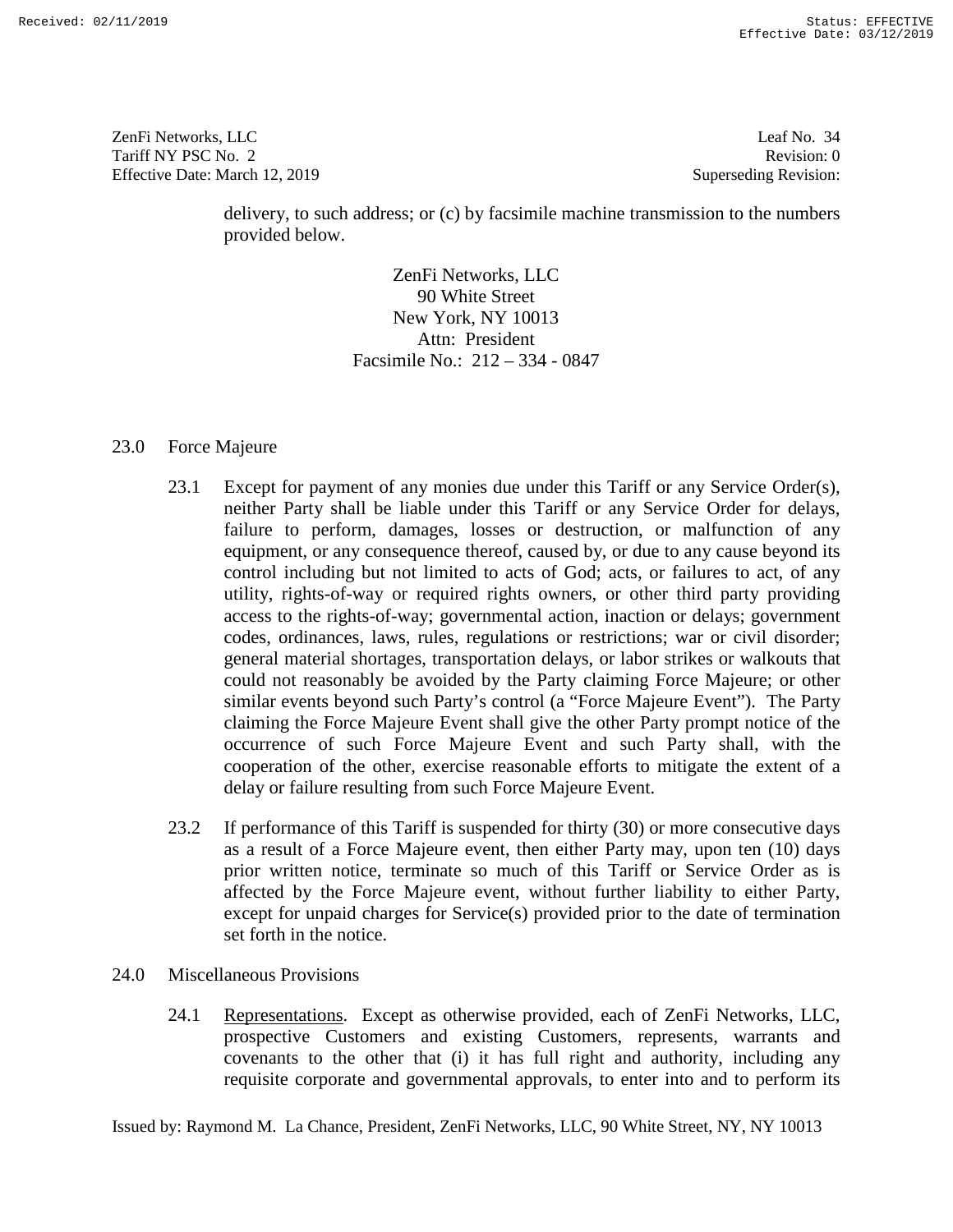ZenFi Networks, LLC ZenFi Networks, LLC Leaf No. 35 Tariff NY PSC No. 2 Tariff NY PSC No. 2 Revision: 0<br>
Effective Date: March 12, 2019 Superseding Revision: 0

Leaf No. 35 Revision: 0 Superseding Revision:

respective obligations under this Tariff and any applicable Service Order; (ii) the execution of this Tariff and any applicable Service Order is not violative of its charter, by-laws or any laws or regulation by which it is bound or to which it is subject; and (iii) no litigation or governmental proceeding is pending or threatened which might adversely affect this Tariff or any applicable Service Order, the transactions contemplated by this Tariff or any applicable Service Order, or the rights of the Parties hereunder or thereunder. Order, or the rights of the Parties hereunder or thereunder.

- 24.2 Compliance with Applicable Laws. ZenFi Networks, LLC and prospective Customers and existing Customers shall comply with all material applicable federal, state, or local laws, ordinances, regulations, orders, permits, Customers and existing Customers shall comply with all material applicable federal, state, or local laws, ordinances, regulations, orders, permits, franchises, or requirements of any governmental body having jurisdiction, including, but not limited to, the Federal Communications Commission and the NYPSC or similar governmental body in the jurisdiction in which the Service is provided. requirements of any governmental body having jurisdiction, including, but not limited to, the Federal Communications Commission and the NYPSC or similar governmental body in the jurisdiction in which the Service is provided.
- 24.3 Advertising and Publicity. Except as expressly permitted in this Tariff or upon the prior approval of the other Party, which approval shall not be unreasonably the prior approval of the other Party, which approval shall not be unreasonably withheld, conditioned, or delayed, neither Customer nor ZenFi Networks, LLC shall make public reference to the existence or terms of any applicable Service Order, except as expressly provided herein. withheld, conditioned, or delayed, neither Customer nor ZenFi Networks, LLC<br>shall make public reference to the existence or terms of any applicable Service<br>Order, except as expressly provided herein.<br>24.4 Cumulative Remedi
- 24.4 Cumulative Remedies. The rights and remedies provided by this Tariff are or waive its right to sue on or pursue any or all other remedies. Said rights and remedies are in addition to any other rights such Party may have by law, statute, ordinance or otherwise, except as such remedies are expressly limited in this Tariff. or waive its right to sue on or pursue any or all other remedies. Said rights and<br>remedies are in addition to any other rights such Party may have by law, statute,<br>ordinance or otherwise, except as such remedies are expres
- 24.5 Headings. The Section headings in this Tariff are for convenience of reference 24.5 Headings. The Section headings in this Tariff are for convenience of reference only and shall neither be deemed to be a part of this Tariff nor modify, define, expand or limit any of the terms or provisions hereof. All references to numbered or lettered Sections or sub-Sections are to Sections or sub-Sections of this Tariff. only and shall neither be deemed to be a part of this Tariff nor modify, define,<br>expand or limit any of the terms or provisions hereof. All references to numbered<br>or lettered Sections or sub-Sections are to Sections or sub
- 24.6 Invalidity. Any provision of this Tariff which is held to be invalid, illegal or unenforceable in any manner in any jurisdiction shall be, as to such jurisdiction, ineffective to the extent of such invalidity, illegality or unenforceability without in any way affecting the validity, legality or enforce ineffective to the extent of such invalidity, illegality or unenforceability without in any way affecting the validity, legality or enforceability of the remaining provisions hereof, and any such invalidity, illegality or unenforceability in any jurisdiction shall not invalidate or in any way affect the validity, legality or enforceability of such provision in any other jurisdiction. enforceability of such provision in any other jurisdiction. respective obligations under this Variff and any applicable Service Order; (ii) the<br>execution of this Tariff and any applicable Service Order is not violative of its<br>character of the short of the short of the short of the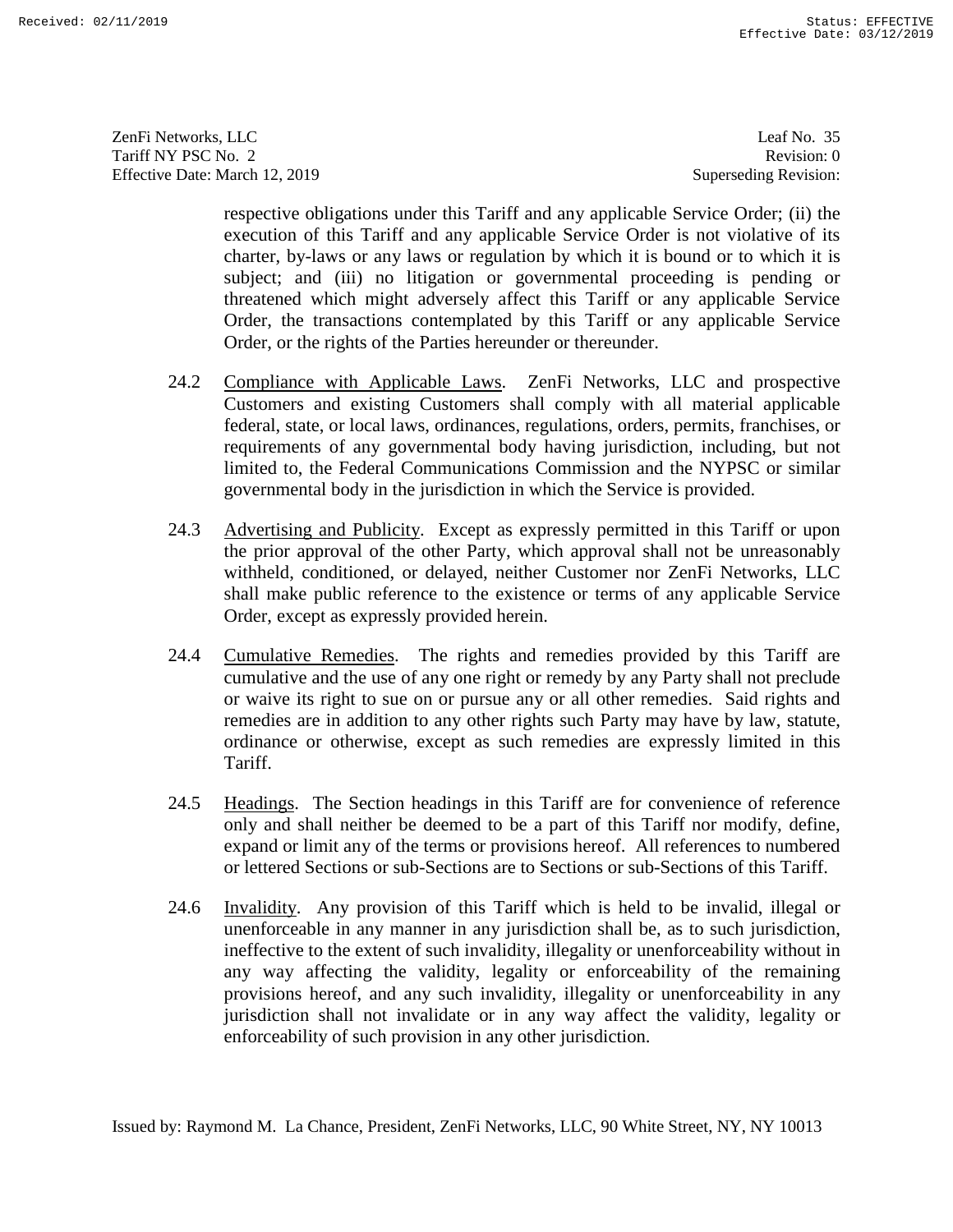ZenFi Networks, LLC ZenFi Networks, LLC Leaf No. 36 Tariff NY PSC No. 2 Tariff NY PSC No. 2 Revision: 0<br>
Effective Date: March 12, 2019 Superseding Revision: 0

Leaf No. 36 Revision: 0 Superseding Revision:

- 24.7 Choice of Law. This Tariff and any applicable Service Order(s) shall be governed by and construed and enforced in accordance with the laws of the State of New York without regard to any conflicts of law principles that result in the application of the laws of another jurisdiction.<br>24.8 Legal Fees. Each of ZenFi Networks, LLC and Customer shall each be application of the laws of another jurisdiction.
- 24.8 Legal Fees. Each of ZenFi Networks, LLC and Customer shall each be responsible for its own costs, including legal fees, incurred in negotiating or finalizing any Service Order. If any legal proceeding is brought to enforce or interpret any part of a Service Order and/or this Tariff or any provision thereof, the prevailing Party in any such proceeding shall be entitled to recover from the other Party its reasonable attorneys' and paralegal fees and court costs in addition to any remedy or relief granted. responsible for its own costs, including legal fees, incurred in negotiating or<br>finalizing any Service Order. If any legal proceeding is brought to enforce or<br>interpret any part of a Service Order and/or this Tariff or any
- 25.0 Construction
- 25.1 ZenFi Networks, LLC shall design, engineer, construct and install the Customer Fibers to be delivered under this Tariff or any applicable Service Order in a workmanlike manner in compliance with current prevailing telecommunications industry standards using the skill and expertise appropriate for similar projects and ZenFi Networks, LLC's construction specifications. to any remedy or relief granted.<br>
25.0 Construction<br>
25.1 ZenFi Networks, LLC shall design, engineer, construct and install the Customer<br>
Fibers to be delivered under this Tariff or any applicable Service Order in a<br>
workm
- 26.0 Customer Approvals
- 26.1 Customer, at its cost and expense, shall obtain any approvals and authorizations necessary to deliver the Customer Fibers from the closest manhole along the ZenFi Networks, LLC Network to the Customer demarcation point within any buildings as set forth on the Service Order(s), including but not limited to any required licenses, leases, easements, building entrance agreements, and house and riser permissions. Further, Customer shall comply with any building rules and regulations and any requirements imposed by third parties for providing approvals and authorizations under any such licenses, leases, easements, and any requirements for building entrance access and/or riser access for any buildings in which the Customer Fibers shall be delivered hereunder, and with all material applicable federal, state or local laws, ordinances, rules, regulations and orders in connection with the use of the Service(s). (All of the approvals and authorizations set forth in this Section shall be referred to as "Customer Approvals.") 24.7 Choice of Law. This Tariff and my applicable Service Order(s) shall be governed by and construed and enforced in accordance with the laws of the State of New York sitted to the state of specification that regard the industry standards using the skill and expertise appropriate for similar projects<br>and ZenFi Networks, LLC's construction specifications.<br>26.0 Customer Approvals<br>26.1 Customer, at its cost and expense, shall obtain any appr ZenFi Networks, LLC Network to the Customer demarcation point within any buildings as set forth on the Service Order(s), including but not limited to any required licenses, leases, easements, building entrance agreements, and authorizations under any such licenses, leases, easements, and any requirements for building entrance access and/or riser access for any buildings in which the Customer Fibers shall be delivered hereunder, and with all
	- 26.2 Upon request, Customer shall provide ZenFi Networks, LLC with reasonable evidence of its right to authorize ZenFi Networks, LLC to enter and install the Customer Fibers in any buildings where the Customer Fibers will be delivered, as identified in the Service Order. identified in the Service Order. connection with the use of the Service(s). (All of the approvals and authorizations<br>set forth in this Section shall be referred to as "Customer Approvals.")<br>26.2 Upon request, Customer shall provide ZenFi Networks, LLC wit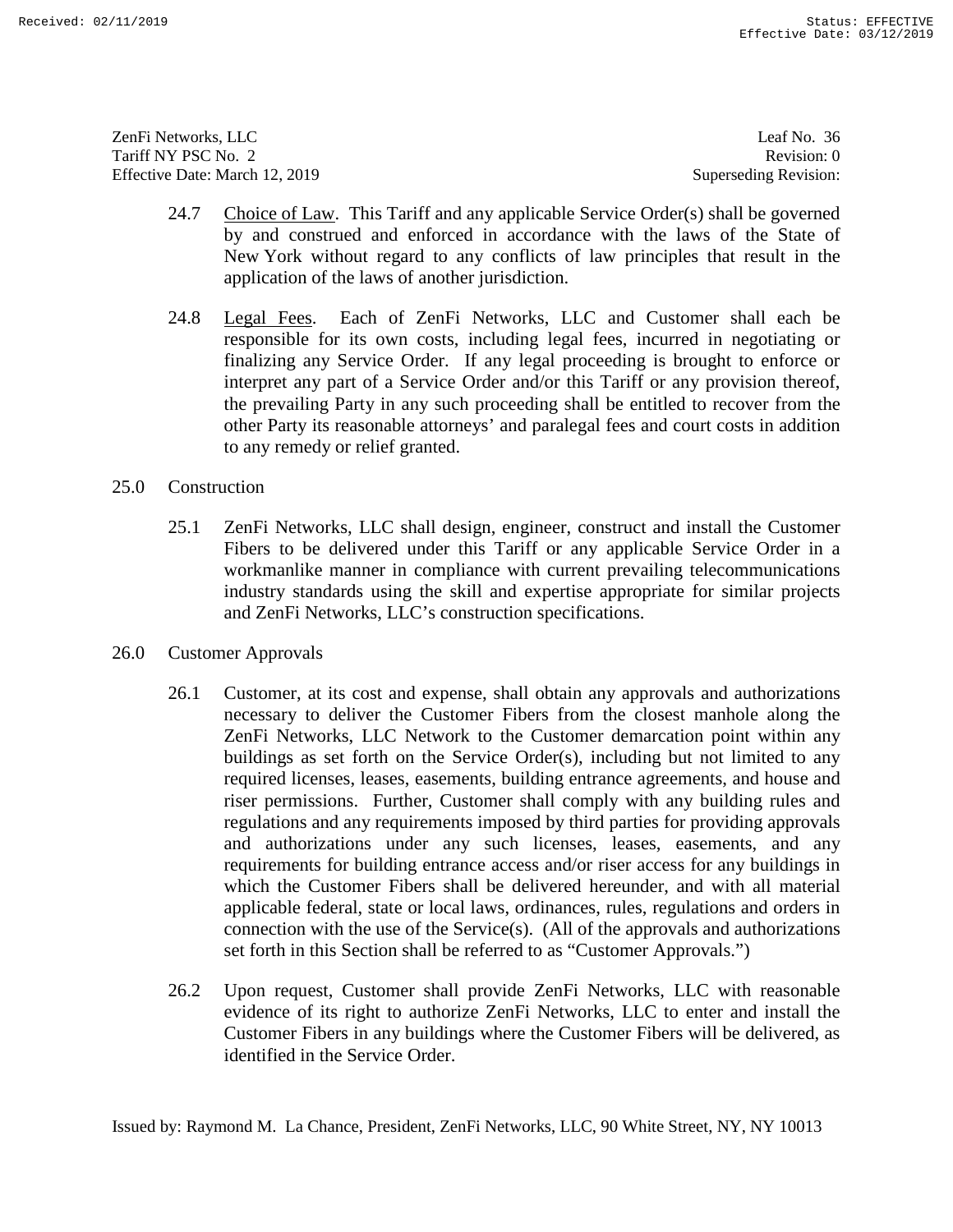ZenFi Networks, LLC ZenFi Networks, LLC Leaf No. 37 Tariff NY PSC No. 2 Tariff NY PSC No. 2 Revision: 0<br>
Effective Date: March 12, 2019 Superseding Revision: 0

Leaf No. 37 Revision: 0 Superseding Revision:

## 27.0 Testing and Acceptance

- 27.1 ZenFi Networks, LLC shall deliver the Service(s) as soon as it is tested and accepted as provided in the standards set forth in the Service Order form. At such times that ZenFi Networks, LLC is ready to test the Service(s), ZenFi Networks, LLC shall provide Customer five (5) days written notice that it is scheduling the testing. Customer shall be entitled to observe such testing; provided, however, that ZenFi Networks, LLC shall not be required to delay such testing in order for Customer to attend. Upon completion of said testing, if ZenFi Networks, LLC believes that the Service is ready for delivery, ZenFi Networks, LLC shall provide notice thereof to Customer by delivering a written certificate (a "Completion Certificate") which shall include: 27.0 Testing and Acceptance<br>
27.1 Vestinal Mechanics and Equivar the Service(s) as soon as it is tested and<br>
27.1 Vestinal developed as provided in the standards set forth in the Service(s), 24: The Newtorks, LLC is reade testing. Customer shall be entitled to observe such testing; provided, however, that ZenFi Networks, LLC shall not be required to delay such testing in order for Customer to attend. Upon completion of said testing, if ZenF Customer Ray-Yann **Extreme Ray-Yann** Extreme Ray-Yann **Extreme Completion** Certification Certification Certification Certification Certification Certification Certification Certification Certification Certification Certif
	- (a) the test results for the Service pursuant to the Service Order specifications; and Certificate") which shall include:<br>
	(a) the test results for the Service pursuant to the Service Order specifications;<br>
	and
	- (b) one copy of a map to be maintained as confidential information of the (b) one copy of a map to be maintained as confidential information of the ZenFi Networks, LLC Network containing the Customer Fibers to provide ZenFi Networks, LLC Network containing the Customer Fibers to provide the Service(s).
	- 27.2 Customer will have three (3) business days from the date ZenFi Networks, LLC delivers the Completion Certificate to Customer (the "Inspection Period") to review the test results and obtain additional information from ZenFi Networks, LLC. During the Inspection Period, ZenFi Networks, LLC personnel shall be available each day during regular business hours to accompany Customer to inspect the Customer Fibers and address any reasonable questions posed by Customer. available each day during regular business hours to accompany Customer to<br>inspect the Customer Fibers and address any reasonable questions posed by<br>Customer.<br>27.3 If Customer determines that the Service is ready for accept the Service(s).<br>
	27.2 Customer will have three (3) business days from the date ZenFi Networks, LLC<br>
	delivers the Completion Certificate to Customer (the "Inspection Period") to<br>
	review the test results and obtain additiona
	- 27.3 If Customer determines that the Service is ready for acceptance, it shall within the "Acceptance Notice"). If Customer reasonably determines that the Service is not ready for acceptance, it shall within the Inspection Period, provide written notice of any deficiencies in the Customer Fibers, identifying which particular requirements of the Service Order Specifications have not been met (a "Rejection Notice"). "Acceptance Notice"). If Customer reasonably determines that the Service is not<br>ready for acceptance, it shall within the Inspection Period, provide written notice<br>of any deficiencies in the Customer Fibers, identifying wh
	- 27.4 In the event Customer issues a Rejection Notice, ZenFi Networks, LLC shall take all commercially reasonable steps, at ZenFi Networks, LLC's sole expense, to rectify any such properly identified deficiency and re-test the Customer Fibers. Notice").<br>
	27.4 In the event Customer issues a Rejection Notice, ZenFi Networks, LLC shall take<br>
	all commercially reasonable steps, at ZenFi Networks, LLC's sole expense, to<br>
	rectify any such properly identified deficiency have been rectified and that the Service(s) is ready for acceptance, it shall provide have been rectified and that the Service(s) is ready for acceptance, it shall provide Customer with another Completion Certificate and the procedure set forth in this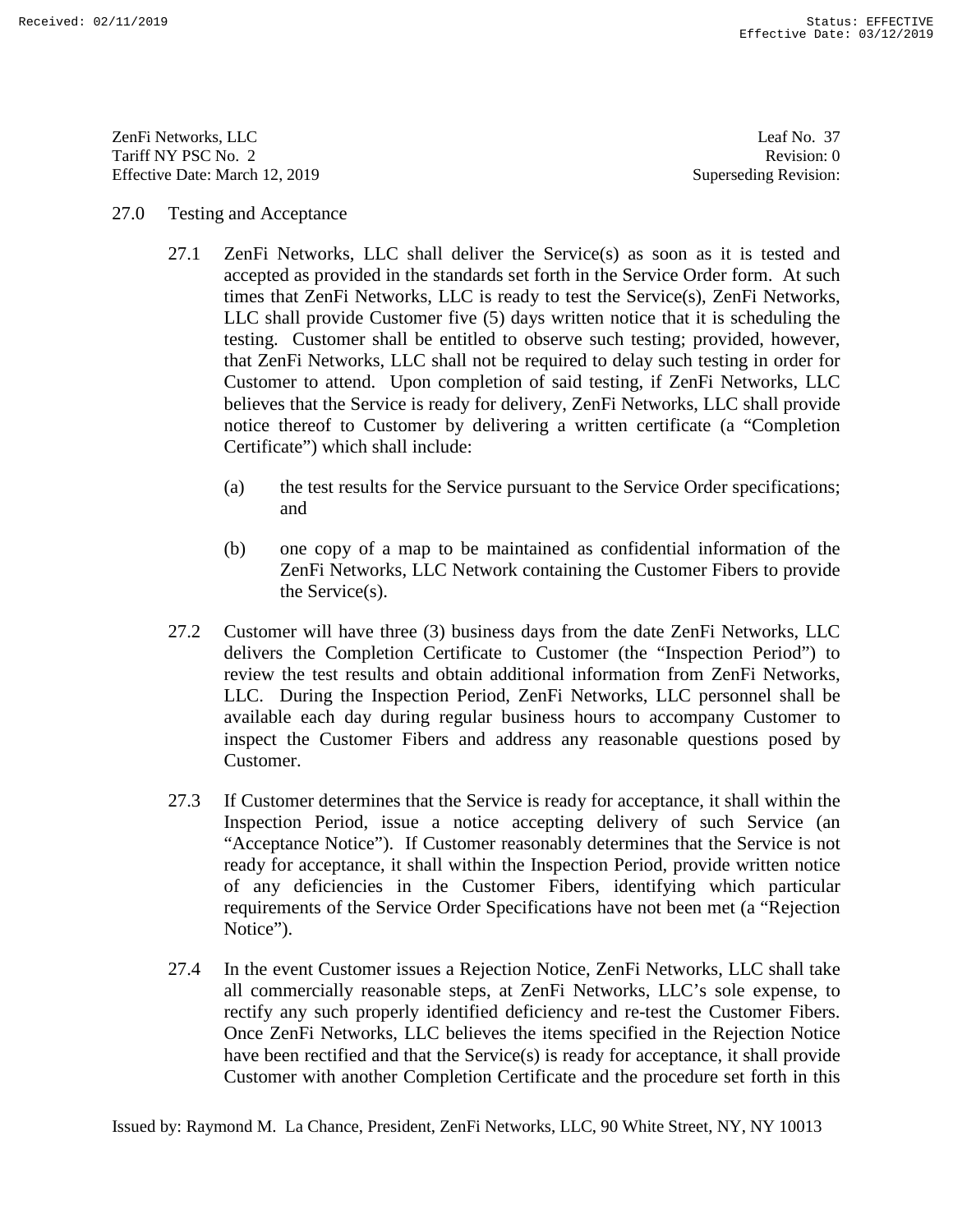ZenFi Networks, LLC ZenFi Networks, LLC Leaf No. 38 Tariff NY PSC No. 2 Tariff NY PSC No. 2 Revision: 0<br>
Effective Date: March 12, 2019 Superseding Revision: 0

Leaf No. 38 Revision: 0 Superseding Revision:

Section 27 shall be repeated until the Service(s) is ready for acceptance. In the event the Parties cannot agree as to the propriety of the rejection, it shall be subject to an independent check by a third party and the prevailing party shall be entitled to recoup its fees for such testing from the third party.

- 27.5 If Customer does not provide a Rejection Notice prior to the expiration of the Inspection Period, an Acceptance Notice shall be deemed to have been issued as of the date of the expiration of such Inspection Period.
- 27.6 Upon issuance of an Acceptance Notice (or the date such notice is deemed to have been issued as provided in Section 27.5) the Service(s) shall be deemed delivered Inspection Period, an Acceptance Notice shall be deemed to have been issued as<br>of the date of the expiration of such Inspection Period.<br>27.6 Upon issuance of an Acceptance Notice (or the date such notice is deemed to have<br> charges for the lease of the Customer Fibers shall commence (the "Acceptance Date"). Date").
- 28.0 Use of Customer Fibers
- 28.1 Subject to all applicable Collocation Specifications and obtaining and complying 28.0 Use of Customer Fibers 28.1 Subject to all applicable Collocation Specifications and obtaining and complying with all Customer Approvals, Customer shall be entitled to request Collocation with all Customer Approvals, Customer shall be entitled to request Collocation Space and/or equipment or Service(s) from ZenFi Networks, LLC at the ZenFi Networks, LLC POPs or Transmission Sites in accordance with ZenFi Networks, LLC's rates, terms and conditions governing such Collocation. Customer shall notify ZenFi Networks, LLC in writing in the event that it desires Collocation Space, including the address and number of racks required and any special power or other requirements. If such space is available, Customer shall execute ZenFi Networks, LLC's standard Collocation Agreement and comply with the Collocation Specifications. Notwithstanding anything to the contrary, (i) Customer's right to obtain and continue to utilize any Collocation Space shall be expressly subject to Customer obtaining and complying with all Customer Approvals, and (ii) any Customer Collocation Space obtained pursuant to this Tariff may be used by Customer only for purposes of interconnection of an optical device or other basis with the communication systems of Customer, ZenFi Networks, LLC, or ZenFi Networks, LLC Customers, that are located in the same ZenFi Networks, LLC POPs or ZenFi Networks, LLC Transmission Sites as Customer and only if Customer has arrangements with such ZenFi Networks, LLC Customers. Customer shall be responsible for all costs of interconnecting Customer and only if Customer has arrangements with such ZenFi Networks, LLC Customers. Customer shall be responsible for all costs of interconnecting the Customer Fibers with the rest of Customer's transmission network as well as any costs to connect the Customer Fibers to other ZenFi Networks, LLC Customers or to other carriers outside the ZenFi Networks, LLC POPs or Transmission Sites. In addition, Customer may be entitled to interconnect with third parties that are not ZenFi Networks, LLC Customers in a ZenFi Networks, LLC POP by purchasing a cross connection from ZenFi Networks, LLC on ZenFi Section 27 shall be repeated multine Servicety) is ready for acceptance. In the surject to are event the Parties cannot agree as to the propriety of the rejection. it shall be surjected to are independent check by a rhind Space and/or equipment or Service(s) from ZenFi Networks, LLC at the ZenFi<br>Networks, LLC POPs or Transmission Sites in accordance with ZenFi Networks,<br>LLC's rates, terms and conditions governing such Collocation. Customer or other requirements. If such space is available, Customer shall execute ZenFi<br>Networks, LLC's standard Collocation Agreement and comply with the<br>Collocation Specifications. Notwithstanding anything to the contrary, (i)<br>C Example 18.<sup>2</sup> 17.3044 Monoto, J. 17.1 (18.19) Facebook 11.0<br>
Teachers 2012 11.28 (18.19) Facebook 11.0<br>
Teachers 2013 11.28 (18.19) Facebook 11.0<br>
Teachers 2013 11.28 (18.19) Facebook 11.0<br>
Electric Data 2013 12.49 (18.1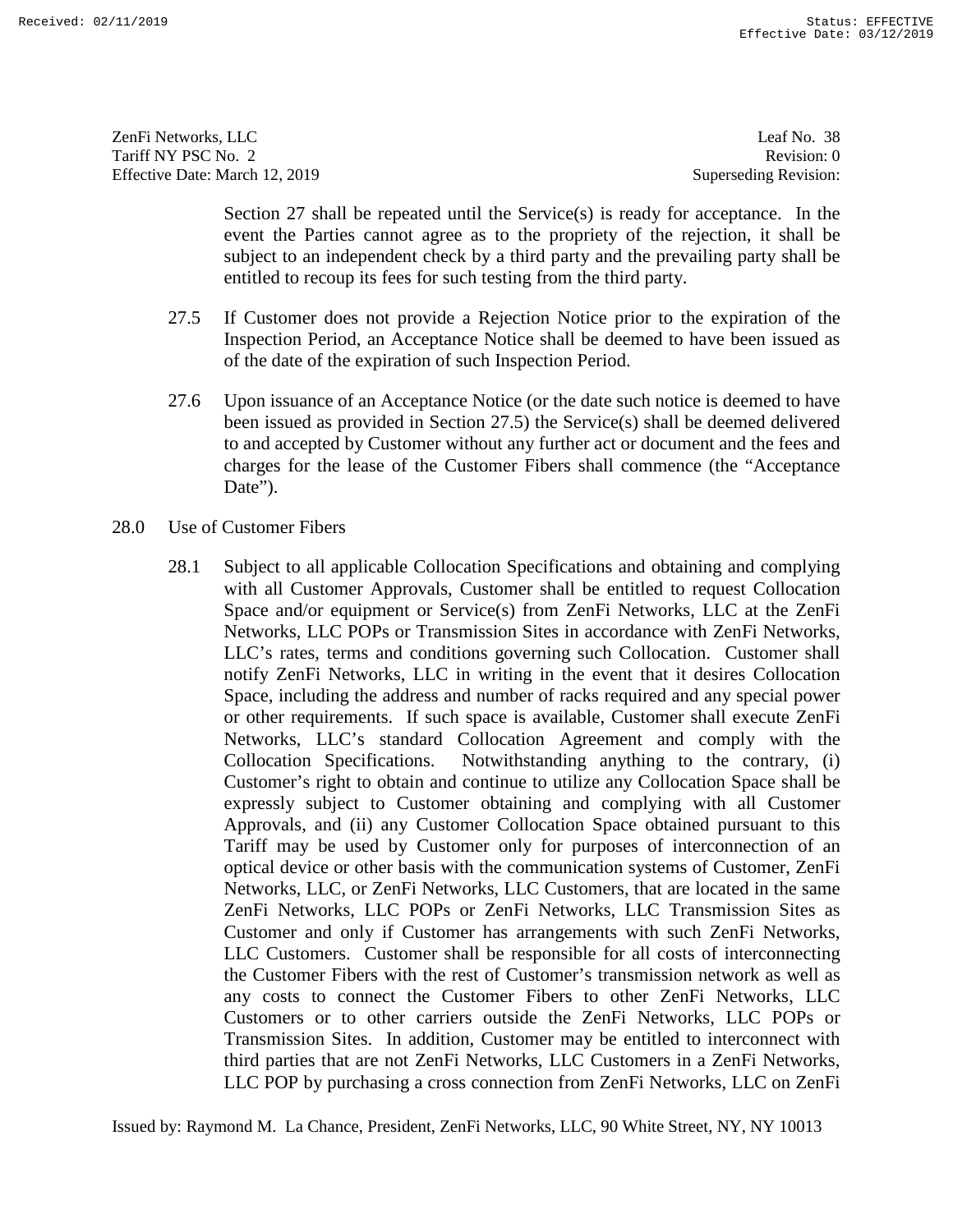ZenFi Networks, LLC ZenFi Networks, LLC Leaf No. 39 Tariff NY PSC No. 2 Tariff NY PSC No. 2 Revision: 0<br>
Effective Date: March 12, 2019 Superseding Revision: 0

Leaf No. 39 Revision: 0 Superseding Revision:

Networks, LLC's then-standard terms and conditions, including rates, for such cross connections.

- 28.2 Customer shall, at its sole cost and expense, acquire, install, operate and maintain all electronic and optronic equipment necessary for Customer to light the Customer Fibers or for Customer's transmission of information over the Customer Fibers consistent with the terms of this Tariff and any applicable Service Order(s).
- 28.3 Except as otherwise expressly provided in any applicable Service Order(s), Customer may not sell, assign, transfer, convey or swap ("Transfer") any of its rights to, in or with respect to the Service or the Customer Fibers to any third party during the Term, unless ZenFi Networks, LLC grants, in its sole discretion, express advance written approval. Fibers consistent with the terms of this Tariff and any applicable Service Order(s).<br>28.3 Except as otherwise expressly provided in any applicable Service Order(s),<br>Customer may not sell, assign, transfer, convey or swap (
- 28.4 Notwithstanding any permitted Transfer, Customer shall remain liable for all Customer obligations under this Tariff for the Term and, prior to any permitted Transfer, shall also require any assignee to abide by and be bound by the terms and conditions of this Tariff and any applicable Service Order(s) in its or their entirety. entirety. express advance written approval.<br>
28.4 Notwithstanding any permitted Transfer, Customer shall remain liable for all<br>
Customer obligations under this Tariff for the Term and, prior to any permitted<br>
Transfer, shall also re
- 28.5 Without the prior written approval of ZenFi Networks, LLC, Customer shall not undertake any installation, connection, upgrade or modification to the Customer Fibers or the Service. undertake any installation, connection, upgrade or modification to the Customer Fibers or the Service.
- 28.6 Customer shall indemnify ZenFi Networks, LLC against and hold ZenFi Networks, LLC and the ZenFi Networks, LLC Facilities and Customer Fibers free and clear of and from all mechanics' liens and claims of liens, and all Networks, LLC and the ZenFi Networks, LLC Facilities and Customer Fibers free and clear of and from all mechanics' liens and claims of liens, and all other liabilities, liens, claims and demands on account of any work done by or on behalf of Customer in connection with the Customer Fibers and the Service. Nothing contained in this Tariff or any applicable Service Order(s) shall be deemed to constitute a consent of ZenFi Networks, LLC to subject the ZenFi Networks, LLC Facilities or Customer Fibers to liability under any mechanics' or other lien law. If Customer receives notice that a lien has been or is about to be filed against the ZenFi Networks, LLC Facilities or Customer Fibers, or any action affecting title to the ZenFi Networks, LLC Facilities or Customer Fibers has been commenced on account of work done by or on behalf of Customer, or materials furnished to or for Customer by such lienors, Customer will immediately give ZenFi Networks, LLC notice of such occurrence, and if the lien is not removed within a reasonable time, as determined in ZenFi Networks, LLC's sole discretion, the same will constitute a material default by Customer under this Tariff. constitute a material default by Customer under this Tariff. Newtorks, LLC's then-standard terms and conditions, including rates, for such<br>cross connections.<br>
28.2 Customer shall, at its sole cost and expense, acquire, install, operate and maintain<br>
all electronic and optronic expe constitute a consent of ZenFi Networks, LLC to subject the ZenFi Networks, LLC<br>Facilities or Customer Fibers to liability under any mechanics' or other lien law.<br>If Customer receives notice that a lien has been or is about to the ZenFi Networks, LLC Facilities or Customer Fibers has been commenced<br>on account of work done by or on behalf of Customer, or materials furnished to or<br>for Customer by such lienors, Customer will immediately give Zen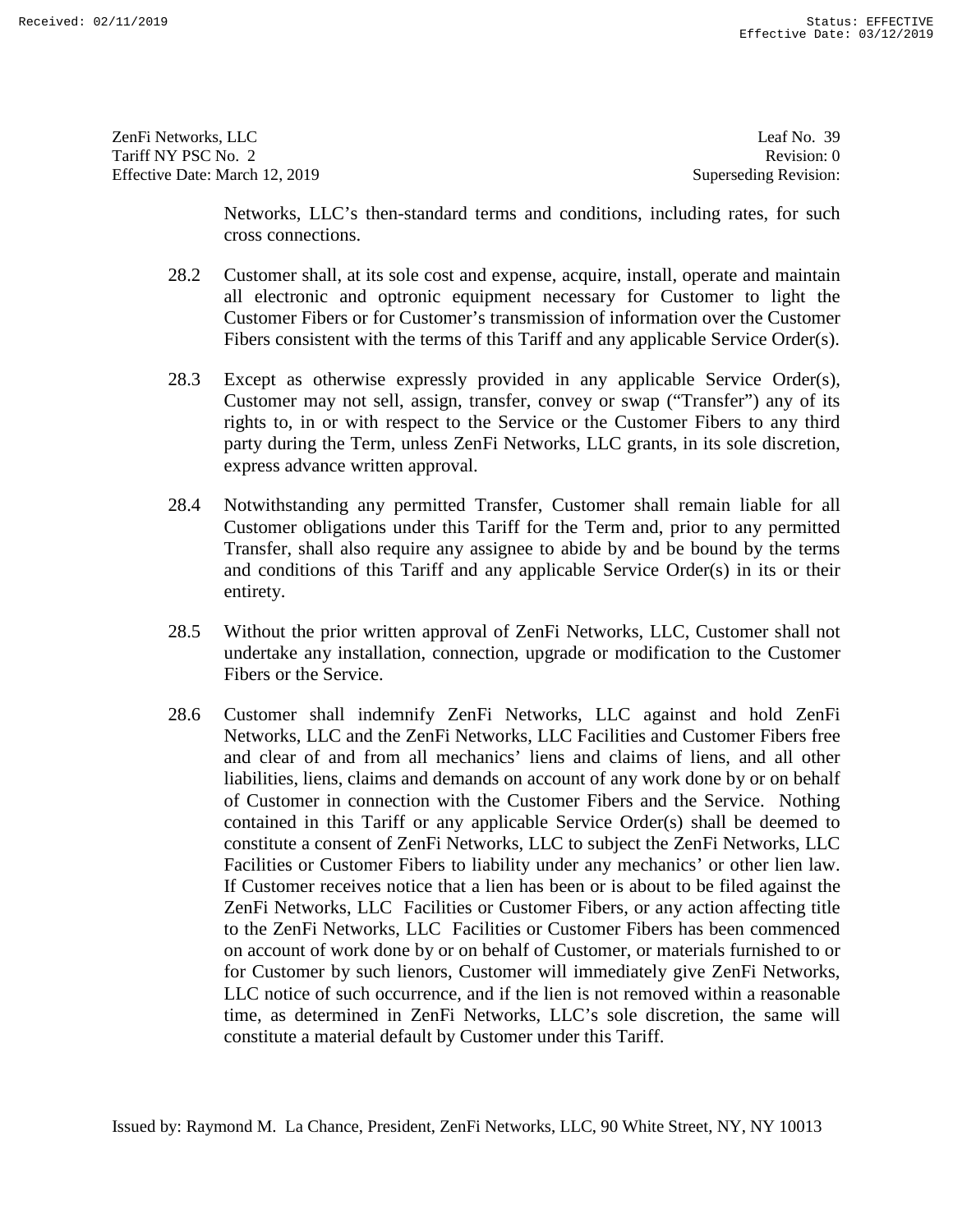ZenFi Networks, LLC ZenFi Networks, LLC Leaf No. 40 Tariff NY PSC No. 2 Tariff NY PSC No. 2 Revision: 0<br>
Effective Date: March 12, 2019 Superseding Revision: 0

Leaf No. 40 Revision: 0 Superseding Revision:

- 29.0 Characterization of Rent for United States Federal Income Tax Purposes; Reporting.
	- 29.1 A Service Order will be treated as a true lease for United States federal income tax purposes, and the Service Order will constitute a Section 467 rental agreement as defined in Section 467(d) of the Code. 29.1 A Service Order will be treated as a true lease for United States federal income<br>tax purposes, and the Service Order will constitute a Section 467 rental agreement<br>as defined in Section 467(d) of the Code.<br>29.2 The Pa
	- 29.2 The Parties to a Service Order shall report Rent to the Internal Revenue Service in accordance with Section 29.3 of this Tariff. accordance with Section 29.3 of this Tariff.
	- 29.3 Allocation of Rent: Rent represents total rent for the Lease Term and is to be allocated on a pro-rata basis to each Rental Period. Such allocation is intended to constitute an allocation of fixed rent within the meaning of Treasury Regulation Section  $1.467 - 1(c)(2)(ii)(A)$ . 29.3 Allocation of Rent: Rent represents total rent for the Lease Term and is to be allocated on a pro-rata basis to each Rental Period. Such allocation is intended to constitute an allocation of fixed rent within the mea
- 30.0 Emergency/ Crisis/ Disaster Restoration And Provisioning Telecommunications Service<br>Priority<br>30.1 General<br>A. The Telecommunications Service Priority (TSP) Program is a federal<br>program used to identify and prioritize **Priority** 
	- 30.1 General
		- A. The Telecommunications Service Priority (TSP) Program is a federal program used to identify and prioritize telecommunications services that support national security or emergency preparedness (NS/EP) missions.

NS/EP services are defined as those telecommunications services which are used to maintain a state of readiness or respond to and manage any event or crisis which causes or could cause injury or harm to the support national security or emergency preparedness (NS/EP) missions.<br>NS/EP services are defined as those telecommunications services which<br>are used to maintain a state of readiness or respond to and manage any<br>event or cr posture of the United States.

TSP restoration and/or provisioning shall be provided in accordance with Part 64, Appendix A of the Federal Communications Commission's Rules and Regulations (47 C.F.R.), and the "Service Vendor Handbook For The posture of the United States.<br>TSP restoration and/or provisioning shall be provided in accordance with<br>Part 64, Appendix A of the Federal Communications Commission's Rules<br>and Regulations (47 C.F.R.), and the "Service Vend User Manual for the Telecommunications Service Priority (TSP) System" User Manual for the Telecommunications Service Priority (TSP) System" (NCS Manual 3-1-1) (Service User Manual) issued and updated as necessary by the Office of Priority Telecommunications (OPT) of the National Communications System. Any changes to or reissuance of these regulations or manuals supersede tariff language contained herein. regulations or manuals supersede tariff language contained herein. 29.0 Chancelerization of Rent for United States Federal Income Tax Purposes; Reporting the Meridian State Colera and are lease for United States Eelent lincome as defined in Section 467(d) of the Code.<br>
29.2 The Parries t (NCS Manual 3-1-1) (Service User Manual) issued and updated as necessary by the Office of Priority Telecommunications (OPT) of the National Communications System. Any changes to or reissuance of these The multiplecomponent of the services of the services to ensure restorations of Received:  $\frac{1}{2}$  Status: EFFECTIVE COMMUNICATES (2011) Status: Experiment of the service of the service of the service of the service of t

- B. The TSP program has two components, restoration and provisioning.<br>
1. A restoration priority is applied to new or existing
	- 1. A restoration priority is applied to new or existing telecommunications services to ensure restoration before any other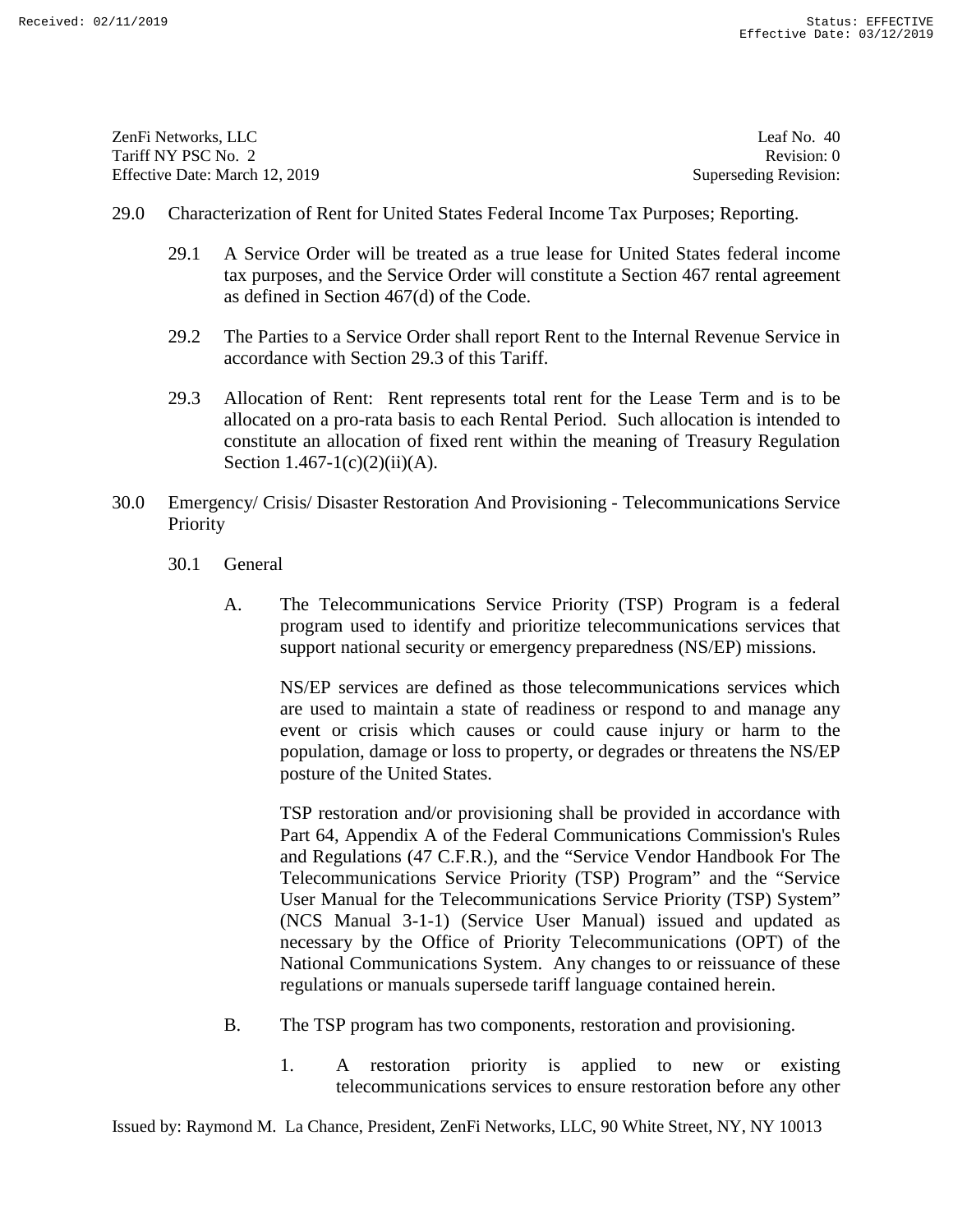ZenFi Networks, LLC ZenFi Networks, LLC Leaf No. 41 Tariff NY PSC No. 2 Tariff NY PSC No. 2 Revision: 0<br>
Effective Date: March 12, 2019 Superseding Revision: 0

Leaf No. 41 Revision: 0 Superseding Revision:

services during a Service Outage. TSP restoration priorities must be requested and assigned before a Service Outage occurs.

- 2. A provisioning priority is obtained to facilitate priority installation of new telecommunications services during a Service Outage. Provisioning on a priority basis becomes necessary when an enduser has an urgent requirement for a new NS/EP service that must be installed immediately or by a specific due date that can be met only by a shorter than standard or expedited Company provisioning time frame. As a matter of general practice, existing TSP services will be restored before provisioning new TSP services. services. services during a Service Ontage. TSP restoration priorities must<br>service Service Outage occurs.<br>
2. A provisioning priority is obtained to facilitate priority installation<br>
2. A provisioning priority is obtained to facili user has an urgent requirement for a new NS/EP service that must<br>be installed immediately or by a specific due date that can be met<br>only by a shorter than standard or expedited Company<br>provisioning time frame. As a matter **EXAMPLE 2017**<br> **EXAMPLE 2018**<br> **EXAMPLE 2018**<br> **EXAMPLE 2018**<br> **EXAMPLE 2018**<br> **EXAMPLE 2018**<br> **EXAMPLE 2018**<br> **EXAMPLE 2018**<br> **EXAMPLE 2018**<br> **EXAMPLE 2018**<br> **EXAMPLE 2018**<br> **EXAMPLE 2018**<br> **EXAMPLE 2018**<br> **EXAMPLE 2018** 
	- 30.2 TSP Request Process Restoration

30.2 TSP Request Process – Restoration<br>To request a TSP restoration priority assignment, a prospective TSP user must:

- A. determine that the user's telecommunications service supports an NS/EP function under one of the following four TSP categories. must:<br>
A. determine that the user's telecommunications service supports an NS/EP<br>
function under one of the following four TSP categories.<br>
1. National Security Leadership<br>
2. National Security Posture and U.S. Population
	- 1. National Security Leadership
	- 2. National Security Posture and U.S. Population Attack Warning
	- 3. Public Health, Safety, and Maintenance of Law and Order
	- 4. Public Welfare and Maintenance of National Economic Posture
- B. Identify the priority level to be requested for the telecommunications service. The priority level is determined by the end-user's TSP category and service profile. The service profile defines the user's level of support to the portion of the telecommunications service that the user owns and operates, such as customer premises equipment or wiring. The five levels of priority and seven element groups that define the service profile are contained in the Service User Manual. 4. Public Welfare and Maintenance of National Economic Posture<br>B. Identify the priority level to be requested for the telecommunications<br>service. The priority level is determined by the end-user's TSP category<br>and service Superates, such as customer premises equipment or wiring. The five levels<br>of priority and seven element groups that define the service profile are<br>contained in the Service User Manual.<br>C. Complete the TSP Request for Servi
- C. Complete the TSP Request for Service Users form (SF 315) available on the National Communications System (NCS) website (http://tsp.ncs.gov/).
- D. For non-federal users, have their TSP requests approved by a federal agency sponsor. Non-federal users should contact the OPT, at the NCS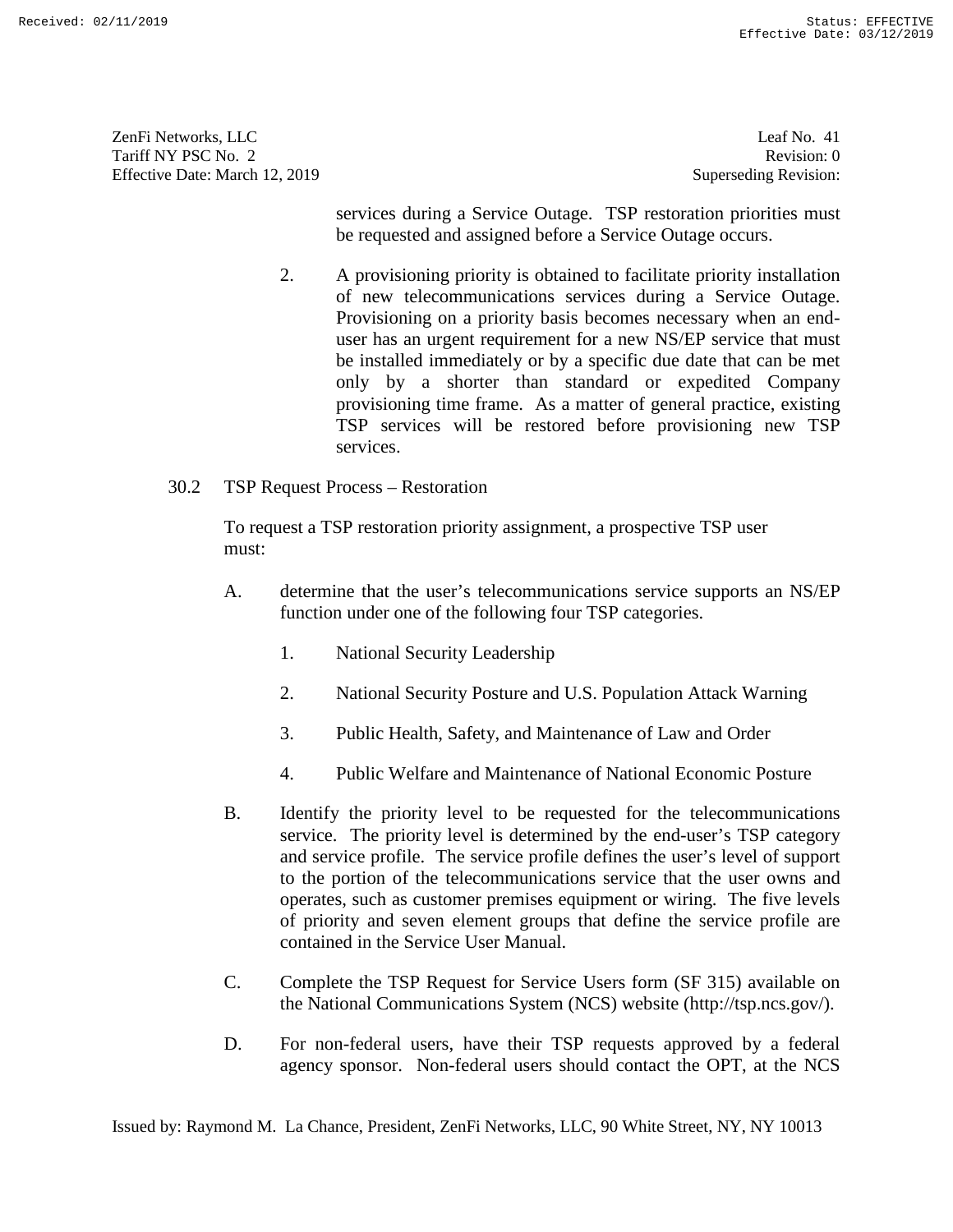ZenFi Networks, LLC Tariff NY PSC No. 2 Effective Date: March 12, 2019 ZenFi Networks, LLC Leaf No. 42<br>
Tariff NY PSC No. 2 Revision: 0<br>
Effective Date: March 12, 2019 Superseding Revision: 0

Leaf No. 42 Revision: 0 Superseding Revision:

website (http://tsp.ncs.gov/), for information on identifying a sponsor for TSP requests.

- E. Submit the SF 315 to the OPT.
- F. Upon receipt of the TSP Authorization Code from the OPT, notify the Company, and include the TSP Authorization Code in any service order to the Company requesting restoration of NS/EP services.<br>
30.3 TSP Request Process – Provisioning
- 30.3 TSP Request Process Provisioning

To request a TSP provisioning priority assignment, a prospective TSP user To request a TSP provisioning priority assignment, a prospective TSP user must follow the same steps listed in 30.2(a) through (f) above for restoration priority assignment except for the following differences. The user should:

- A. Certify that its telecommunications service is an Emergency service. Emergency services are those that support one of the NS/EP functions listed in 30.2(a) above and are so critical that they must be provisioned at the earliest possible time, without regard to cost to the user. restoration priority assignment except for the following differences. The<br>user should:<br>A. Certify that its telecommunications service is an Emergency service.<br>Emergency services are those that support one of the NS/EP func
- B. Verify that the Company cannot meet the service due date without a TSP assignment.
- C. Obtain approval from the end-user's invocation official to request a the earliest possible time, without regard to cost to the user.<br>
B. Verify that the Company cannot meet the service due date without a TSP<br>
assignment.<br>
C. Obtain approval from the end-user's invocation official to request the authority to request TSP provisioning for a telecommunications<br>service, and include the head or director of a federal agency, commander<br>of a unified/specified military command, chief of a military service,<br>commander of service, and include the head or director of a federal agency, commander of a unified/specified military command, chief of a military service, commander of a major military command, or state governor. website intro<sup>17/</sup>repnes.gov), for information on identifying a sponsor for<br>
TSP requests.<br>
E. Submit the SF 315 to the OPT.<br>
F. Lipon receipt of the TSP Authorization Code from the OPT, notify the<br>
Company, and include t Expresses and the end-user of the end-user of the end-user of the end-user of the end-user of the end-user of the end-user of the end-user of the end-user of the end-user of the end-user of the end-user of the end-user of
	- 30.4 Responsibilities of the End-User 30.4 Responsibilities of the End-User

End-users or entities acting on their behalf must perform the following: End-users or entities acting on their behalf must perform the following:

- A. Identify telecommunications services requiring priority.
- B. Request, justify, and revalidate all priority level assignments. A. Identify telecommunications services requiring priority.<br>
B. Request, justify, and revalidate all priority level assignments.<br>
Revalidation must be completed every 2 years, and must be done before expiration of the end-user's TSP Authorization Code(s).
- C. Accept TSP services by the service due dates.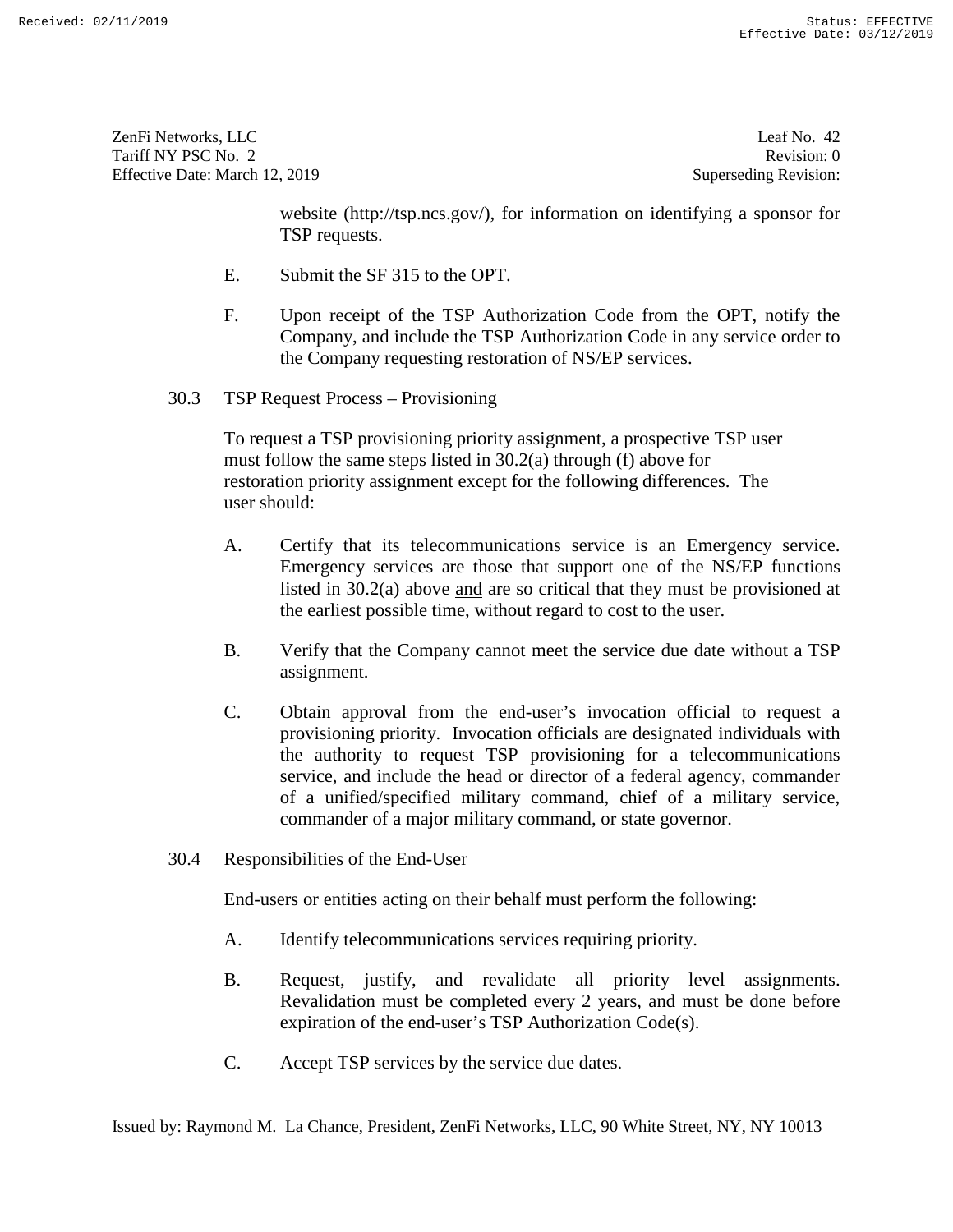ZenFi Networks, LLC ZenFi Networks, LLC Leaf No. 43 Tariff NY PSC No. 2 Tariff NY PSC No. 2 Revision: 0<br>
Effective Date: March 12, 2019 Superseding Revision: 0

Leaf No. 43 Revision: 0 Superseding Revision:

- D. Have Customer Premises Equipment (CPE) and Customer Premises Wiring (CPW) available by the requested service due date and ensure (through contractual means or otherwise) priority treatment for CPE and CPW necessary for end-to-end service continuity. 10. Writing (CPW) available by the requested service due date and ensure<br>(through contractual means or otherwise) primity treatment for CPFs and<br>(through contractual means or otherwise) primity treatment for CPFs and<br>CPW Ensure that all subcontracts complete reconciliation of TSP internal subcontractors complete reconciliation of TSP information of TSP in the service of TSP information with the service vendor of TSP in the service vendor
	- E. Pay the Company any authorized costs associated with priority services.
	- F. Report to the Company any failed or unusable services with priority levels.
	- G. Designate a 24-hour point of contact for each TSP request and apprise the OPT.
	- H. Cooperate with the OPT during reconciliation (comparison of NS/EP service information and resolution of any identified discrepancies) and revalidation. F. Report to the Company any failed or unusable services with priority<br>levels.<br>
	G. Designate a 24-hour point of contact for each TSP request and apprise the<br>
	OPT.<br>
	H. Cooperate with the OPT during reconciliation (compariso
	- 30.5 Responsibilities of the Company

The Company will perform the following:

- A. Provide TSP service only after receipt of a TSP authorization code. A. Provide TSP service only after receipt of a TSP authorization code.
- B. Revoke TSP services at the direction of the end-user or OPT.
- C. Ensure that TSP Program priorities supersede any other telecommunications priority that may be provided (other than control services and order wires). B. Revoke TSP services at the direction of the end-user or OPT.<br>
C. Ensure that TSP Program priorities supersede any other<br>
telecommunications priority that may be provided (other than control<br>
services and order wires).<br>
- D. Designate a 24-hour point of contact to receive reports of TSP Service Outages from TSP service users.
- E. Designate a 24-hour point of contact to coordinate TSP processes with the OPT. Outages from TSP service users.<br>
E. Designate a 24-hour point of contact to coordinate TSP processes with the<br>
OPT.<br>
F. Confirm completion of TSP service order activity to the OPT.<br>
G. Participate in reconciliation of TSP
- F. Confirm completion of TSP service order activity to the OPT.
- G. Participate in reconciliation of TSP information at the request of the OPT.
- H. Ensure that all subcontractors complete reconciliation of TSP information with the service vendor.